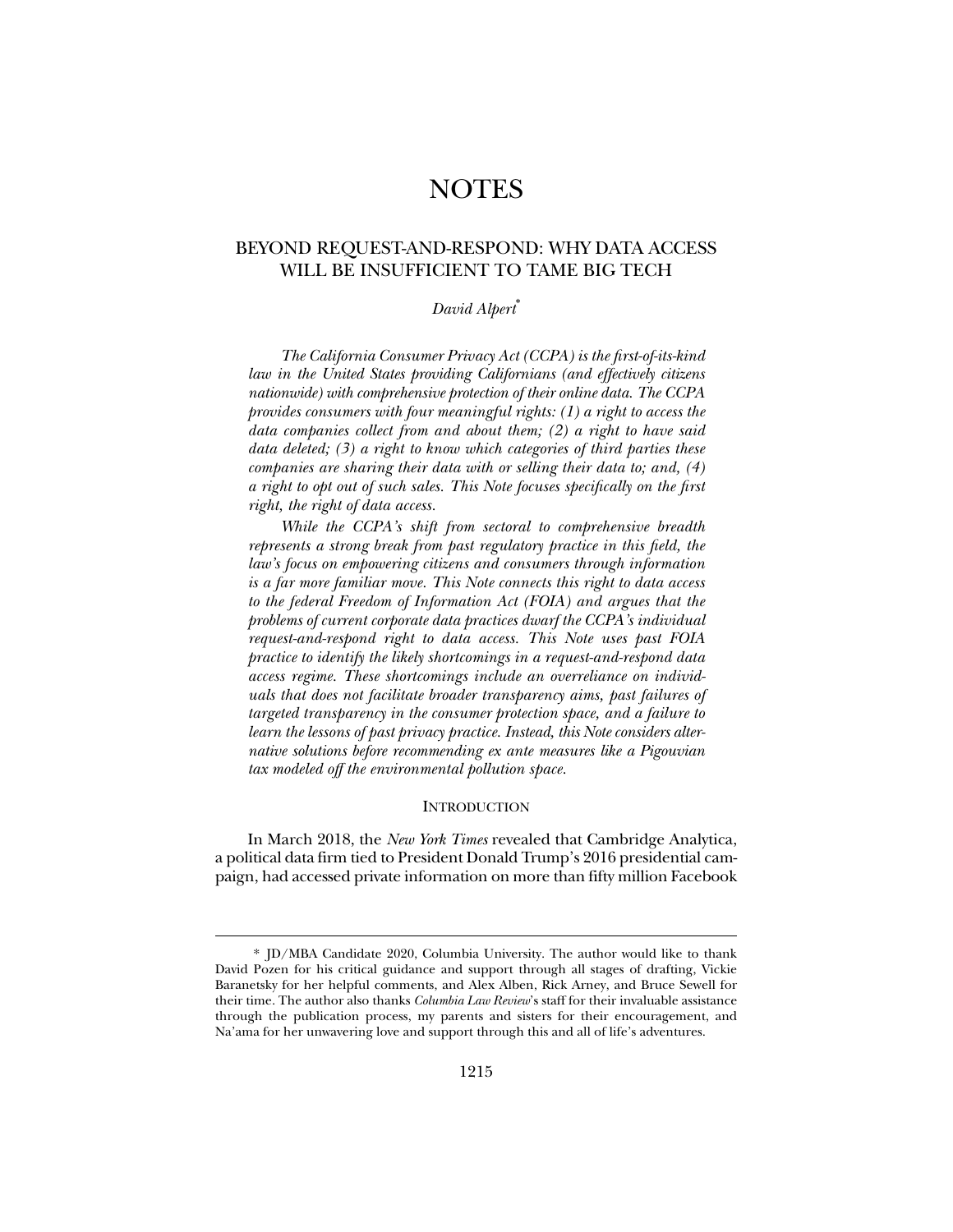users, including their identities, friend networks, likes, and locational data.1 It was not immediately obvious whether this access constituted a hack, a breach, or a leak.<sup>2</sup> But what became clear was that data and privacy issues had resonated in the public consciousness in an unprecedented manner.<sup>3</sup>

The Cambridge Analytica scandal came on the heels of a string of highprofile corporate and governmental data breaches over the last five years, including those of Under Armour,<sup>4</sup> Equifax,<sup>5</sup> Uber,<sup>6</sup> Ashley Madison,<sup>7</sup> the U.S. Office of Personnel Management,<sup>8</sup> and Home Depot.<sup>9</sup> But unlike the steady drip-drip of another corporate data breach, Cambridge Analytica arrived as a true watershed moment, helping spark more significant discussions about the misuse of consumer data.<sup>10</sup>

 4. Dave Lee, MyFitnessPal Breach Affects Millions of Under Armour Users, BBC (Mar. 29, 2018), https://www.bbc.com/news/technology-43592470 [https://perma.cc/VA45-TDLS].

 5. Alfred Ng & Steven Musil, Equifax Data Breach May Affect Nearly Half the U.S. Population, CNET (Sept. 7, 2017), https://www.cnet.com/news/equifax-data-leak-hits-nearlyhalf-of-the-us-population [https://perma.cc/Y4SQ-6lQH?type-image] (detailing the 2017 breach that affected as much as half the U.S. population).

 6. Dara Khosrowshahi, 2016 Data Security Incident, Uber (Nov. 21, 2017), https://www.uber.com/newsroom/2016-data-incident [https://perma.cc/K33V-8J3L] (describing a previously unreported 2016 incident that allowed hackers to access the personal information of fifty-seven million users worldwide).

 7. Robert Hackett, What to Know About the Ashley Madison Hack, Fortune (Aug. 26, 2015), http://fortune.com/2015/08/26/ashley-madison-hack (on file with the *Columbia Law Review*) (describing a hack of thirty-two million members of an extramarital affairs dating website).

 8. Julie Hirschfield Davis, Hacking of Government Computers Exposed 21.5 Million People, N.Y. Times (July 9, 2015), https://www.nytimes.com/2015/07/10/us/office-ofpersonnel-management-hackers-got-data-of-millions.html (on file with the *Columbia Law Review*) (describing the scope of the hack of the government's security clearance office, including compromised addresses, financial information, foreign contacts, and personal health data).

 9. Jeff John Roberts, Home Depot to Pay Banks \$25 Million in Data Breach Settlement, Fortune (Mar. 9, 2017), http://fortune.com/2017/03/09/home-depot-databreach-banks (on file with the *Columbia Law Review*) (describing the theft of over fifty million customers' email or credit card information).

 10. See Facebook Data Breach Is "Turning Point" for Online Privacy, Says Matt Hancock, BBC (Mar. 22, 2018), https://www.bbc.com/news/uk-politics-43504436 [https:// perma.cc/X5ZP-L8KW] (quoting the United Kingdom's Culture Secretary as finding Facebook's

 <sup>1.</sup> Kevin Granville, Facebook and Cambridge Analytica: What You Need to Know as Fallout Widens, N.Y. Times (Mar. 19, 2018), https://www.nytimes.com/2018/03/19/tech nology/facebook-cambridge-analytica-explained.html (on file with the *Columbia Law Review*).

 <sup>2.</sup> See Matthew Rosenberg, Nicholas Confessore & Carole Cadwalladr, How Trump Consultants Exploited the Facebook Data of Millions, N.Y. Times (Mar. 17, 2018), https://www.nytimes.com/2018/03/17/us/politics/cambridge-analytica-trump-campaign.html (on file with the *Columbia Law Review*) (describing the incident alternatively as a leak and a breach).

 <sup>3.</sup> See "Data" and "Privacy", Google Trends, https://trends.google.com/trends/ explore?date=2006-10-01%202018-10-28&geo=US&q=data%20AND%20privacy (on file with the *Columbia Law Review*) (last visited Jan. 27, 2020) (demonstrating a significant spike (and peak) in interest in Google searches for "data" and "privacy" soon after news of the Cambridge Analytica scandal broke in March).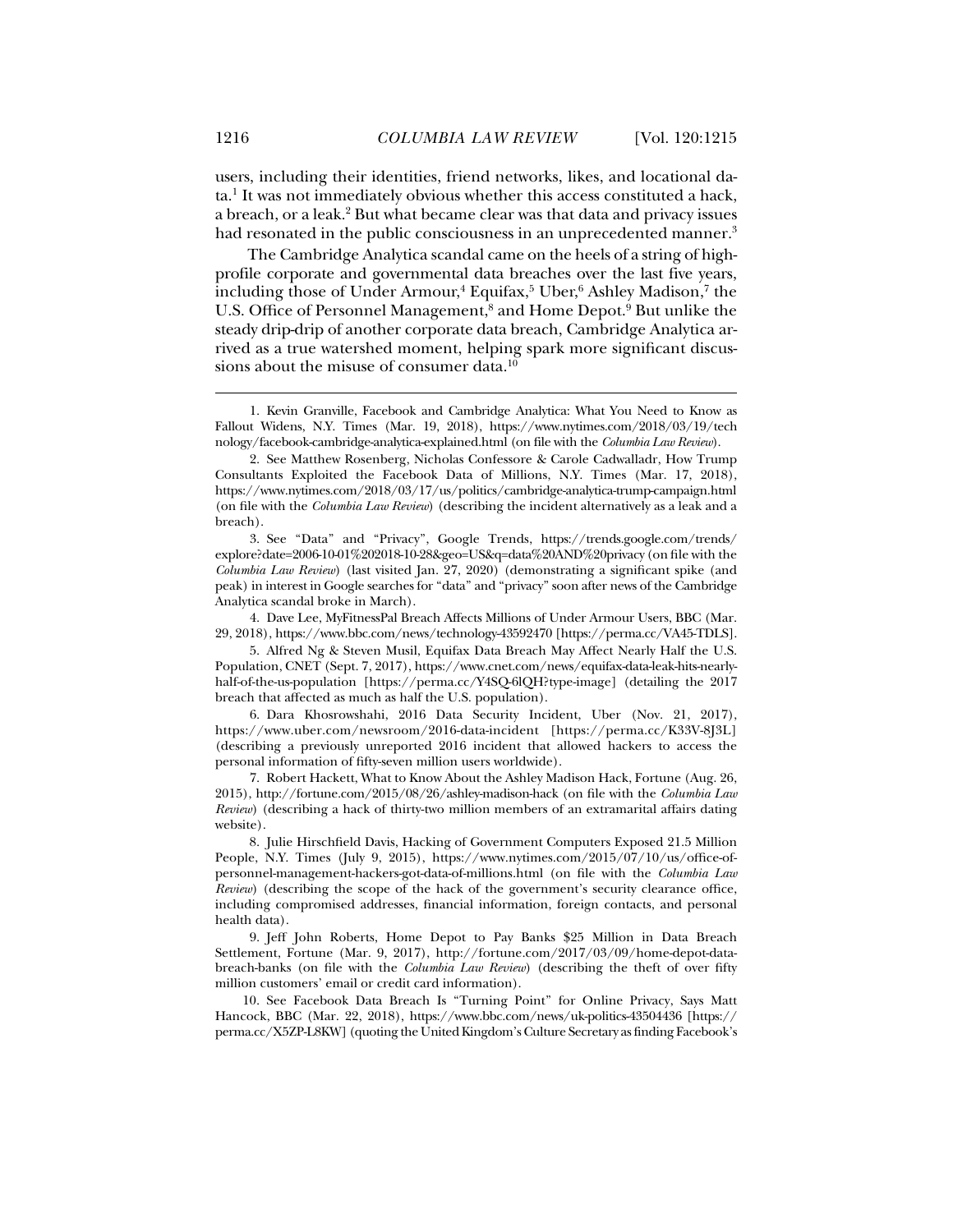The scandal also significantly accelerated reformers' efforts to pass sweeping consumer data privacy laws.11 In June 2018, California's legislature unanimously passed the California Consumer Privacy Act (CCPA).12 The law provides Californians with a right to access the data companies collect on them,<sup>13</sup> a right to have said data deleted,<sup>14</sup> a right to know which categories of third parties these companies are sharing data with or selling data to,<sup>15</sup> and a right to opt out of such sales.<sup>16</sup> The rights are enforceable by a private right of action by consumers if a company fails to take reasonable safeguards before a data breach, $17$  and a public right of action by the state Attorney General for any violation.<sup>18</sup> The law represents a seismic shift from sector-specific regulation (such as financial or personal health information) to a comprehensive data privacy regime.<sup>19</sup>

 11. See Nicholas Confessore, The Unlikely Activists Who Took On Silicon Valley—And Won, N.Y. Times Mag. (Aug. 14, 2018), https://www.nytimes.com/2018/08/14/magazine/ facebook-google-privacy-data.html (on file with the *Columbia Law Review*) [hereinafter Confessore, Unlikely Activists] ("[I]t was suddenly easy to get people to sign their ballot petition. 'After the Cambridge Analytica scandal, all we had to say was "data privacy."'").

 12. Gilad Edelman, California's Privacy Law Goes into Effect Today. Now What?, WIRED (Jan. 1, 2020), https://www.wired.com/story/ccpa-guide-california-privacy-law-takeseffect [https://perma.cc/PB9W-8QUP].

 13. Cal. Civ. Code § 1798.100 (2018). This right includes not only the categories of data collected but also the specific pieces. Id.

- 15. Id. § 1798.110(a)(4).
- 16. Id. § 1798.120.

 17. Id. § 1798.150. If a violation is proven, consumers are entitled to the greater of between \$100 and \$750 per "incident" or actual damages. Id. §  $1798.150(a)(1)(A)$ .

 18. Id. § 1798.155(b)–(c). But civil penalties in the amount of \$2,500 per infraction or \$7,500 per intentional violation are assessed only when a company fails to cure an alleged violation thirty days after notification by the state. Id. § 1798.155(b).

The CCPA applies to for-profit entities collecting Californians' data that either have upwards of twenty-five million dollars in gross revenue, traffic in the personal information of more than 50,000 Californians, or derive at least half of their annual revenue from selling Californians' personal information. Id. § 1798.140(c)(1)(A)–(C), (g). The law went into effect on January 1, 2020. Id. § 1798.198(a).

 19. Lothar Determann, Analysis: The California Consumer Privacy Act of 2018, Int'l Ass'n of Privacy Prof'ls (July 2, 2018), https://iapp.org/news/a/analysis-the-californiaconsumer-privacy-act-of-2018 [https://perma.cc/9ALV-9C6B].

Historically, the "most sensitive data—such as financial, medical, health, electronic communications, and children's information—are protected by nearly two dozen federal sector-specific laws and numerous state laws." Sidley Austin LLP, Essentially Equivalent: A Comparison of the Legal Orders for Privacy and Data Protection in the European Union and United States 7 (2016), https://www.sidley.com/-/media/publications/essentiallyequivalent--final.pdf [https://perma.cc/RF9E-483B]. Instead of comprehensive data privacy regulation, this sectoral approach allowed for data outside of the specified sectors to be protected only "through the general enforcement authority of the FTC, state Attorneys General, and other federal and state regulators." Id.

actions to be "totally unacceptable" and a "turning point"); Why the Cambridge Analytica Scandal Is a Watershed Moment for Social Media, Knowledge@Wharton (Mar. 22, 2018), http://knowledge.wharton.upenn.edu/article/fallout-cambridge-analytica [https://perma.cc/ QL2D-FMYZ].

 <sup>14.</sup> Id. § 1798.105.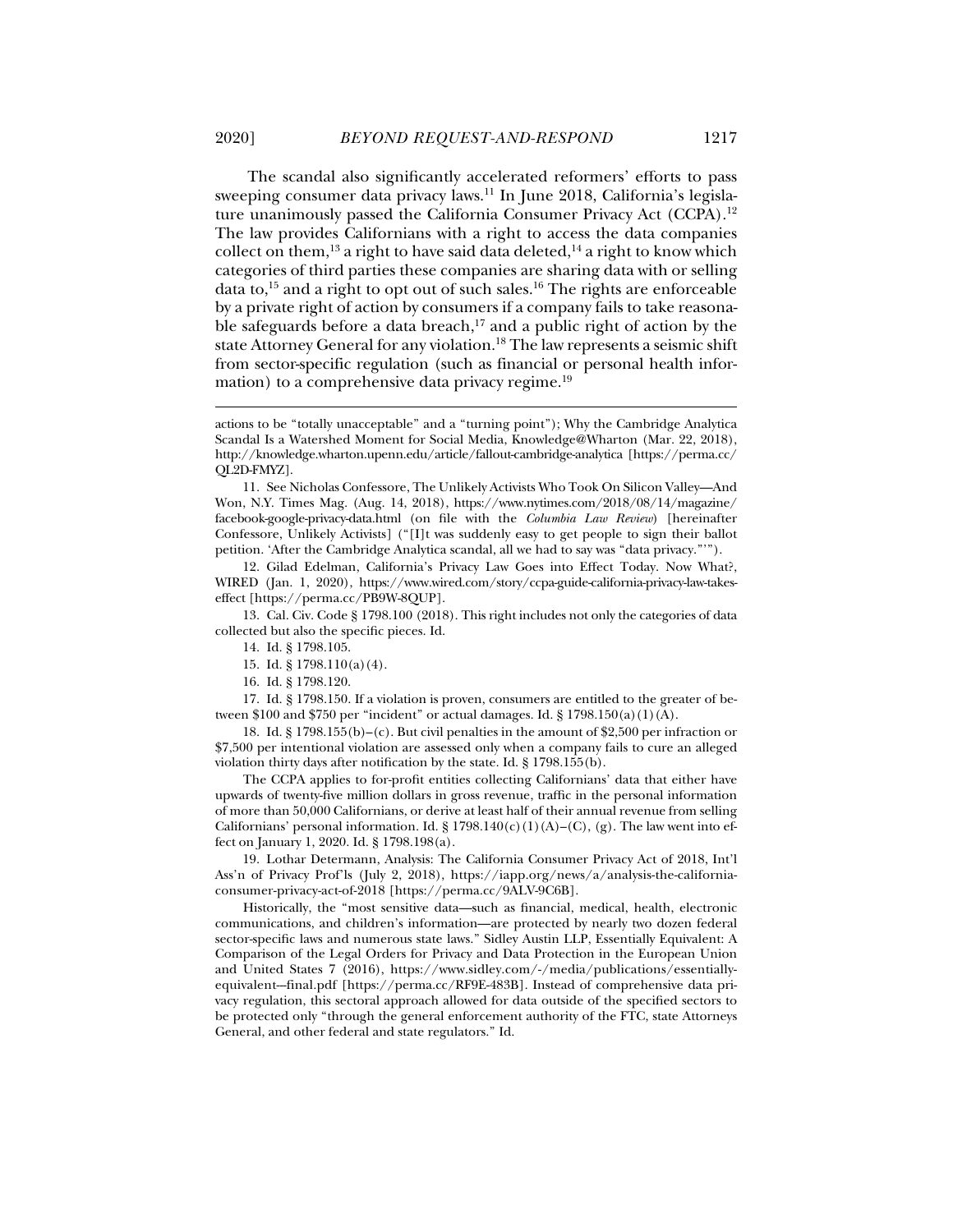Though the CCPA grants Californians many rights with respect to their data, this Note focuses more narrowly on the right of consumer data access. Specifically, this Note argues that the CCPA's individual request-andrespond approach to data access is fundamentally mismatched to the problems posed by current corporate data practices.<sup>20</sup> This Note's critique of the CCPA's request-and-respond provision is inspired by the half century legacy of the federal Freedom of Information Act (FOIA), which contains an analogous individual right and shares similar transparency roots. Using an understanding of both FOIA's operative provision and how it has worked in practice, this Note argues that an individualistic, request-and-respond model of private data disclosure will fail to achieve the progressive aims of privacy advocates and tech reformers. This Note concludes by suggesting that an alternative model of prophylactic, command-and-control regulation will better stem harmful data collection, retention, analysis, and sales.

In Part I, this Note reviews the advent of request-and-respond data access provisions, contextualizes these provisions by providing a primer on what makes data personal and why consumers care, and identifies the connection between the CCPA's specific provision and FOIA's. Part II lays out a substantive critique of how past FOIA practice informs future shortcomings in a request-and-respond data access regime. The Note concludes in Part III by considering and rejecting a tailored affirmative disclosure solution before settling on prophylactic, command-and-control directives as the proper means to regulate the booming consumer personal data industry.

## I. BACKGROUND ON DATA, PRIVACY, AND THE RIGHT TO KNOW

This Part discusses the applicable background law on the CCPA's request-and-respond provision. Section I.A details how data access provisions rooted in a request-and-respond model are entering into the consumer data privacy sphere, both in California and beyond, and why this data matters to both individual consumers and society as a whole. Section I.B links the request-and-respond provisions in consumer data privacy regulations to FOIA. Section I.C describes how request-and-response works in FOIA and how it is working so far in the new California law.

## A. *Request-and-Respond Data Access Provisions Are Coming*

This section details the relevance of request-and-respond provisions to the consumer privacy realm. Section I.A.1 explores the recent spate of consumer protection laws, both proposed and enacted, that contain a requestand-respond right to data access. Section I.A.2 then provides a fuller back-

 <sup>20.</sup> In general, request-and-respond provisions obligate a company to provide a consumer with the personal data it has collected when a consumer so requests. See infra section I.C (describing these provisions' operation in greater detail).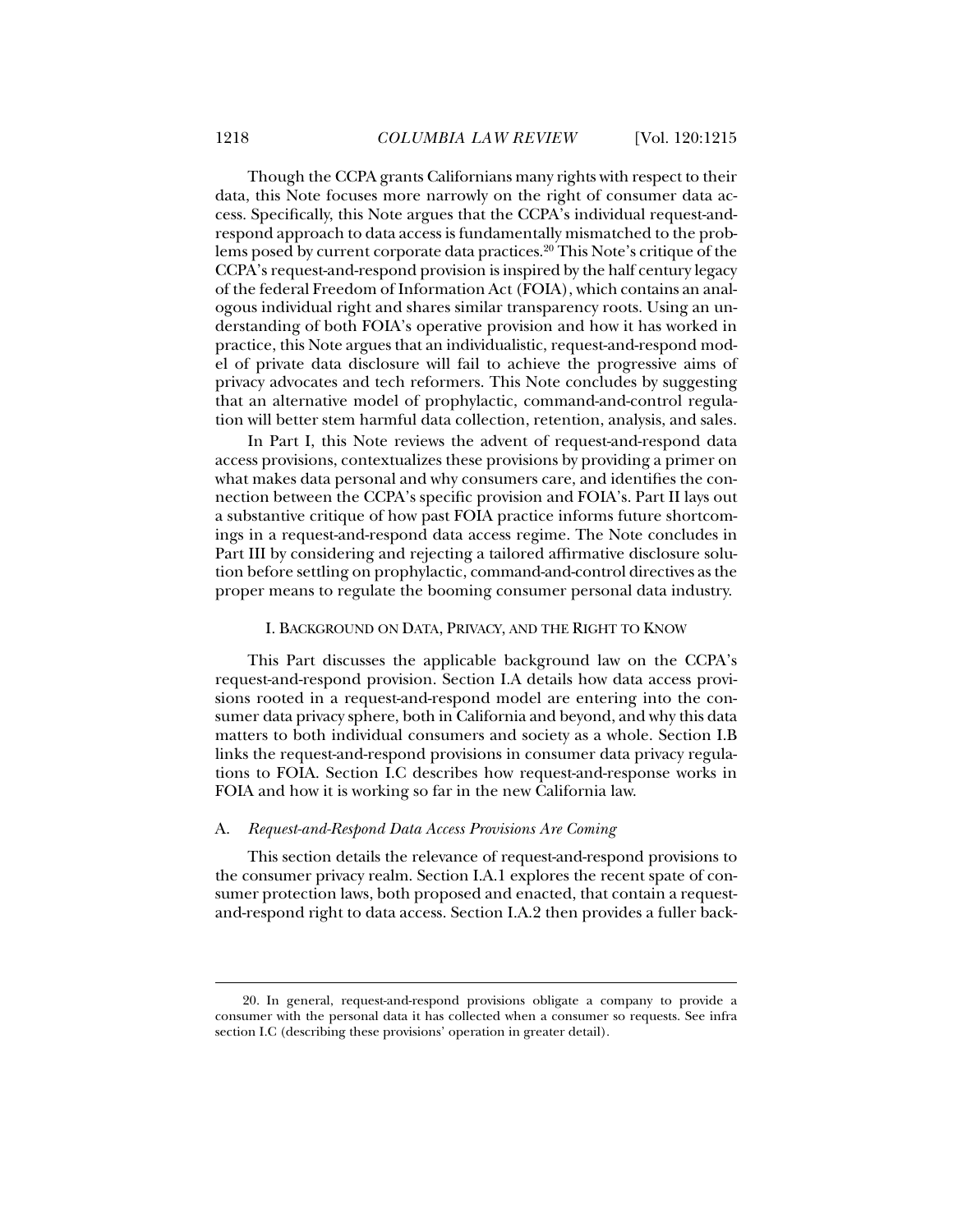ground on consumer data and its relevance to the current debate on privacy, focusing on data's economic value, private sentiment about its use and abuse, and public harms.

1. *Recent Consumer Protection Laws with Request-and-Respond Provisions*. — Request-and-respond provisions are appearing more frequently across the globe as a way to let consumers gain further information about their data. While there is limited scholarship on them, these provisions have a relatively long history in international law. California's law, on the other hand, is the first example of this right of data access at the state or federal level in the United States.

a. *Request-and-Respond Provisions Abound in International and Foreign Law*. — There are multiple forms of request-and-respond provisions in international and foreign law. Perhaps most notably, the European Union's (EU) comprehensive General Data Protection Regulation (GDPR) passed in 2016 and took effect in May 2018.<sup>21</sup> GDPR provides a right of access by the data subject, which includes both access to the personal data being collected and the categories of it.<sup>22</sup> Big tech firms doing business in both Europe and the United States are beginning to extend some of the same consumer protections, including request-and-respond data access rights, to their American customers.23 Beyond Europe, Canada's 2000 Personal Information Protection and Electronic Documents Act includes a right of data access "[u]pon request."24 So, too, does South Korea's 2011 Personal Information Protection Act.25 Finally, Japan's Act on the Protection of Personal Information requires

 <sup>21.</sup> See Mike Moore, What Is GDPR? Everything You Need to Know About the New EU Data Laws, TechRadar (Jan. 25, 2019), https://www.techradar.com/news/what-is-gdpreverything-you-need-to-know (on file with the *Columbia Law Review*).

 <sup>22.</sup> Regulation (EU) 2016/679 of the European Parliament and of the Council of 27 April 2016 on the Protection of Natural Persons with Regard to the Processing of Personal Data and on the Free Movement of Such Data, and Repealing Directive 95/46/EC (General Data Protection Regulation), 2016 O.J. (L 119) 1, 43 [hereinafter General Data Protection Regulation]. GDPR also requires companies to obtain affirmative permission from a user to collect their data and provides the user with the opportunity to port, correct, or delete their data, or to otherwise restrict processing. Id. at 43–45.

 <sup>23.</sup> See Wayne Rash, Apple Rolls Out GDPR-Like Features for U.S. Users, EWeek (Oct. 17, 2018), http://www.eweek.com/apple/apple-rolls-out-gdpr-like-features-for-u.s.-users [https: //perma.cc/2VFH-4ZTZ] (explaining that Apple will allow its American customers to download the data the company has on them, just as the GDPR mandates for European customers).

 <sup>24.</sup> Personal Information Protection and Electronic Documents Act, S.C. 2000, c.5, cl. 4.9 (Can.) (allowing consumers to exercise their right, "[u]pon request," to "be informed of the existence, use, and disclosure of his or her personal information and . . . be given access to that information").

 <sup>25.</sup> Gaein jungbo boho beob [Personal Information Protection Act], Act No. 10465, Mar. 29, 2011, amended by Act No. 14107, Mar. 29, 2016, art. 4(3) (S. Kor.), translated in Personal Information Protection Act, Korea Legislation Research Institute: Korea Law Translation Ctr., https://elaw.klri.re.kr/kor\_service/lawView.do?hseq=38482&lang=ENG [https://perma.cc/E2M7-EARX] (last visited Jan. 20, 2020) ("A data subject has . . . [t]he right to . . . request access . . . to such personal information . . . ."); see also Alex Wall, GDPR Matchup: South Korea's Personal Information Protection Act, Int'l Ass'n of Privacy Prof'ls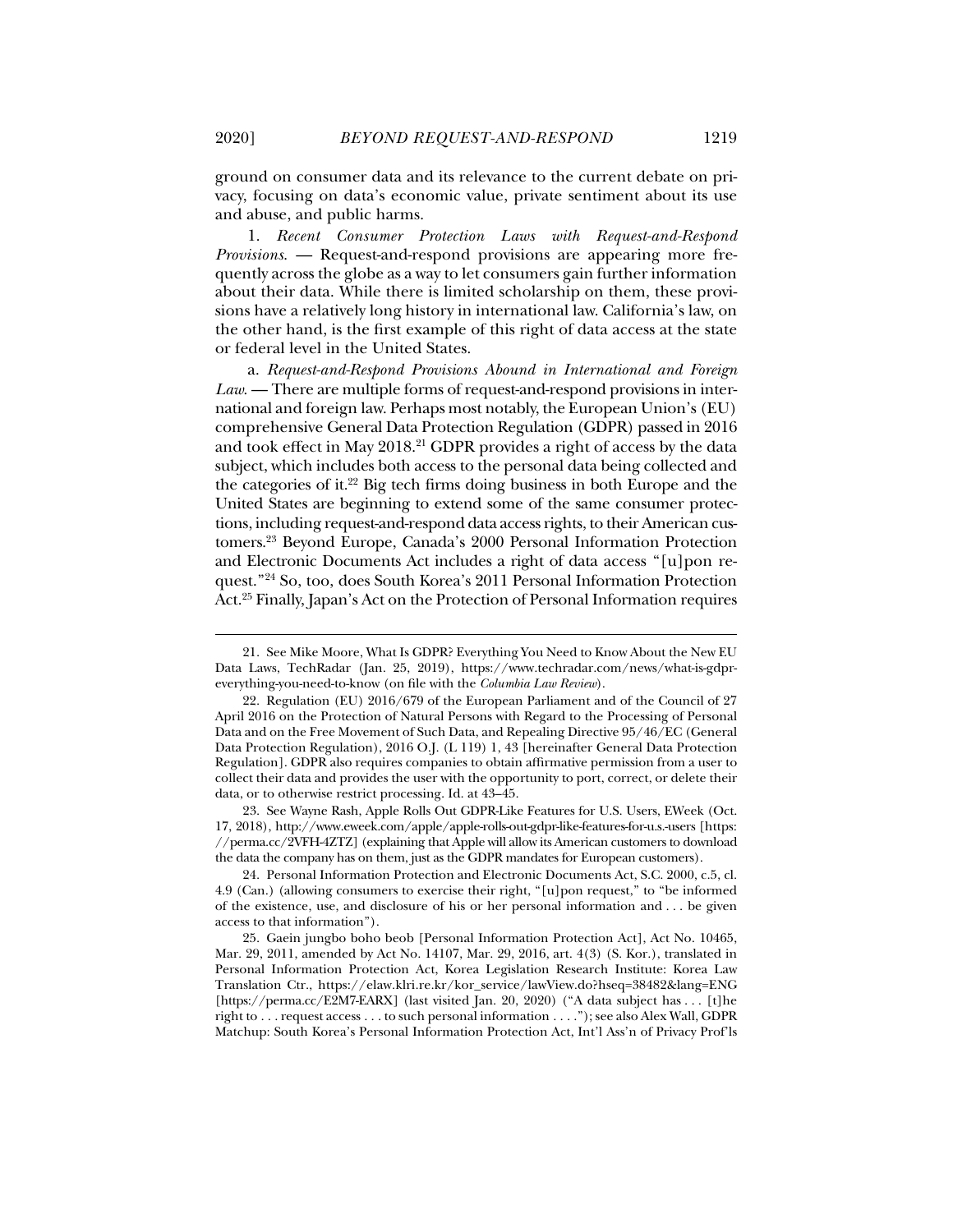companies to give users access to personally identifying data upon request, with limited exceptions.<sup>26</sup>

b. *California Inspires a Wave of State Efforts*. — As California's law forms much of the basis of this Note, it is necessary to review the law's unique background. Disturbed by the scope of the personal data economy, California real estate developer Alastair Mactaggart and finance executive Rick Arney teamed up to research the issue. $27$  They eventually proposed a statewide ballot initiative in 2018 advocating for more consumer privacy rights.<sup>28</sup> Facebook and Google donated hundreds of thousands of dollars to defeat the measure.29 Despite strong polling, Mactaggart and Arney recognized the risk of losing to the companies at the ballot box, so they negotiated a robust privacy bill with the California legislature and withdrew the initiative.<sup>30</sup>

As of January 1, 2020, the statute allows California consumers to request that a private company disclose the personal information it has collected on that consumer.<sup>31</sup> Absent federal preemption in the near future, the CCPA will continue to have a nationwide impact.<sup>32</sup>

27. Confessore, Unlikely Activists, supra note 11.

30. Id.

 31. Cal. Civ. Code § 1798.100(a) (2018). The disclosure right enables the consumer to move their data to another entity and/or request the deletion of their personal information. Id. § 1798.100(d), § 1798.105(a).

 32. See Aaron Mak, The Big Change Coming to Just About Every Website on New Year's Day, Slate (Dec. 30, 2019), https://slate.com/technology/2019/12/california-dataprivacy-law-ccpa-do-not-sell-changes.html [https://perma.cc/JTP2-S2UG] ("Since it's a lot more work to create a separate infrastructure just for California residents to opt out of the data collection industry, these requirements will transform the internet for everyone."); see also Julie Brill, Microsoft Will Honor California's New Privacy Rights Throughout the United States, Microsoft (Nov. 11, 2019), https://blogs.microsoft.com/on-the-issues/2019/11 /11/microsoft-california-privacy-rights [https://perma.cc/2MKJ-YC2T]; Sam Dean, California Is Rewriting the Rules of the Internet. Businesses Are Scrambling to Keep Up, L.A. Times (Dec. 26, 2019), https://www.latimes.com/business/technology/story/2019-12-26/californiainternet-data-privacy-law (on file with the *Columbia Law Review*) ("Most businesses with a website and customers in California—which is to say most large businesses in the nation—must follow the new rules . . . ."). CCPA initiative coauthor Alastair Mactaggart expressly contemplated the likelihood that the CCPA transforms the rule-creating and rule-enforcing California Attorney General into "the chief privacy officer of the United States." Confessore,

<sup>(</sup>Jan. 8, 2018), https://iapp.org/news/a/gdpr-matchup-south-koreas-personal-informationprotection-act [https://perma.cc/Y589-DBXS] (noting that, like the EU's GDPR, South Korea's analogous law "protects privacy rights from the perspective of the data subject and . . . is comprehensive, applying to most organizations, even government entities").

 <sup>26.</sup> Kojin jōhō no hogo ni kansuru hōritsu [Act on the Protection of Personal Information], Law No. 57 of 2003, art. 28 (Japan), translated in Act on the Protection of Personal Information, Japanese Law Translation, http://www.japaneselawtranslation.go.jp/ law/detail/?id=2781&vm=2&re=02 [https://perma.cc/WTL6-PJ8J] (last visited Mar. 22, 2020); see also Data Protection in Japan to Align with GDPR, Skadden, Arps, Slate, Meagher & Flom LLP (Sept. 24, 2018), https://www.skadden.com/insights/publications/2018/09/ quarterly-insights/data-protection-in-japan-to-align-with-gdpr [https://perma.cc/XJY9-SUPJ] (discussing the reciprocal recognition between Japan's and the EU's data protection regimes).

 <sup>28.</sup> Id.

 <sup>29.</sup> Id.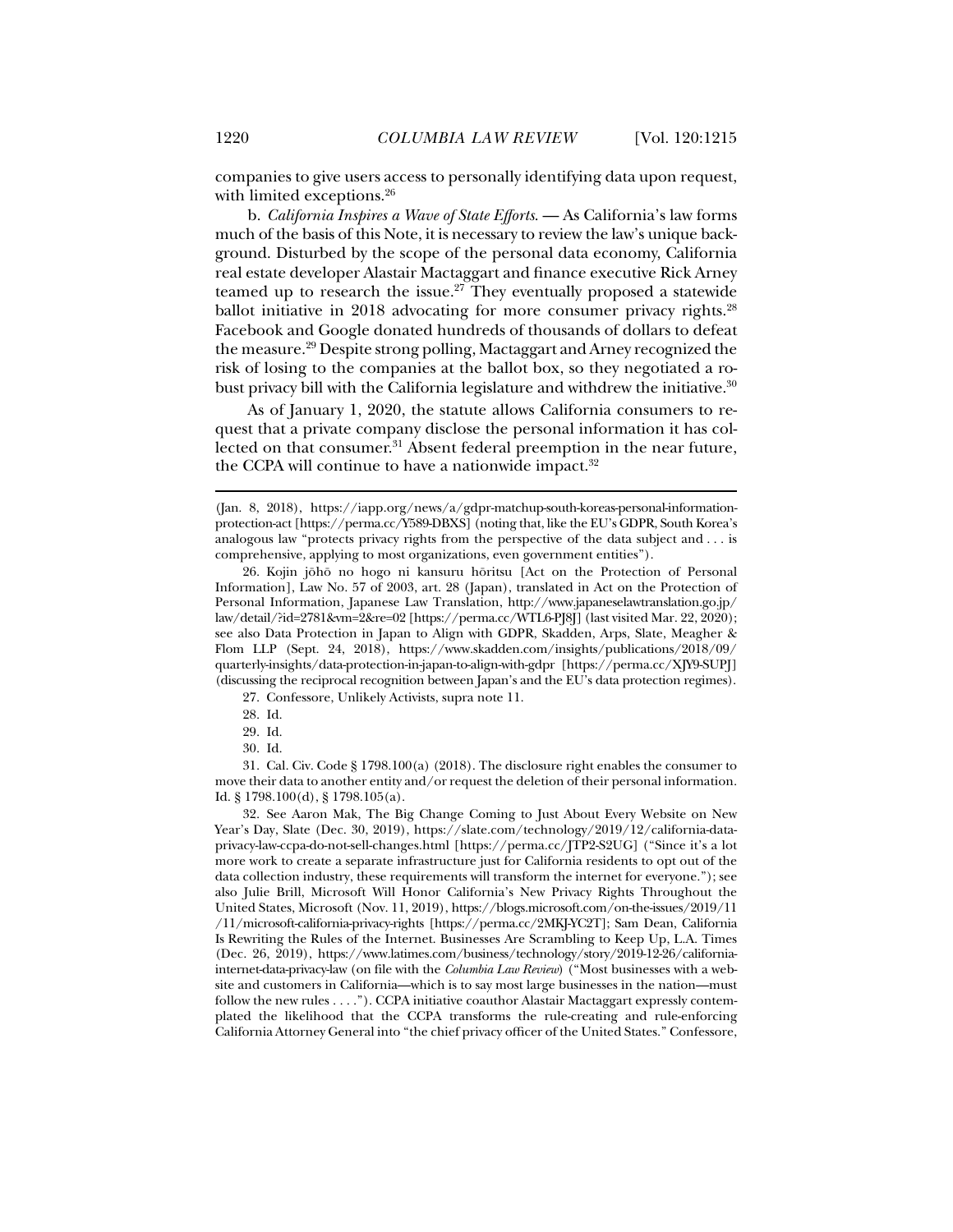j

Unlikely Activists, supra note 11. A 2018 PwC survey found that over 225 of 300 major, qualifying American companies collected information on California residents. Many US Businesses Doubt They Will Meet California Privacy Law Deadline, pwc (Oct. 9, 2018), https://www.pwc.com/us/en/services/consulting/cybersecurity/pulse-survey-ccpa.html [https: //perma.cc/3H4Z-3XJY]; see also Samuel Cullari & Alexis Cocco, California Enacted a Data Privacy Law. Why Should Pa. Companies Care?, Legal Intelligencer (Apr. 3, 2019), https:// www.law.com/thelegalintelligencer/2019/04/03/california-enacted-a-data-privacy-law-whyshould-pa-companies-care (on file with the *Columbia Law Review*) (describing the broad application of the CCPA to companies outside California).

The law applies regardless of whether a company's website actively targets Californians, so industry professionals believe that passive access to out-of-state blogs or small business sites may result in them coming within the law's ambit. See, e.g., Determann, supra note 19. And within California, "most retailers, fitness studios, music venues and other businesses" will likely meet the criteria. Id.

At one point before the CCPA's 2020 effective date, there seemed to be a real risk that Congress might pass a federal law to explicitly preempt it. See John Thune, Protect and Innovate Online Privacy, Hill (Sept. 25, 2018), https://thehill.com/blogs/congress-blog/ technology/408335-protect-and-innovate-online-privacy [https://perma.cc/PPD7-SDD7] ("The question is no longer whether we need a national law to protect consumers' privacy. The question is what shape that law should take."). Yet, at the time of this writing, Congress has not and significant hurdles remain, including the politicization of the issue. See Ali Breland, Dems Seek to Seize on Data Privacy as Midterm Issue, Hill (June 17, 2018), https://thehill.com/policy/technology/392575-dems-seek-to-seize-on-data-privacy-as-midtermissue [https://perma.cc/24H3-BPYT]; Marguerite Reardon, Democrats Push for 'Internet Bill of Rights' to Protect Your Privacy, CNET (Oct. 5, 2018), https://www.cnet.com/news/ democrats-push-for-an-internet-bill-of-rights-to-protect-consumer-privacy [https://perma.cc/6H UL-GFHC] (detailing the Democrats' post-2018 midterm election plans for "sweeping consumer privacy protections"); see also Allison Grande & Ben Kochman, Federal Privacy Law May Need Bigger Boost than Midterms, Law360 (Nov. 2, 2018), https://www.law360.com /publicpolicy/articles/1098125/federal-privacy-law-may-need-bigger-boost-than-midterms (on file with the *Columbia Law Review*) (describing "the path to consensus" on a federal privacy law as "a long haul"). In 2019, there was some renewed energy, as Democrats and Republicans each proposed separate bills, the Senate held a hearing, and the House Energy and Commerce Committee negotiated a bipartisan draft of a bill; however, "[N]one of . . . [the bills] seem[ed] to have gained significant traction." Wendy Zhang, United States: Comprehensive Federal Privacy Law Still Pending, Mondaq (Jan. 24, 2020), http:// www.mondaq.com/unitedstates/x/886488/Data+Protection+Privacy/Comprehensive+Fed eral+Privacy+Law+Still+Pending [https://perma.cc/L483-5DQ5]; see also Lauren Feiner, A Federal Privacy Law Is Starting to Crystallize, but Democrats and Republicans Can't Agree on How to Do It, CNBC (Dec. 4, 2019), https://www.cnbc.com/2019/12/04/a-federal-privacylaw-is-starting-to-crystallize-senators-remain-divided-over-details.html [https://perma.cc/ZY2T-RR2P]. Commentators predict any "push to enact federal privacy legislation . . . to face many of the same hurdles as long-running efforts to establish national data breach notification and security standards." Grande & Kochman, supra. While drafts of those bills have been proposed in every session of Congress for a decade or more, "[N]one have even come close to reaching a floor vote." Id.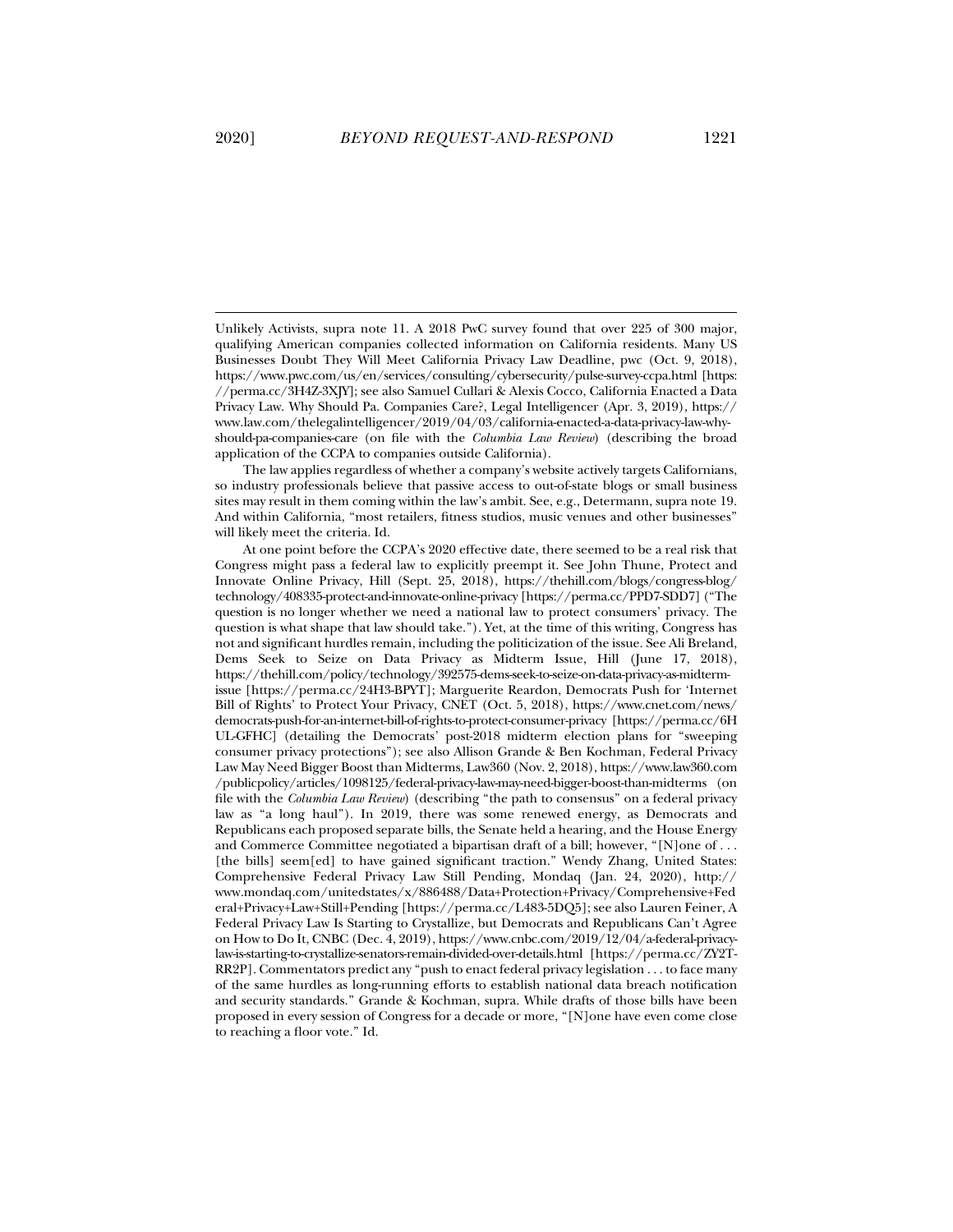The CCPA inspired other activists, state attorneys general, and legislators.<sup>33</sup> Proposals modeled off the CCPA were introduced in eleven additional states during their respective 2019 legislative sessions,<sup>34</sup> and over half of all fifty states have considered some form of consumer data privacy legislation.35 The seismic impact of the CCPA can be seen in the facts that Maine and Nevada have enacted similar laws, and the Connecticut, North Dakota, Louisiana, and Texas legislatures have authorized task forces to further study them.<sup>36</sup>

c. *Federal Law May Supplant State Efforts*. — There is currently no comprehensive federal data privacy law. After the CCPA's passage, however, tech companies began to lobby for federal legislation that would preempt it.37 The Senate Commerce Committee held a series of hearings in the fall of 2018 during which tech company representatives requested preemptive federal legislation,38 and privacy advocates, including Mactaggart, testified instead that federal legislation should leave the California law as a floor.<sup>39</sup>

 35. Pam Greenberg, States Break New Ground on Consumer Data Privacy Legislation, Nat'l Conf. of State Legislatures (June 19, 2019), https://www.ncsl.org/blog/2019/ 06/19/states-break-newground-on-consumer-privacy-regulation.aspx [https://perma.cc/ 5YEE-MBDK].

36. Id.

 37. Cecilia Kang, Tech Industry Pursues a Federal Privacy Law, On Its Own Terms, N.Y. Times (Aug. 26, 2018), https://www.nytimes.com/2018/08/26/technology/tech-industryfederal-privacy-law.html (on file with the *Columbia Law Review*).

 38. See generally Examining Safeguards for Consumer Data Privacy: Hearing Before the S. Comm. on Commerce, Sci. & Transp., 115th Cong. (2018) (statement of Andrew DeVore, Vice President and Associate General Counsel, Amazon, Inc.) https://www. commerce.senate.gov/services/files/0F58A430-2037-4884-9B98-5FB3CA977838 [https:// perma.cc/DGV7-DBRC]; see also Zack Whittaker, In Senate Hearing, Tech Giants Push Lawmakers for Federal Privacy Rules, TechCrunch (Sept. 26, 2018), https://techcrunch.com /2018/09/26/in-senate-hearing-tech-giants-push-lawmakers-for-federal-privacy-rules [https:// perma.cc/S4KV-JNU2].

 39. See Consumer Data Privacy: Examining Lessons from the European Union's General Data Protection Regulation and the California Consumer Privacy Act: Hearing Before the S. Comm. on Commerce, Sci. & Transp., 115th Cong. (2018) (testimony of Alastair Mactaggart, Chair, Californians for Consumer Privacy), https://www.commerce.senate.gov /services/files/9CC53419-6E09-4075-98BA-4C4F2D46A686 [https://perma.cc/H7BV-N9CW].

 <sup>33.</sup> Telephone Interview with Rick Arney, Coauthor, CCPA Initiative (Dec. 6, 2018) (on file with the *Columbia Law Review*) (detailing conversations with groups in Wyoming, Vermont, and Illinois about replicating California's model).

 <sup>34.</sup> See Emily Tabatabai, Heather Egan Sussman, Nicholas Farnsworth & Sulina Gabale, State Legislators Joining the Consumer Privacy Protection Party: Introduced CCPA-Like Bills, Orrick (Mar. 18, 2019), https://blogs.orrick.com/trustanchor/2019/03/18/statelegislators-joining-the-consumer-privacy-protection-party-introduced-ccpa-like-bills [https:// perma.cc/Y49E-B7LM] (detailing proposals under consideration in Hawaii, Maryland, Massachusetts, Nevada, New Mexico, New York, Rhode Island, and Washington, in addition to failed efforts in Mississippi and North Dakota); Texas Legislators Propose New State Data Privacy Laws, ACA Int'l (May 10, 2019), https://www.acainternational.org/news/texaslegislators-propose-new-state-data-privacy-laws [https://perma.cc/2BUR-X9A4] (detailing two CCPA-like bills proposed in the Texas state legislature).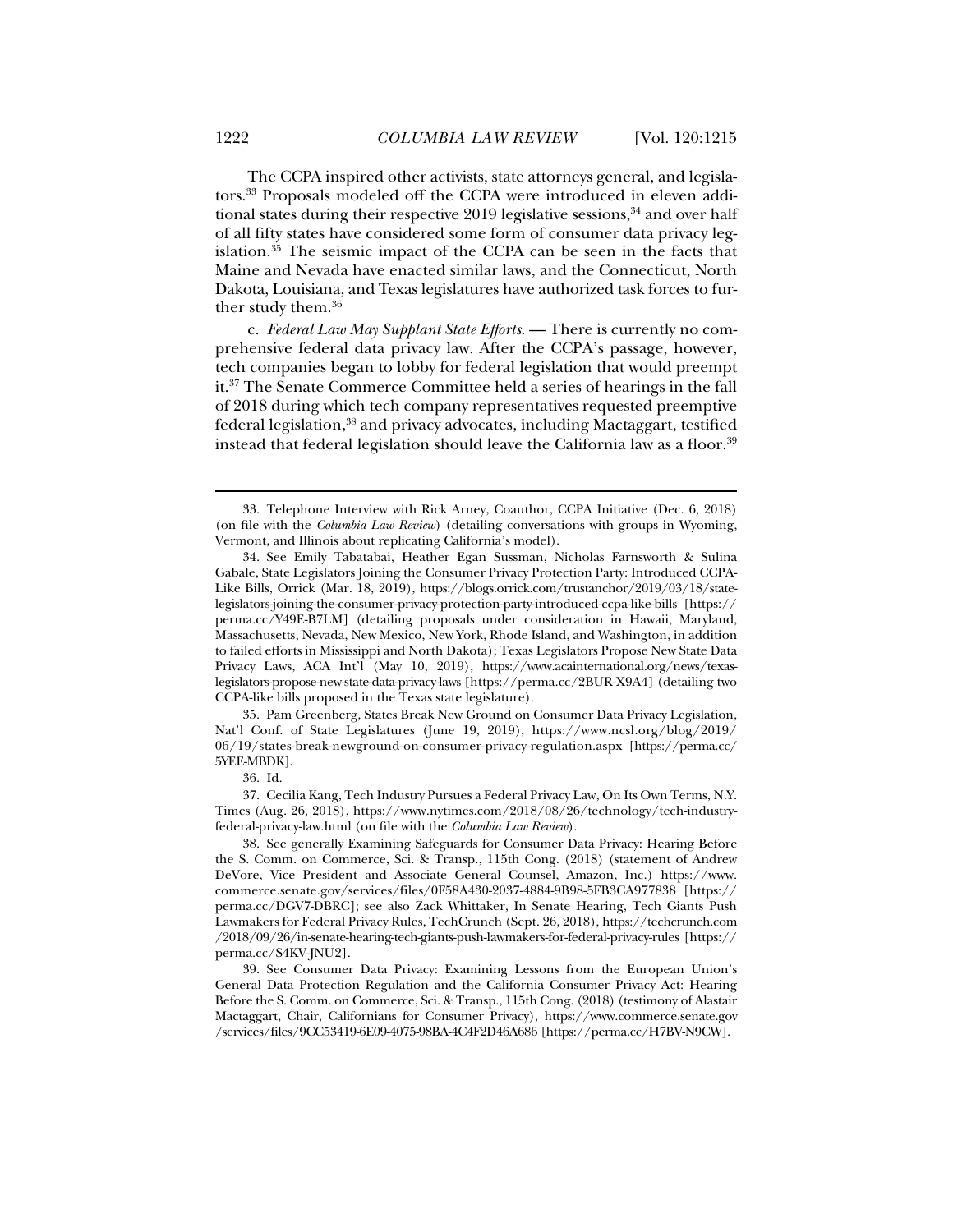The Senate Democrats released a bill that does exactly that, $40$  while the Senate Republicans have drafted a bill that would preempt state laws like the CCPA.<sup>41</sup> Both bills, however, include request-and-respond provisions.<sup>42</sup>

Other federal proposals in various stages of development do provide a right of data access.43 In April 2018, Senators Amy Klobuchar and David Kennedy released a draft bipartisan bill that includes a right to access data as one of its privacy protections.44 Senator Ron Wyden's Mind Your Own Business Act, introduced in October of 2019, includes a right of data access after a company receives a "written request from a verified consumer."45 A list compiled by Congressman Ro Khanna, deemed the Internet Bill of Rights, included as its first right "to have access to and knowledge of all collection and uses of personal data by companies."46 Before news of Cambridge Analytica broke, Congresswoman Janice Schkowsky proposed the Secure and Protect Americans' Data Act, which included a consumer right of data access under a request-and-respond model for data held by third-party data brokers.47 And in 2015, the Obama Administration produced a draft Consumer Privacy Bill of Rights Act that included a request-and-respond right of data access.48 Other bills, proposals, and frameworks either lack a data access right or do not explicitly do so using a request-and-respond

 <sup>40.</sup> See Consumer Online Privacy Rights Act, S. 2968, 116th Cong. § 302(c) (2019).

 <sup>41.</sup> See S. Comm. on Commerce, Sci. & Transp., United States Consumer Data Privacy Act of 2019 Discussion Draft 24 (2019), https://aboutblaw.com/NaZ [https://perma.cc/ ZBG3-VBAB] [hereinafter Consumer Data Privacy Act Draft].

 <sup>42.</sup> See S. 2968 § 102(a); Consumer Data Privacy Act Draft, supra note 41, at 8.

 <sup>43.</sup> See Allie Bohm, How Well Do the Current Federal Privacy Proposals Protect Your Privacy?, Pub. Knowledge (Dec. 21, 2018), https://www.publicknowledge.org/newsblog/blogs/how-well-do-the-current-federal-privacy-proposals-protect-your-privacy [https:// perma.cc/4JNG-GUY5] (recapping drafts of nine proposed federal bills seeking to regulate consumer data privacy).

 <sup>44.</sup> See Social Media Privacy Protection and Consumer Rights Act of 2018, S. 2728, 115th Cong. § 3(b) (2018). Specifically, the bill entitles a user to "a copy of the personal data of the user that the operator has processed, free of charge and in an electronic and easily accessible format, including a list of each person that received the personal data from the operator for business purposes, whether through sale or other means." Id.; see also April Glaser, There's a New Bill to Regulate Facebook and Google's Data Collection, Slate (Apr. 24, 2018), https://slate.com/technology/2018/04/the-new-bill-to-regulate-facebook-andgoogles-data-might-actually-do-the-trick.html [https://perma.cc/SJU9-YQCF].

 <sup>45.</sup> Mind Your Own Business Act, S. 2637, 116th Cong. § 7(b)(1)(D) (2019).

 <sup>46.</sup> Kara Swisher, Introducing the Internet Bill of Rights, N.Y. Times (Oct. 4, 2018), https://www.nytimes.com/2018/10/04/opinion/ro-khanna-internet-bill-of-rights.html (on file with the *Columbia Law Review*). Khanna's list is given further teeth by virtue of the fact that it was compiled on the orders of then-Democratic Minority Leader (and now Speaker) Nancy Pelosi. Id.

 <sup>47.</sup> Secure and Protect Americans' Data Act, H.R. 3896, 115th Cong. § 2(b)(2)(B)  $(2017)$ ; see also id. at  $\S 5(5)(A)$  (defining "information broker" as a "commercial entity" that collects information on noncustomers and provides it to third parties).

 <sup>48.</sup> Administration Discussion Draft: Consumer Privacy Bill of Rights Act, § 106(a) (2015), https://obamawhitehouse.archives.gov/sites/default/files/omb/legislative/letters/ cpbr-act-of-2015-discussion-draft.pdf [https://perma.cc/TM7R-JN6J].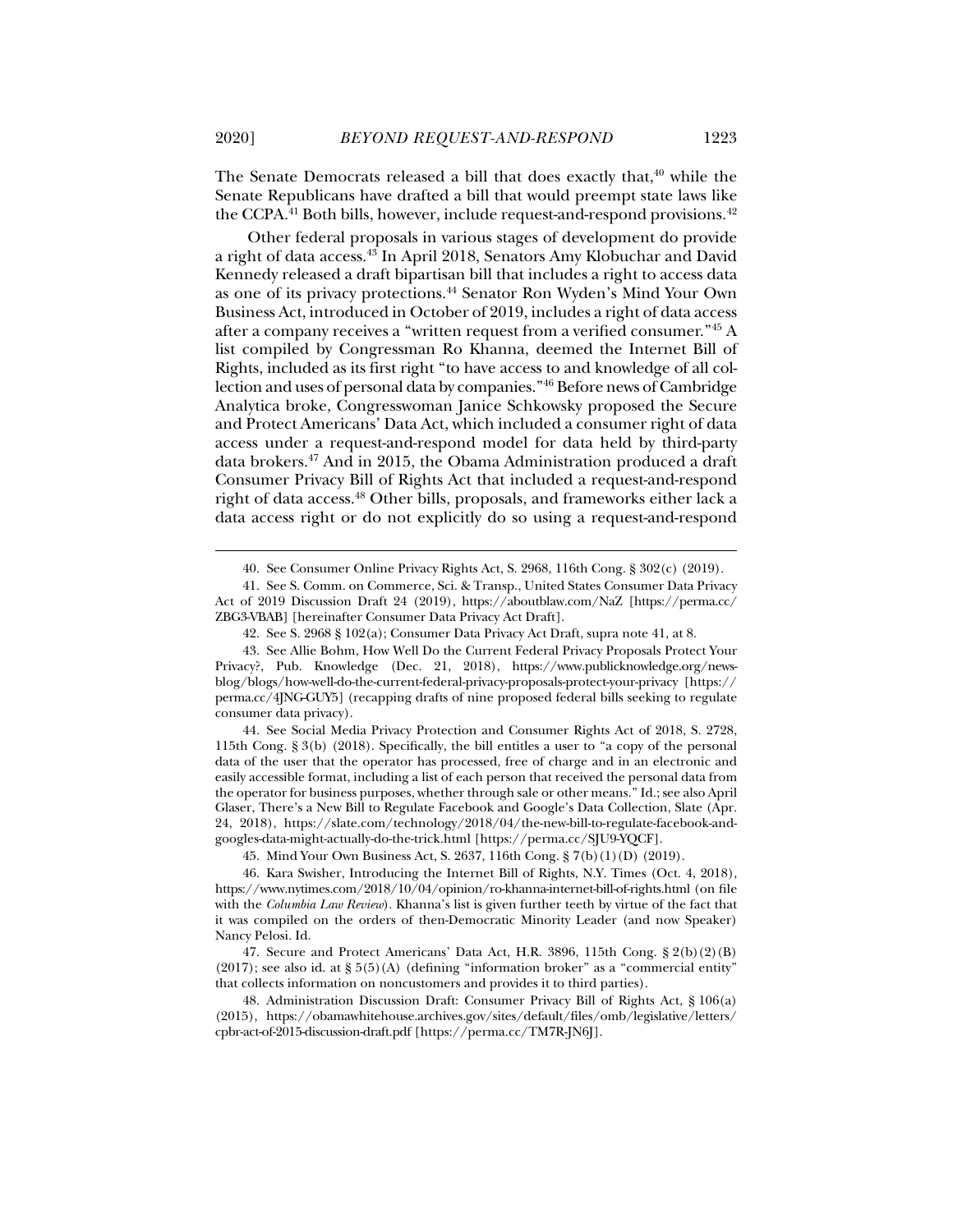model.49 The above section makes clear, however, that request-and-respond data access rights have gained traction internationally, and will likely continue to have a major impact domestically, be it through the CCPA and other state laws or federal legislation. The next subsection details why consumers care about personal data.

2. *Concerns Over the Personalization of Data*. — There are many different definitions of what constitutes personal data.<sup>50</sup> As discussed below, data is a real economic asset that consumers routinely trade to quickly find information online, to network socially or professionally, and to pay for goods or services without money.51 This Note does not require a single, exact definition of personal data, but worthwhile regulatory definitions encompass "our identity (demographics), our behavior (psychographics—our interests, attitudes, and opinions) and our purchases."52

Data is critically important because it is one of the key economic engines of the unfolding Information Age.53 The data-driven economy has

 51. Michael Haupt, Introducing Personal Data Exchanges and the Personal Data Economy, Medium: Project 2030 (Dec. 7, 2016), https://medium.com/project-2030/whatis-a-personal-data-exchange-256bcd5bf447 [https://perma.cc/YY8P-YU2W].

 <sup>49.</sup> For example, the CONSENT Act proposed by Senators Ed Markey and Richard Blumenthal neither explicitly preempts the CCPA nor provides a data access right. S. 2639, 115th Cong. (2018). And Senator Mark Warner's white paper does the same. Mark Warner, Potential Policy Proposals for Regulation of Social Media and Technology Firms, https:// www.scribd.com/document/385137394/MRW-Social-Media-Regulation-Proposals-Developed [https://perma.cc/8PT9-6W5W] (last visited Jan. 29, 2020).

 <sup>50.</sup> See, e.g., General Data Protection Regulation, supra note 22, ¶ 26 (defining personal data as "any information concerning an identified or identifiable natural person"); Cal. Civ. Code § 1798.140(o)(1) (2018) (defining personal data as "information that identifies, relates to, describes, is reasonably capable of being associated with, or could reasonably be linked, directly or indirectly, with a particular consumer or household").

 <sup>52.</sup> Id. Behavior can be understood even more expansively to also include activities like how long a person looked at a web page and where their mouse went. See Antonio Villas-Boas, Passwords Are Incredibly Insecure, So Websites and Apps Are Quietly Tracking Your Mouse Movements and Smartphone Swipes Without You Knowing to Make Sure It's Really You, Bus. Insider (July 19, 2019), https://www.businessinsider.com/websites-apps-trackmouse-movements-screen-swipes-security-behavioral-biometrics-2019-7 [https://perma.cc/ 7FQ4-WRL4].

 <sup>53.</sup> In 2012, site-specific user profiles retailed in bundles of at least 10,000 for \$0.005 each. Alexis C. Madrigal, How Much Is Your Data Worth? Mmm, Somewhere Between Half a Cent and \$1,200, Atlantic (Mar. 19, 2012), https://www.theatlantic.com/technology/archive /2012/03/how-much-is-your-data-worth-mmm-somewhere-between-half-a-cent-and-1-200/254 730 (on file with the *Columbia Law Review*). But considering the entire digital advertising ecosystem, user data may be worth as much as \$1,200 per personal profile. Id. More recently, the lower end of the estimation range has been set at \$240 per user. Wibson, How Much Is >Your< Data Worth? At Least \$240 per Year. Likely Much More., Medium (Jan. 19, 2018), https://medium.com/wibson/how-much-is-your-data-worth-at-least-240-per-year-likely-muchmore-984e250c2ffa [https://perma.cc/L5EZ-JC79]. And one man monetized a week's worth of his own personal data for \$2,733 on Kickstarter in 2013. Federico Zannier, A Bite of Me, Kickstarter, https://www.kickstarter.com/projects/1461902402/a-bit-e-of-me [https://perma.cc /TKY7-B5X6] (last updated Oct. 28, 2013).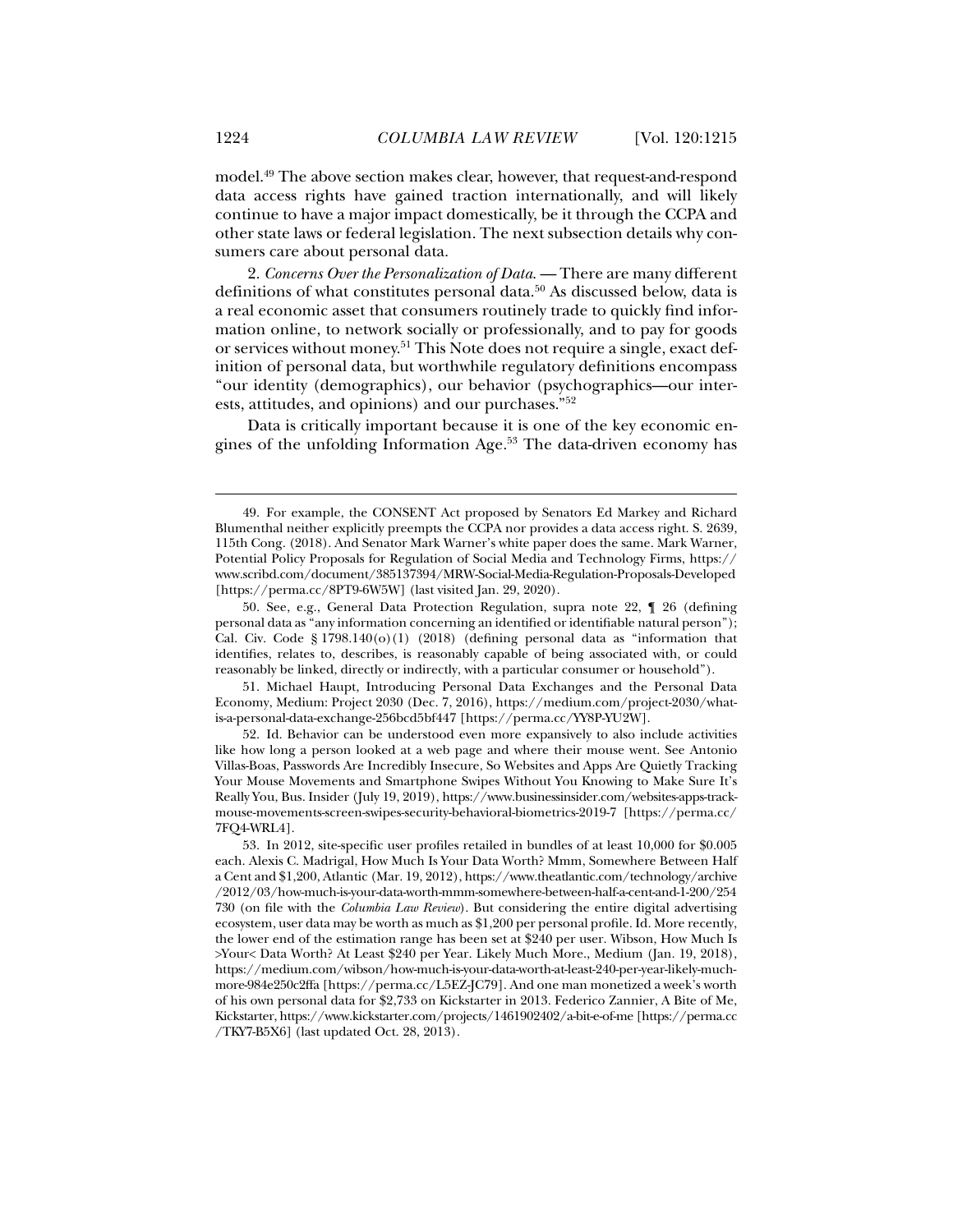been defined by numerous scholars as "informational capitalism" where the creation, sale, and exchange of data permeate nearly all economic sectors.54 In a recent speech, Apple CEO Tim Cook traced the rise of a trade in data into a full-fledged "data industrial complex."55

While consumer data is clearly valued by companies, consumers have expressed increasing uneasiness with how their data is handled. Surveys indicate Americans are distrustful of how their data is used but feel trapped or compelled to remain online.56 Despite valuing such control, over ninety

 54. See David E. Pozen & Jeremy Kessler, Introduction, The Search for an Egalitarian First Amendment, 118 Colum. L. Rev. 1953, 1972–73 (2018); see also Julie E. Cohen, The Regulatory State in the Information Age, 17 Theoretical Inquiries L. 369, 370–71, 414 (2016). But see Shoshana Zuboff, Big Other: Surveillance Capitalism and the Prospects of an Information Civilization, 30 J. Info. Tech. 75, 75 (2015) (defining the phenomenon instead as "surveillance capitalism").

 55. Evans, supra note 32. Cook warned that "[o]ur own information, from the everyday to the deeply personal, is being weaponized against us with military efficiency . . . . These scraps of data . . . each one harmless enough on its own . . . are carefully assembled, synthesized, traded, and sold." Id.

Of course, for-profit Apple is hardly championing consumer data privacy regulation for purely altruistic reasons. Apple's business decisions have firmly situated it on the directto-consumer revenue model side of the great tech divide, with social media tech giants like Facebook, Twitter, and Snap on the opposite, ad-driven revenue side. Alex Eule & Jon Swartz, Facebook and Apple Embody New Tech Divide, Barron's (Apr. 21, 2018), https:// www.barrons.com/articles/facebook-and-apple-embody-new-tech-divide-1524273880 [https:// perma.cc/VFG9-XXHX]. Some speculate that Apple's embrace of privacy is a cynical ploy to justify high device sales prices. See id. ("Perhaps partially to justify its high prices, Apple has made privacy a sales pitch for its products."); see also Jon Markman, Apple's Superficial Jihad for Data Privacy Is a Cynical Joke, Jon Markman's Pivotal Point (Oct. 29, 2018), https://www.markmanspivotalpoint.com/artificial-intelligence/apples-superficial-jihad-dataprivacy-cynical-joke [https://perma.cc/L3W3-SNFJ]. Facebook, on the other hand, is certain to balk at increasing regulation of consumer data as it presents a significant threat to its business model. See Eule & Swartz, supra (explaining that Facebook makes ninety-eight percent of its revenue from data-driven targeted ads). But see Antonio García Martínez, Why California's Privacy Law Won't Hurt Facebook or Google, WIRED (Aug. 31, 2018), https:// www.wired.com/story/why-californias-privacy-law-wont-hurt-facebook-or-google [https://perma .cc/5WAX-95CF] (arguing that the Californian and European privacy laws favor the direct, first-party types of relationships consumers maintain with Facebook and Google over thirdparty relationships with data brokers). The gap between ad-driven businesses and direct-toconsumer companies reflects a longtime division that explains differing responses to past privacy regulation proposals. For an example of one such response, see Kang, supra note 37.

 56. Lee Rainie, Americans' Complicated Feelings About Social Media in an Era of Privacy Concerns, Pew Res. Ctr. (Mar. 27, 2018), http://www.pewresearch.org/fact-tank/2018 /03/27/americans-complicated-feelings-about-social-media-in-an-era-of-privacy-concerns [https:

Companies profit handsomely off this data. In the fourth quarter of 2017, Facebook made \$6 per user globally, but about \$27 on users in the United States and Canada. Anita Balakrishnan, Facebook Made an Average of \$6.18 off Each User in Q4, More than Double Three Years Ago, CNBC (Jan. 31, 2018), https://www.cnbc.com/2018/01/31/facebookearnings-q4-2017-arpu.html [https://perma.cc/S6CT-ELM5]. Google made almost \$13 per American and Canadian user back in 2016. Roger Entner, Digital Advertising Takes the Lead—Dominated by Google and Facebook, Recon Analytics (May 30, 2017), http://recon analytics.com/2017/05/digital-advertising-takes-the-lead-dominated-by-google-and-facebook [https://perma.cc/D53F-8DCE].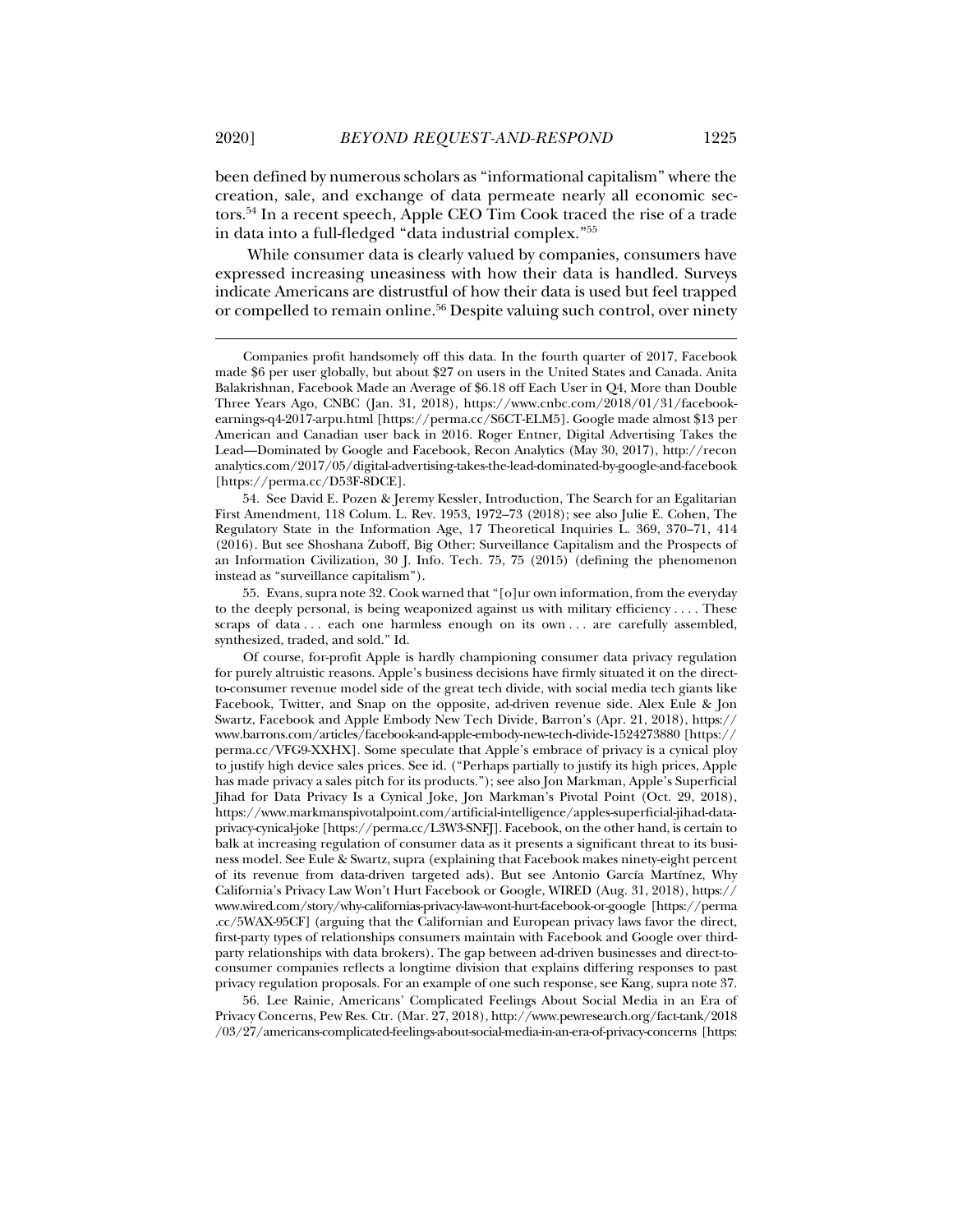percent of survey respondents felt that consumers had lost control over how companies use their data.57 Over sixty percent of Americans want to do more to protect their information online,<sup>58</sup> and almost seventy percent believe current regulations are insufficient to help.59 Another Pew Research Center study found that approximately four out of five consumers believe that the risks posed by collection of consumer data by corporations outweigh the benefits.<sup>60</sup>

Nevertheless, consumers continue to pay with their data and behave as though their data and privacy matter little $61$ —requiring a deeper explanation for the need to regulate. Professor Omri Ben-Shahar reconciles the "universal anxiety among people over the power of data with the universal indifference to sharing their own private information" by arguing for the

 58. Mary Madden, Most Would Like to Do More to Protect Their Personal Information Online, Pew Res. Ctr. (Nov. 12, 2014), http://www.pewinternet.org/2014/11/12/most-wouldlike-to-do-more-to-protect-their-personal-information-online [https://perma.cc/94J2-CX4G].

<sup>//</sup>perma.cc/8SW7-D4CZ] ("[E]xperts believe that unplugging is hard because social media and other technology affordances make life convenient and because the platforms offer a very efficient, compelling way for users to stay connected to the people and organizations that matter to them."); see also April Glaser, The Problem With #DeleteFacebook, Slate (Mar. 21, 2018), https://slate.com/technology/2018/03/dont-deletefacebook-thats-notgood-enough.html [https://perma.cc/3FXC-T4KA] ("[F]or many people, Facebook is becoming the internet and the internet is becoming Facebook . . . . [I]f you want to be a part of any social life or local political conversations or want to promote your work, that simply means being on Facebook.").

 <sup>57.</sup> Mary Madden, Public Perceptions of Privacy and Security in the Post-Snowden Era, Pew Res. Ctr. (Nov. 12, 2014), http://www.pewinternet.org/2014/11/12/public-privacyperceptions [https://perma.cc/XD66-MZM8]; see also Mary Madden & Lee Rainie, Americans' Views About Data Collection and Security, Pew Res. Ctr. (May 20, 2015), http://www.pewinternet.org/2015/05/20/americans-views-about-data-collection-and-security [https://perma.cc/6XV8-PSVW].

 <sup>59.</sup> Lee Rainie, Sara Kiesler, Ruogo Kang & Mary Madden, Anonymity, Privacy, and Security Online, Pew Res. Ctr. (Sept. 5, 2013), http://www.pewinternet.org/2013/09/05/ anonymity-privacy-and-security-online [https://perma.cc/PU7S-DT4M]; see also Bree Fowler, Americans Want More Say in the Privacy of Personal Data, Consumer Rep. (May 18, 2017), http://www.consumerreports.org/privacy/americans-want-more-say-in-privacy-of-personal-data [https://perma.cc/J7U2-7VW8] (reporting that seventy percent of Americans "lack confidence that their personal data is private and safe from distribution without their knowledge"); Aaron Smith, Public Attitudes Toward Technology Companies, Pew Res. Ctr. (June 28, 2018), http://www.pewinternet.org/2018/06/28/public-attitudes-toward-technology -companies [https://perma.cc/6DK6-WNU4] (reporting that fifty-one percent of U.S. adults believe tech companies "should be regulated more than they are now" and fifty-five percent say "technology companies have too much power and influence").

 <sup>60.</sup> Brooke Auxier, Lee Rainie, Monica Anderson, Andrew Perrin, Madhu Kumar & Erica Turner, Americans and Privacy: Concerned, Confused and Feeling Lack of Control over Their Personal Information, Pew Res. Ctr. (Nov. 15, 2019), https://www.pewresearch .org/internet/2019/11/15/americans-and-privacy-concerned-confused-and-feeling-lack-of -control-over-their-personal-information [https://perma.cc/473A-CKYH].

 <sup>61.</sup> Omri Ben-Shahar, Data Pollution, 10 J. Legal Analysis 104, 111 (2019) [hereinafter Ben-Shahar, Data Pollution] ("[People] say that they greatly value their personal data, but they turn around and give it up for meager quid pro quo.").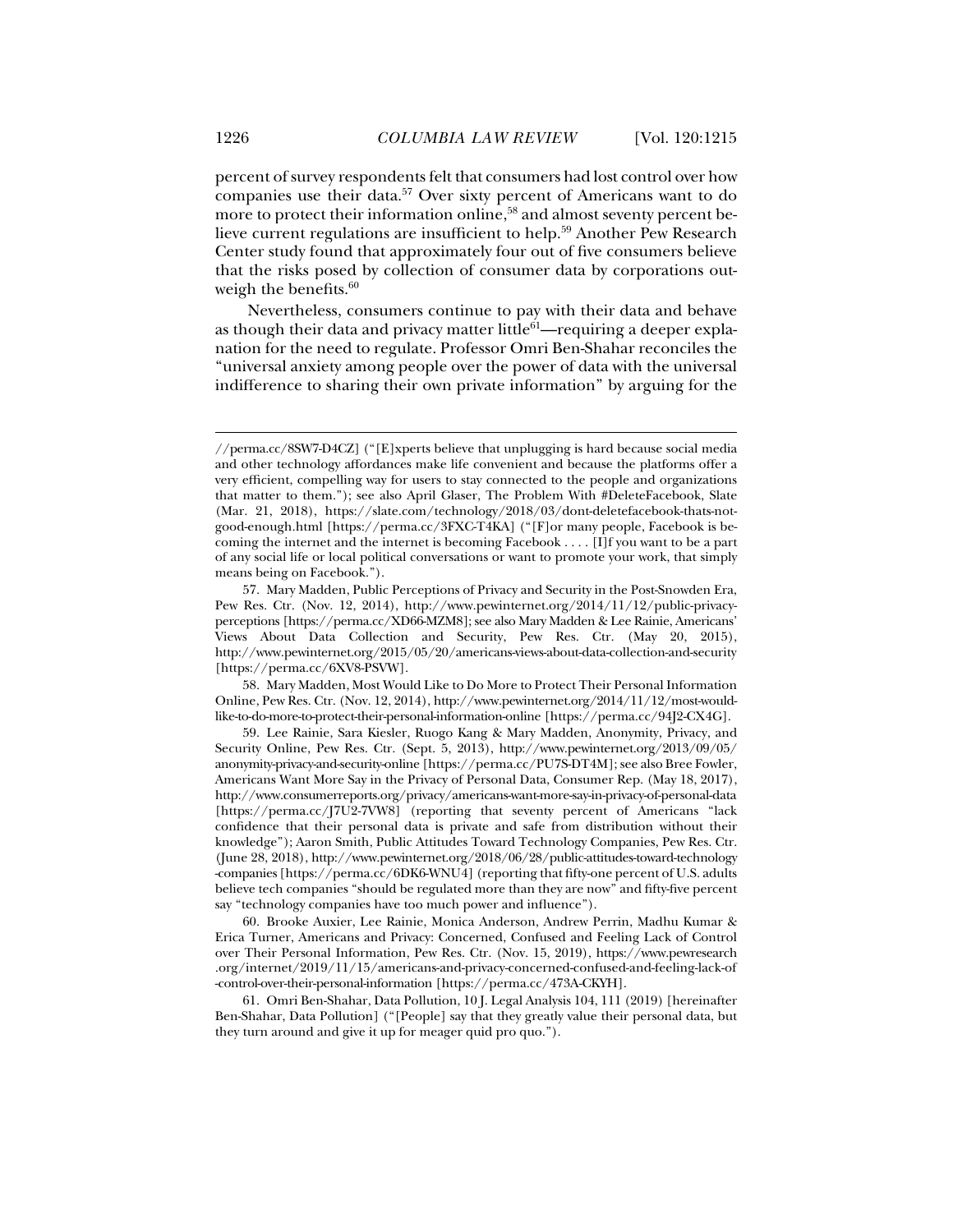existence of public, external "data pollution" harms from mass data collection, retention, and analysis.<sup>62</sup> These are "harms to social environments, political environments, informational ecosystems,"63 and the "private interests of other people."64 The universal indifference can be further explained by the fact that "only a small fraction" of the significant economic costs of data breaches are borne by the individual whose data is stolen.65

Between private, individual consumer sentiment and the public-data pollution hypothesis, there are multiple justifications for increased regulation of corporate data collection and use. Considering the financial stakes involved in data-driven targeted advertising, however, companies have every financial incentive to thwart such regulation.

#### B. *The Request-and-Respond Provision's Ties to FOIA*

Despite their prevalence in the consumer data privacy sphere, requestand-respond provisions did not originate there. This section provides a background on this provision's roots in FOIA and the connection between FOIA and the CCPA. Section I.B.1 provides a background on FOIA and its request-and-respond provisions. Section I.B.2 links FOIA to the CCPA, and section I.B.3 acknowledges some key differences between the two laws, before concluding that their overarching similarities render FOIA a useful comparator for a private right of data access.

1. *FOIA Is the Original Request-and-Respond Law*. — In his history of political transparency, Professor Michael Schudson describes the requestand-respond provision as "the great originality of [FOIA]."66 Congressman John Moss served as the law's key champion over the course of the 1950s and '60s and assembled a coalition of supportive journalists.67 The request-

j

65. Ben-Shahar, Data Pollution, supra note 61, at 117.

 66. Michael Schudson, The Rise of the Right to Know: Politics and the Culture of Transparency, 1945–1975, at 35 (2015).

 <sup>62.</sup> Id. at 112–13. Examples of these harms include the weaponization of political propaganda in Facebook's Cambridge Analytica scandal, the Strava fitness app's reveal of "secret geographic locations of U.S. military operations," discriminatory targeted advertising, and at-home DNA testing kits revealing an unexpected family secret. Id. at 112–16.

 <sup>63.</sup> Omri Ben-Shahar, Professor, Univ. of Chi. Law Sch., Address at the Legal Challenges of the Data Economy Conference: Data Pollution (Mar. 22, 2019), https://www .law.uchicago.edu/recordings/omri-ben-shahar-data-pollution [https://perma.cc/VVG4- EHNR].

 <sup>64.</sup> Id.

 <sup>67.</sup> See David E. Pozen, Transparency's Ideological Drift, 128 Yale L.J. 100, 118 (2018) [hereinafter Pozen, Drift]; Thomas Blanton, Freedom of Information at 40, Nat'l Sec. Archive (July 4, 2006), https://nsarchive2.gwu.edu//NSAEBB/NSAEBB194/index.htm [https://perma.cc/5DV2-VF82]. Journalists, seeing themselves as "guardians of democracy," had grown exasperated by the executive branch's tight control of information. Pozen, Drift, supra, at 118. The effort was prodded along by the American Society of News Editors and a book they commissioned by lawyer Harold Cross called *The People's Right to Know*, which became the scholarly foundation and bible of the nascent freedom of information movement. George Kennedy, How Americans Got Their Right to Know, John E. Moss Found.,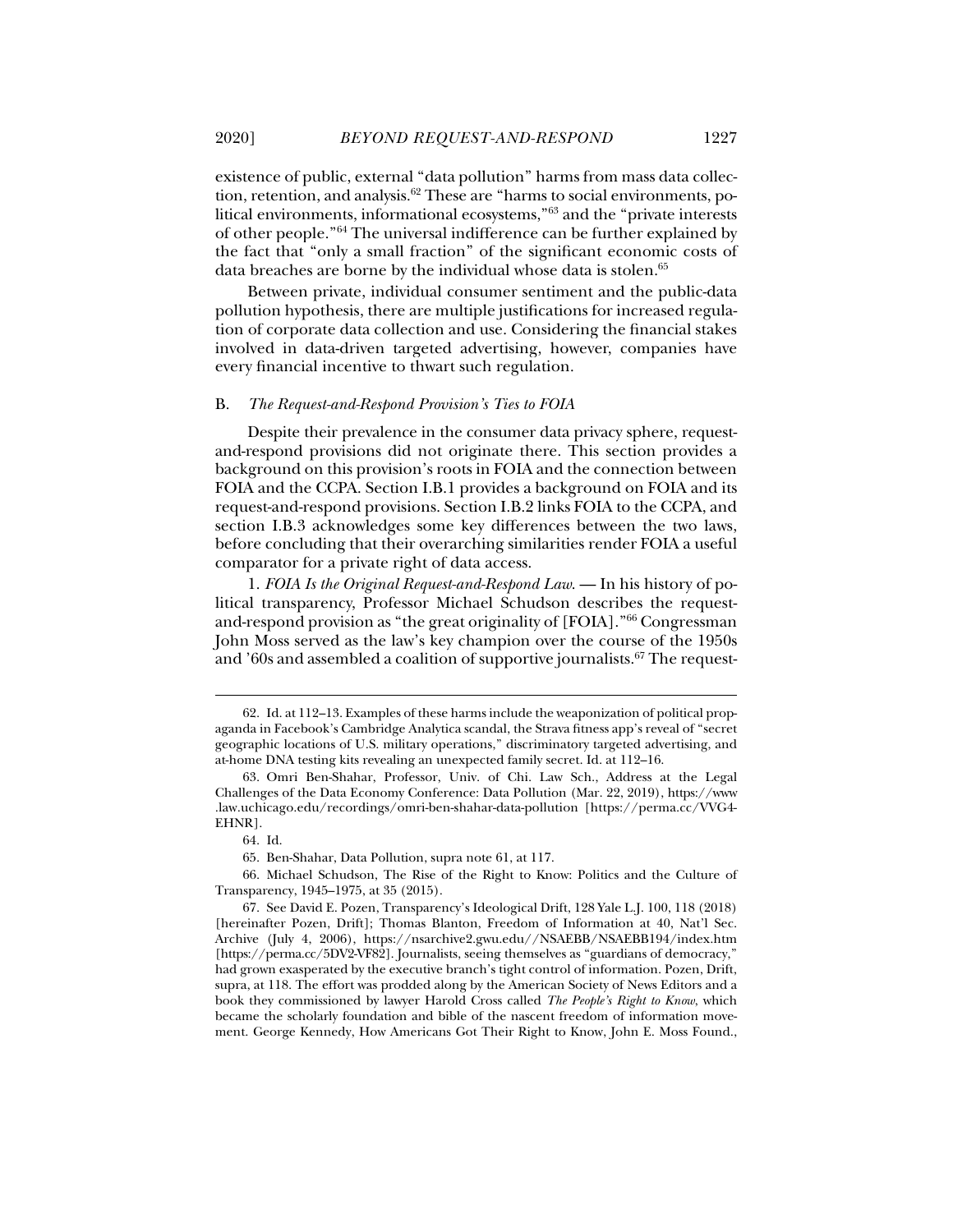and-respond provision can be traced to testimony before Moss's Special Subcommittee on Government Information in 1955, which argued for "a right of inspection of public records."68 This right was refined in a draft bill delineating individual requests and agency responses.<sup>69</sup>

2. *The CCPA Was Based on FOIA*. — FOIA served as the explicit inspiration for the backers of the California ballot initiative that ultimately resulted in the CCPA. On the website for the nonprofit that sponsored the initiative, initiative-funder Mactaggart described the initial idea behind the CCPA in the following way: "While it was then possible (and still is) to ask almost any level of government what it knows about someone or something via a Freedom of Information request, consumers had no such ability with respect to businesses. That was our first focus, giving consumers such an ability."70 And initiative coauthor Rick Arney more succinctly described the CCPA as "a FOIA for corporations."71 Arney explained his belief that "problems are solved with daylight often, and the Freedom of Information [Act] is kind of what [the CCPA] is modeled after . . . . And we know that a lot of policies spawn from that."72

3. *Despite Their Differences, FOIA Is a Useful Lens to Critique the CCPA*. — Still, it is important to acknowledge the material differences and distinctions between FOIA and the CCPA.73 In many respects, the laws could not be more dissimilar: FOIA applies only to government, $74$  while the CCPA applies to private companies.75 FOIA's drafting history contemplates a journalist requesting records from a bloated, federal agency to report on

69. Relyea, supra note 68, at 141.

 70. About Us: A Letter from Alastair Mactaggart, Board Chair, Californians for Consumer Privacy, https://web.archive.org/web/20181114134745/https://www.caprivacy.org /about-us [https://perma.cc/6585-Q4WU] [hereinafter Californians for Consumer Privacy, About Us] (last visited Feb. 4, 2020).

71. Telephone Interview with Rick Arney, supra note 33.

j

 73. One senior staffer for a state legislator involved in the CCPA's passage went so far as to disclaim *any* connection between FOIA and the CCPA: "I worked closely on the CCPA and from the Senator's perspective, this was not a FOIA issue. I don't see how there's a connection and it did not come up in our conversations." Email from Senior Staffer, Cal. State Senate, to author (Oct. 18, 2018, 14:12 EST) (on file with the *Columbia Law Review*).

 74. 5 U.S.C. § 552(a) (2018) (applying FOIA to federal agencies, but not to the legislative or judicial branches).

http://www.johnemossfoundation.org/foi/kennedy.htm [https://perma.cc/4QAU-YKML] (last visited Jan. 29, 2020).

 <sup>68.</sup> Harold C. Relyea, Freedom of Information, Privacy, and Official Secrecy: The Evolution of Federal Government Information Policy Concepts, 7 Soc. Indicators Res. 137, 140 (1980). FOIA had been preceded by (and, in fact, amended) the Administrative Procedure Act (APA), which required the government to publicly disclose documents. Schudson, supra note 66, at 57–58. The APA came with enough exceptions and broad carveouts, however, to render the mandate a nullity. Id.

 <sup>72.</sup> Id.

 <sup>75.</sup> Cal. Civ. Code § 1798.140(c) (2018) (defining "business").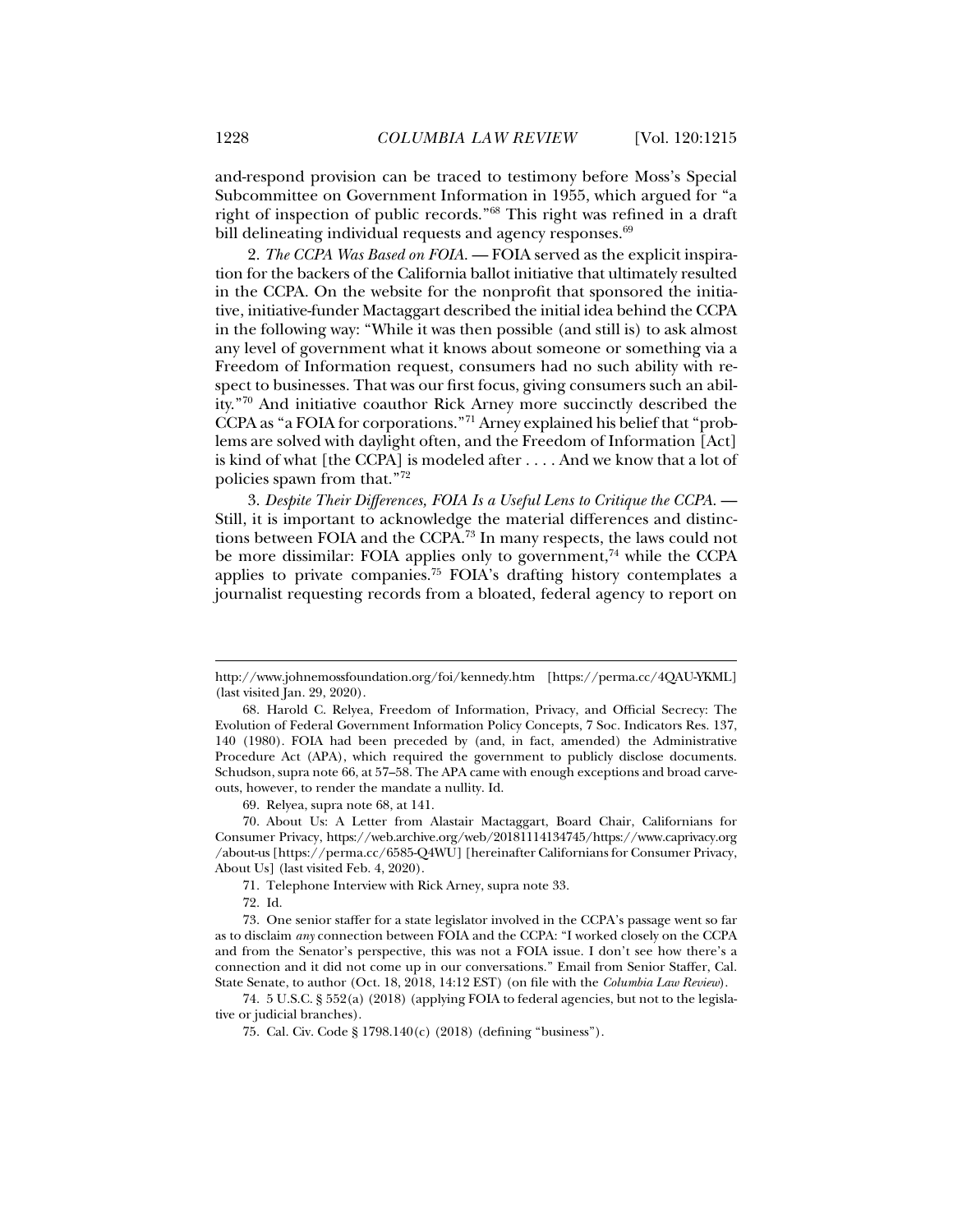findings for the public interest.<sup>76</sup> The archetypal CCPA request, on the other hand, is that of a sole consumer petitioning a sleek tech start-up for a zip folder of their data so they can delete it or port it over to a competitor.77 To those respective ends, FOIA allows "any person" to request government records, $78$  while the CCPA limits access to the consumer whose data are at issue.79 FOIA requests can be individually litigated all the way up to the Supreme Court,<sup>80</sup> while the CCPA offers no private right of action for an unanswered request or unresponsive reply.81 Many of FOIA's key burdens, such as the long delays in receiving a response and the need to threaten litigation, $82$  seem inapt when applied to the CCPA, where automated responses can be provided in days or even hours. As the CCPA only applies to an individual's records, it also largely avoids FOIA's catch-22 prerequisite knowledge problem, where a requester must know (and specify) enough about the government program they are requesting records about to get a response, but may not yet possess sufficient knowledge without initially accessing those records.83

 76. Margaret B. Kwoka, FOIA, Inc., 65 Duke L.J. 1361, 1367–71 (2016) [hereinafter Kwoka, FOIA, Inc.] (reviewing the origins of FOIA).

77. See Confessore, Unlikely Activists, supra note 11.

78. 5 U.S.C. § 552(a)(3)(A) ("[M]ake the records promptly available to any person.").

 79. Cal. Civ. Code § 1798.100(a) ("A consumer shall have the right to request that a business that collects a consumer's personal information disclose to *that consumer* . . . ." (emphasis added)).

 80. See, e.g., FBI v. Abramson, 456 U.S. 615, 615 (1982) (holding that records compiled for law enforcement usages do not lose their law enforcement exemptions to the FOIA when compiled for non-law-enforcement purposes); Baldridge v. Shapiro, 455 U.S. 345, 346 (1982) (holding that sections of the Census Bureau Act qualify as exempted statutes under FOIA, preventing the Bureau from providing the respondent information); Chrysler Corp. v. Brown, 441 U.S. 281, 281–83 (1979) (holding that businesses who submit documents to the government can sue to challenge an agency's decision to release those documents under FOIA).

 81. See Adam Schwartz, You Should Have the Right to Sue Companies that Violate Your Privacy, Elec. Frontier Found. (Jan. 7, 2019), https://www.eff.org/deeplinks/2019/01 /you-should-have-right-sue-companies-violate-your-privacy [https://perma.cc/VG7B-M34U] ("[W]hile there is a lot to like about the new California Consumer Privacy Act[,] . . . a significant flaw is its lack of a private right of action.").

82. See infra section I.C.1.

 <sup>83.</sup> Seth F. Kreimer, The Freedom of Information Act and the Ecology of Transparency, 10 U. Pa. J. Const. L. 1011, 1025–27 ("[V]eiled initiatives [including CIA torture and NSA surveillance programs cannot be successfully FOIA'd] until requesters discerned their existence. Indeed, mere hints and suspicions were inadequate; until identified with sufficient specificity that they could be the subject of reasonably precise inquiry, FOIA requests regarding such programs were likely . . . fruitless."); see also Staff of H. Comm. on Oversight & Gov't Reform, 114th Cong., FOIA Is Broken: A Report 26–29 (Comm. Print 2016), https://republicans-oversight.house.gov/wp-content/uploads/2016/01/ FINAL-FOIA-Report-January-2016.pdf [https://perma.cc/H3P4-ZHAQ] [hereinafter FOIA Is Broken] (listing examples of "unreasonable standards for a 'reasonable description'"). The CCPA only largely (rather than certainly) avoids this issue because a corporation could conceivably develop new methods or tools that allow for more intrusive data collection and a larger data haul that they keep consumers in the dark about.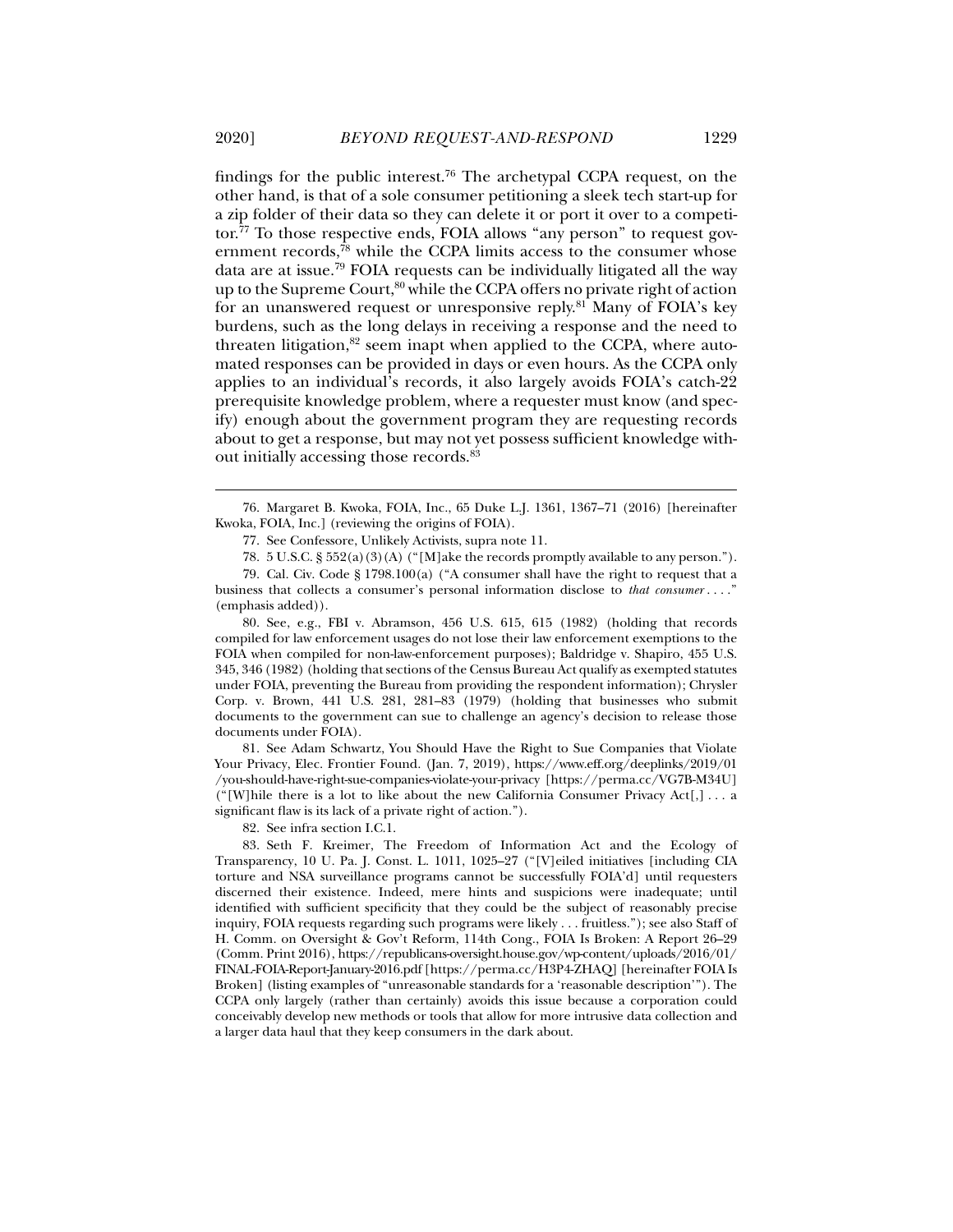Nevertheless, FOIA provides a useful comparator for the CCPA because of the degree to which it inspired the California law and the degree to which both laws share similar aims and operations. Despite the fact that a state legislative staffer disclaimed any connection between the laws,  $84$  the legislature's sole interest was finding a workable compromise to pull the restrictive initiative from the ballot. $85$  Legislators had no particular policy preferences or goals, $86$  so the focus of this analysis instead properly remains on Mactaggart and Arney, who took up "the [drafting] pen" during the final legislative negotiations.87 Mactaggart and Arney were explicitly inspired by FOIA. They believed the CCPA would serve as a "FOIA for corporations"<sup>88</sup> and deliberately set out to make it so.<sup>89</sup> They drafted an initiativeturned-law with a similar request-and-response mechanism as FOIA.90 They hoped the CCPA would shine a light in the same way that FOIA's drafters intended.<sup>91</sup> While comprehensive consumer data privacy regulation offers more limited practical experience, FOIA's rich history has spawned extensive research and literature, much of it relevant.

While the valid distinctions between FOIA and the CCPA mean that FOIA cannot serve as this Note's exclusive lens of analysis, the law remains tremendously useful. A proper analysis of the CCPA will therefore leverage FOIA without limiting all of its analysis and critiques to the FOIA paradigm. Nonetheless, it is first necessary to understand how request-andrespond provisions operate.

#### C. *How Request-and-Respond Provisions Operate*

This section provides necessary context to how request-and-respond provisions operate in both the public and the private spheres. Section I.C.1 illuminates the public right to know by examining FOIA. Section I.C.2 examines the early beginnings of CCPA and GDPR practice to glean insights into the private right to data access.

1. *FOIA's Deficiencies*. — Subject to some exceptions, the operative provision of FOIA provides that "each agency, upon any request for records which (i) reasonably describes such records and (ii) is made in accordance with published rules stating the time, place, fees (if any), and procedures to be followed, shall make the records promptly available to any person."92 In practice, this means that, after determining what information a requester

 <sup>84.</sup> See supra note 73.

 <sup>85.</sup> Telephone Interview with Senior Staffer, Cal. State Senate (Nov. 16, 2018) (on file with the *Columbia Law Review*).

 <sup>86.</sup> Id.

 <sup>87.</sup> Confessore, Unlikely Activists, supra note 11.

 <sup>88.</sup> Telephone Interview with Rick Arney, supra note 33.

 <sup>89.</sup> Californians for Consumer Privacy, About Us, supra note 70.

 <sup>90.</sup> See infra section I.C.

 <sup>91.</sup> See supra notes 70–72 and accompanying text.

 <sup>92. 5</sup> U.S.C. § 552(a)(3)(A) (2018).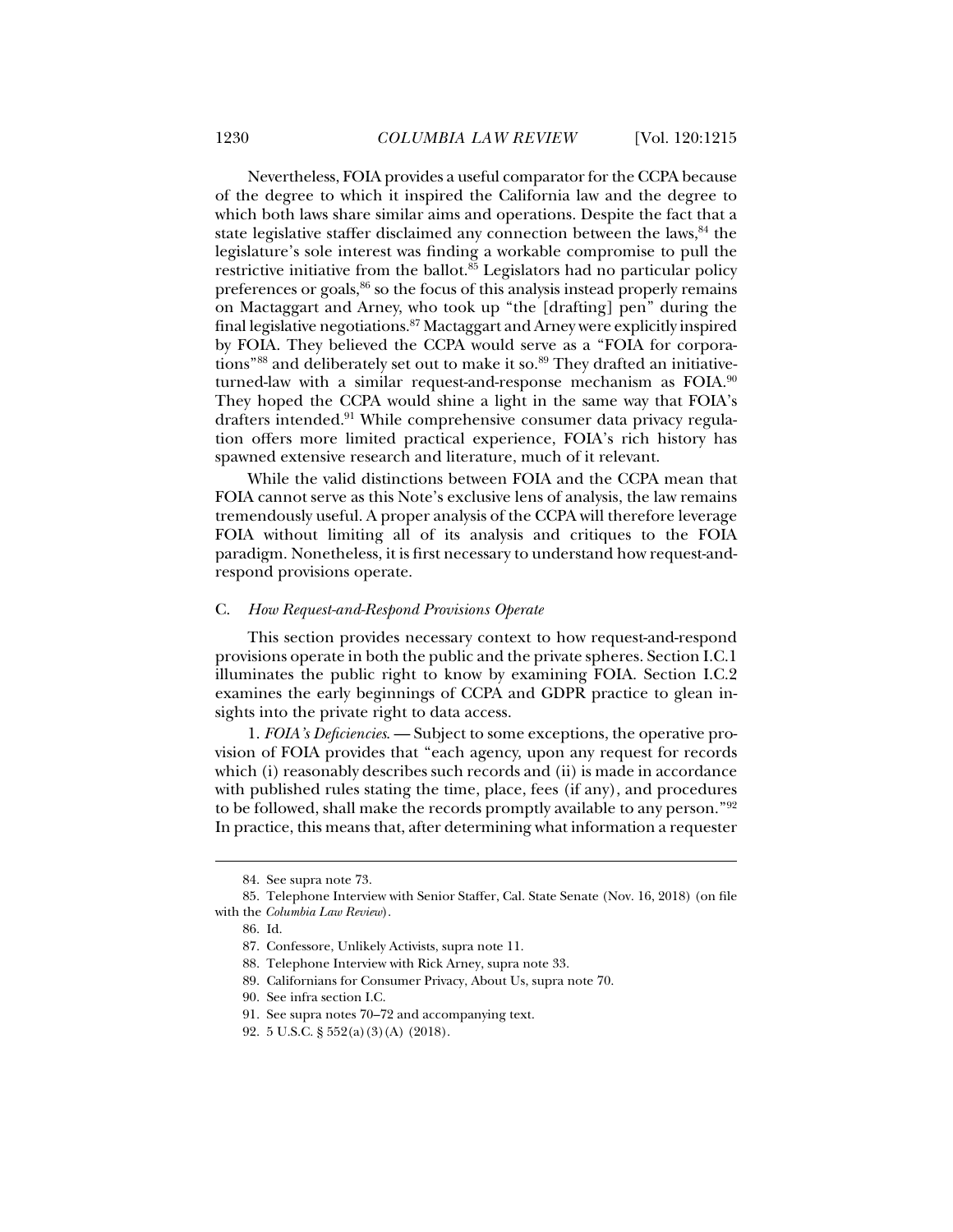wants from the government, the requester must figure out which government agency is most likely to have the information.<sup>93</sup> Next, requesters write to the applicable agency and must "reasonably describe" the requested information, while also complying with any specified agency protocols or guidelines.94 Agencies are required to respond within twenty working days of receiving such requests.95 If an agency requires an extension, the agency must inform the requester that it will take no more than an additional ten working days to respond to the request.<sup>96</sup> Agencies can refuse to disclose requested information if it comes within nine specified exemptions.97

There are, however, enforcement mechanisms and recourse for the requester. If a request for information is denied, requesters can appeal to the agency.98 That administrative appeal must receive a response within twenty business days of receipt.99 If the agency denies the appeal, a requester can seek judicial review of the denial.<sup>100</sup>

In practice, scholars have found FOIA "deficient in significant respects." $101$  Due, in part, to both expansive exemptions<sup>102</sup> and chronic underfunding,103 government FOIA practice is frequently criticized for its long processing times and insufficient productions when responses finally arrive.104 FOIA's administration is handicapped by decentralization across

99. Id. § 552(a)(6)(A)(ii).

100. Id. (describing the right to appeal); id.  $\S 552(a)(4)(B)$  (describing appeal procedures).

 101. See David E. Pozen, Freedom of Information Beyond the Freedom of Information Act, 165 U. Pa. L. Rev. 1097, 1099 (2017) [hereinafter Pozen, Beyond FOIA].

 102. See FOIA Is Broken, supra note 83, at 8–22 (describing a number of examples "where federal agencies make repeated and extreme efforts to subvert the public's right to access records" by overexempting responses).

 103. Charles J. Wichmann III, Note, Ridding FOIA of Those "Unanticipated Consequences": Repaving a Necessary Road to Freedom, 47 Duke L.J. 1213, 1248 (1998) (describing the "underlying cause of FOIA's problems" as "a lack of adequate funding and staffing for agencies' FOIA-processing divisions").

 104. Justin Cox, Maximizing Information's Freedom: The Nuts, Bolts, and Levers of FOIA, 13 N.Y.C. L. Rev. 387, 394 (2010) [hereinafter Cox, Maximizing Information's Freedom]; see also Federal Government Sets New Record for Censoring, Withholding Files Under FOIA, CBS News (Mar. 12, 2018), https://www.cbsnews.com/news/foia-federalgovernment-sets-new-record-for-censoring-withholding-files-trump-administration [https://

 <sup>93.</sup> Comm. on Gov't Operations, A Citizen's Guide on How to Use the Freedom of Information Act and the Privacy Act in Requesting Government Documents, H.R. Rep. No. 95-793, at 7 (1977). FOIA does not apply to the legislative or judicial branches of government, nor to presidential papers, so a record must be held by an executive administrative agency to be covered by FOIA. Id. at 6.

 <sup>94. 5</sup> U.S.C. § 552(a)(3)(A); see also How to File a FOIA Request: A Guide, Pub. Citizen, https://www.citizen.org/wp-content/uploads/how\_to\_file\_a\_foia\_request.pdf [https: //perma.cc/N7K7-7B2A] (last visited May 14, 2020).

 <sup>95. 5</sup> U.S.C. § 552(a)(6)(A).

 <sup>96.</sup> Id. § 552(a)(6)(B)(i).

<sup>97.</sup> Id.  $\S 552(b)(1)-(9)$ .

 <sup>98.</sup> Id. § 552(a)(6)(A)(i)(III)(aa).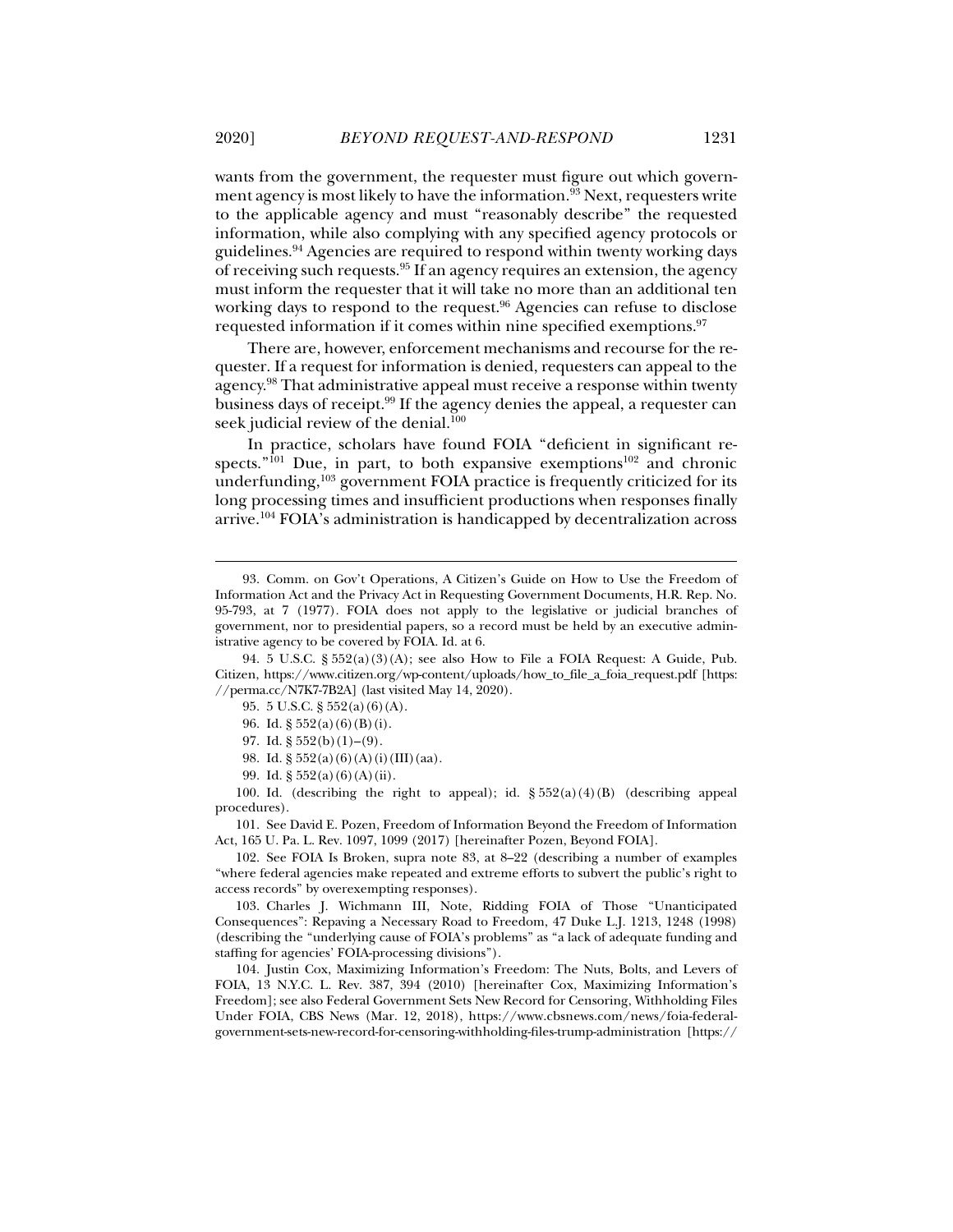the federal government's many component agencies, minimal oversight, institutional pressures, and understaffing.105 Despite the fact that FOIA appeals are judicially reviewed under the aggressive de novo review standard,106 courts affirm almost ninety percent of agency denials.107 FOIA's request-and-response provision proves effective then for only "tenacious requesters who know [exactly] what to look for."108

2. *The CCPA Leaves Unanswered Questions*. — The CCPA has a statutorily prescribed data request process like FOIA; however, several operational questions remain after the law's first few months in effect. Under the CCPA, consumers are able to request disclosure of "[t]he categories of personal information" companies have collected, the "categories of sources from which the personal information is collected," the business's purpose in collecting (or selling) the information, the categories of third parties that the business shares personal data with, and the actual, "specific pieces of personal information [the business] has collected about that consumer."109 Businesses must respond to the data request within forty-five days,<sup>110</sup> but they are not obligated to respond to more than two requests for personal data by an individual consumer in a year.111 There is no private enforcement mechanism or right of action for a violation of a data access obligation.112 Instead it appears that the California Attorney General must first notify a business of its noncompliance and give it thirty days to cure a violation.113 If the business does not comply after thirty days, the state Attorney General may assess a \$2,500 fine for each violation (and a \$7,500 fine if the violation is deemed intentional).<sup>114</sup> Nothing in the California Attorney General's second proposal of regulations in February 2020 details how consumers can contact the Attorney General's office to report

108. Pozen, Beyond FOIA, supra note 101, at 1099.

- 109. Cal. Civ. Code § 1798.110(a) (2018).
- 110. Id. § 1798.130(a)(2).
- 111. Id. § 1798.100(d).

114. Id.

perma.cc/AZ8W-ACL4] (finding that requesters received censored files or no response at all in seventy-eight percent of the 823,222 requests government-wide in 2017).

 <sup>105.</sup> Cox, Maximizing Information's Freedom, supra note 104, at 398.

 <sup>106.</sup> See 5 U.S.C. § 552(a)(4)(B) (2018).

 <sup>107.</sup> Paul R. Verkuil, An Outcomes Analysis of Scope of Review Standards, 44 Wm. & Mary L. Rev. 679, 712–19 (2002) (finding that district courts reversed just ten percent of 3,600 FOIA cases between 1990 and 1999); see also Max Galka, FOIA Litigation: Considering Whether the Costs Are Worth Considering, FOIA Mapper (Sept. 16, 2016), https://foiamapper.com/foia-litigation [https://perma.cc/UN7G-TJKZ] (finding requesters substantially prevailed by gaining access to both the requested records and attorney's fees in only 112 of 1,672 FOIA suits between 2009 and 2014).

 <sup>112.</sup> While a senior staffer speculated that the initial CCPA left the door open to a potential private right of action for a data access violation, Telephone Interview with Senior Staffer, supra note 85, the CCPA clean-up bill, passed in late August 2018, explicitly foreclosed this possibility. S.B. 1121, 2018 Leg., Reg. Sess. (Cal. 2018); see also Cal. Civ. Code  $§ 1798.150(c).$ 

 <sup>113.</sup> Cal. Civ. Code § 1798.155(b).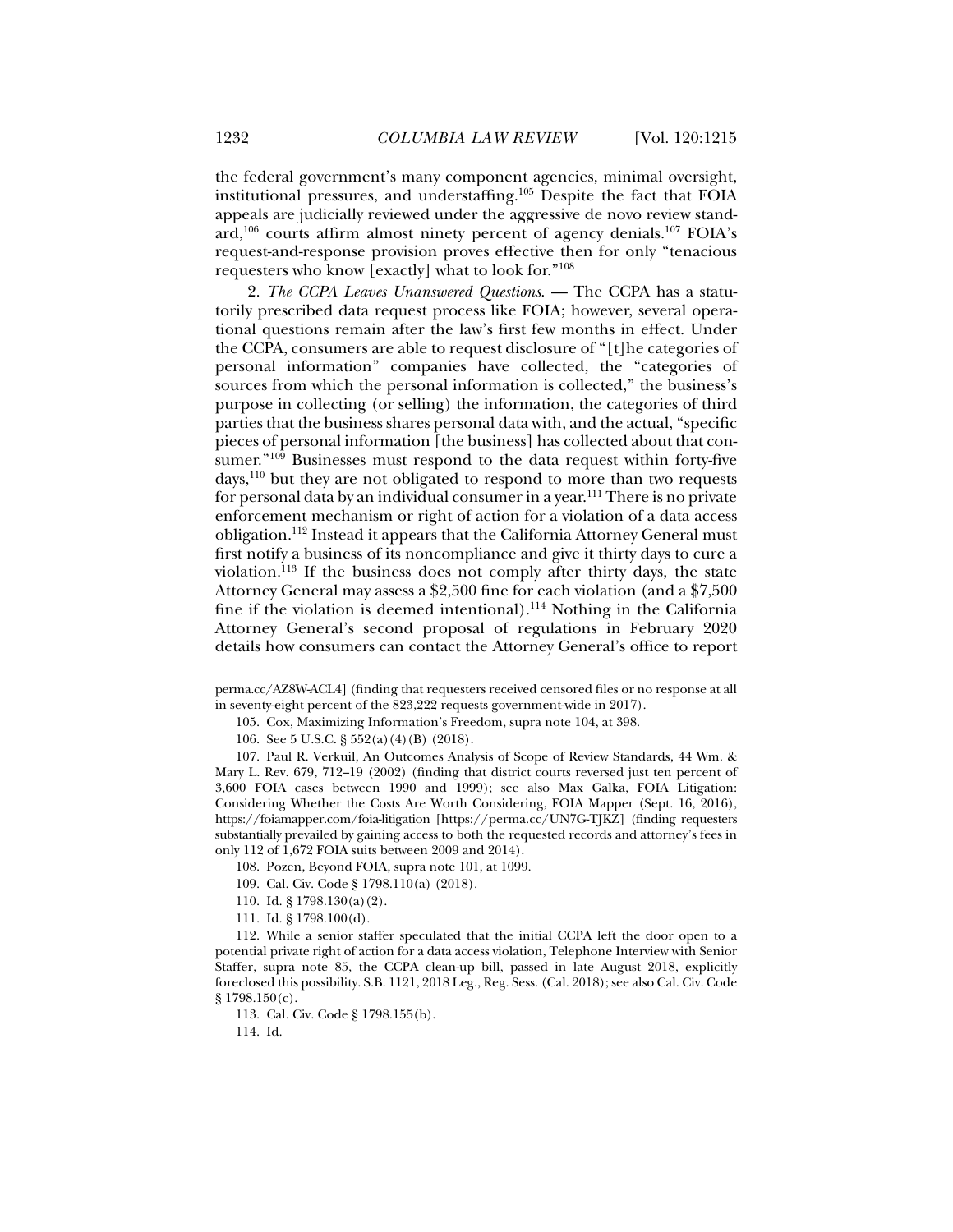a violation, or how businesses will, in turn, be notified.115 At the time of this writing, the Attorney General is not scheduled to begin enforcing the law until July of 2020.<sup>116</sup> The little that can be gleaned from the first few weeks of the CCPA's operation is largely from personal experience. Downloading personal data from some of these companies, such as Apple or Facebook, follows a similar pattern.117 A user first logs in to the online service or product.<sup>118</sup> A user next navigates to the site's data portal (which Apple calls "Data & Privacy" and Facebook labels "Your Facebook Information").<sup>119</sup> Next, the user selects the specific categories of data in which they are interested (and potentially the timeframe, too) and requests a copy of the data.120 In January and February 2020 trials, Apple's data took four days to download.<sup>121</sup> Google's data took five hours,<sup>122</sup> while Facebook's, which is also available for browsing through its portal, was ready in just over twenty minutes.123 Legacy media outlets like *The Atlantic*, on the other hand, that may lack sign-on credentials, require requesters to

 117. See Zach Whittaker, How to Download Your Data from Apple, TechCrunch (Oct. 17, 2018), https://techcrunch.com/2018/10/17/how-to-download-your-apple-data [https:// perma.cc/9FUA-45YC] [hereinafter Whittaker, How to Download]; see also Accessing & Downloading Your Information, Facebook Help Ctr., https://www.facebook.com/help/ 1701730696756992?helpref=hc\_global\_nav [https://perma.cc/GFC9-JCGK] (last visited Jan. 28, 2020); How to Reclaim Your Data from Google, Facebook, Microsoft, Apple Under GDPR, IT Pro (June 20, 2018), https://www.itpro.co.uk/general-data-protection-regulationgdpr/31330/how-to-reclaim-your-data-from-google-facebook [https://perma.cc/K5VA-3GPU].

- 119. See id.; see also IT Pro, supra note 117.
- 120. Whittaker, How to Download, supra note 117.

 121. Email from Apple to author (Feb. 8, 2020) (on file with the *Columbia Law Review*) ("The data you requested on February 4, 2020 . . . is ready to download.").

122. Email from Google to author (Jan. 25, 2020) (on file with the *Columbia Law Review*).

 123. Email from Facebook to author (Jan. 25, 2020) (on file with the *Columbia Law Review*). While Facebook is voluntarily increasing some measures of transparency by providing tools that let its users see for the first time which third-party websites and apps have provided information about the users to Facebook, Dami Lee, Facebook's Clear History Tool Is Now Available to Everyone, Verge (Jan. 28, 2020), https://www.theverge.com/2020/1 /28/21111981/facebooks-clear-history-tool-now-available-to-everyone [https://perma.cc/B2TT-DTBD], the social networking giant, like Amazon and Google, is simultaneously claiming the CCPA's "do not sell" request is inapplicable to it because it does not sell user data. Geoffrey A. Fowler, Don't Sell My Data! We Finally Have a Law for That, Wash. Post (Feb. 12, 2020), https://www.washingtonpost.com/technology/2020/02/06/ccpa-faq (on file with the *Columbia Law Review*) [hereinafter Fowler, Don't Sell My Data!]. It merely *shares* that data with advertisers looking to microtarget its users—for billions of dollars. Id.

 <sup>115.</sup> See generally Attorney General, Chapter 20. California Consumer Privacy Act Regulations, Proposed Text of Regulations: Text of Modified Regulations, https://www.oag .ca.gov/sites/all/files/agweb/pdfs/privacy/ccpa-text-of-mod-redline-020720.pdf [https:// perma.cc/CL8R-83SZ]; see also Press Release, Xavier Becerra, Att'y Gen., Attorney General Becerra to Hold Public Forums on California Consumer Privacy Act as Part of Rulemaking Process (Dec. 19, 2018), https://oag.ca.gov/news/press-releases/attorney-general-becerrahold-public-forums-california-consumer-privacy-act-part [https://perma.cc/65ET-66YH].

 <sup>116.</sup> Press Release, Xavier Becerra, Att'y Gen., supra note 115.

 <sup>118.</sup> Whittaker, How to Download, supra note 117.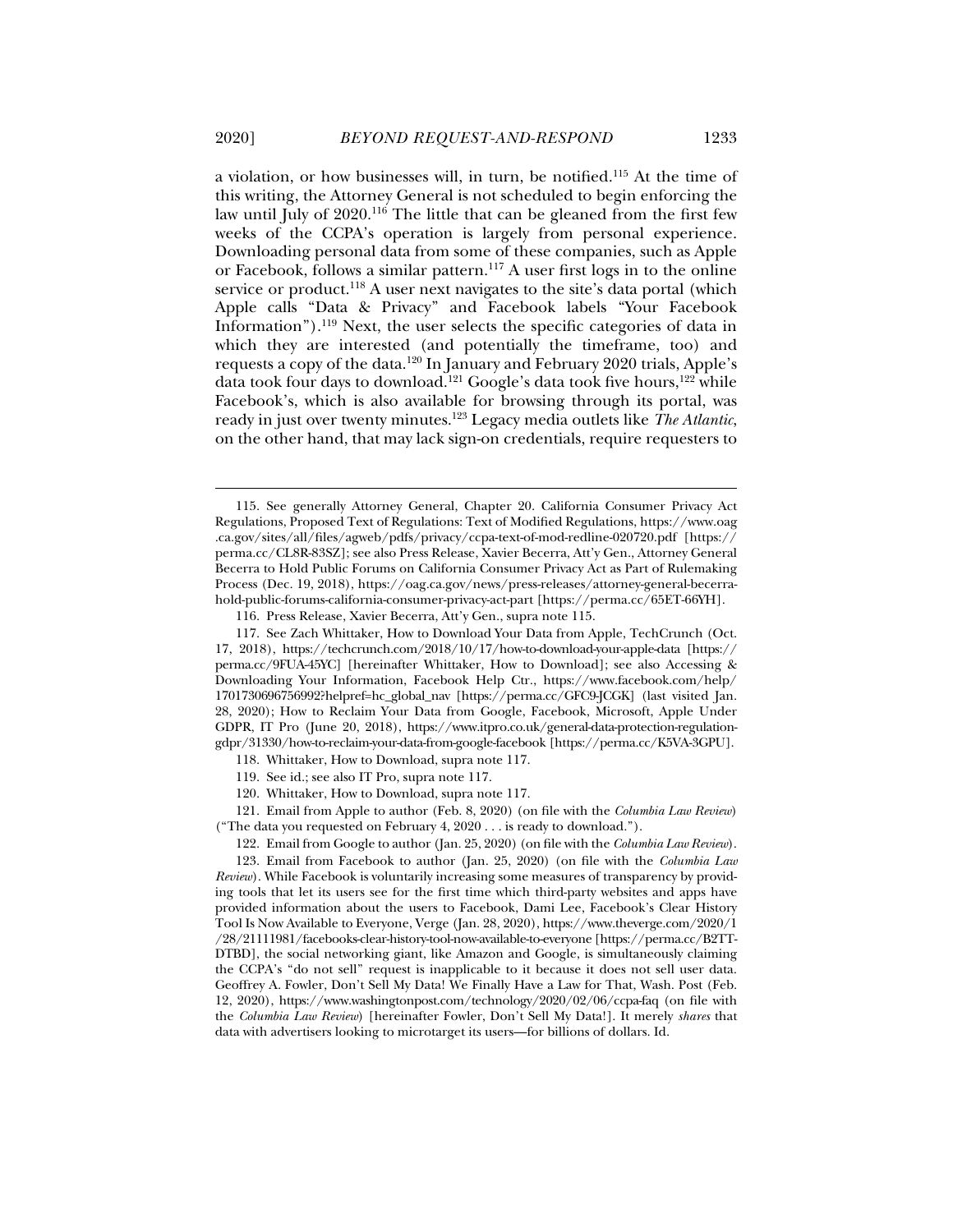complete a signed "Affidavit of Identity," have it notarized before a notary public, and then physically mail it.<sup>124</sup>

Turning across the Atlantic, there is minimal information to be gleaned from the few months of activity of GDPR's similar data request right.<sup>125</sup> With GDPR's enactment, some major, multinational companies have extended GDPR-mandated data access rights to their American customers, too.<sup>126</sup> GDPR compliance posed a trickier challenge for other businesses. Research by a cloud data company found that roughly seventy percent of 103 surveyed businesses failed to provide user data within the GDPR's prescribed month.127 And over 1,000 U.S. news sites opted to block European access rather than adhere to GDPR.128 There are otherwise limited results available describing how GDPR's data access has operated.

## II. THE CCPA'S REQUEST-AND-RESPOND PROVISION IS A FALSE PROMISE OF CONSUMER EMPOWERMENT

Inspired by over fifty years of FOIA, Part II argues that a request-andrespond data access provision presents insurmountable organizational, userbased, and behavioral concerns. Even in conjunction with other reforms,

126. See supra note 23 and accompanying text.

 <sup>124.</sup> Email from Atlantic to author (Jan. 27, 2020) (on file with the *Columbia Law Review*). For fuller examinations of which companies are providing CCPA data access rights to consumers (either in California or nationwide), lists have been compiled by journalists, see Fowler, Don't Sell My Data!, supra note 123, by crowdsourcing websites, see California Privacy Directory, Github, https://caprivacy.github.io/caprivacy/full [https://perma.cc/ WP49-4BAX] (last visited Feb. 16, 2020), and by advocacy groups, see CCPA: Use the California Consumer Privacy Act to Protect Your Personal Information, Common Sense, https://www.donotsell.org [https://perma.cc/WN3V-96E2] (last visited Mar. 2, 2020).

 <sup>125.</sup> GDPR requires that companies collecting and processing data on consumers must provide that data, along with other information, when a data subject (or a consumer) requests it. General Data Protection Regulation, supra note 22, at 11. Otherwise, they are subject to a fine and potential criminal liability. See, e.g., Stephen Eckersley, Info. Comm'r Office, Enforcement Notice to Ainsworth Lord Estates Limited 5 (June 18, 2018), https:// ico.org.uk/media/action-weve-taken/enforcement-notices/2259303/ainsworth-lord-estates-en-20180618.pdf [https://perma.cc/AM8F-CZNK].

 <sup>127.</sup> The Majority of Businesses Surveyed Are Failing to Comply with GDPR, According to New Talend Research, Talend (Sept. 13, 2018), https://www.talend.com/about-us/pressreleases/the-majority-of-businesses-are-failing-to-comply-with-gdpr-according-to-new-talendresearch [https://perma.cc/AP7U-PG2D]; see also Ponemon Inst., The Race to GDPR: A Study of Companies in the United States & Europe 1 (2018), https://iapp.org/media/pdf/ resource\_center/Ponemon\_race-to-gdpr.pdf [https://perma.cc/AYV8-GETE] (finding that almost half of over 1,000 surveyed companies would not be ready to meet GDPR's requirements by its enactment date).

 <sup>128.</sup> Jeff South, More than 1,000 U.S. News Sites Are Still Unavailable in Europe, Two Months After GDPR Took Effect, NiemanLab (Aug. 7, 2018), http://www.niemanlab.org/ 2018/08/more-than-1000-u-s-news-sites-are-still-unavailable-in-europe-two-months-after-gdprtook-effect [https://perma.cc/S3PJ-DAGK]; see also Len De Groot (@lendegroot), Twitter (Dec. 22, 2018), https://twitter.com/lendegroot/status/1076509597253361664 [https:// perma.cc/67UR-WFV2] (describing how seven months after GDPR's enactment date, "Finally, @latimes is visible in Europe").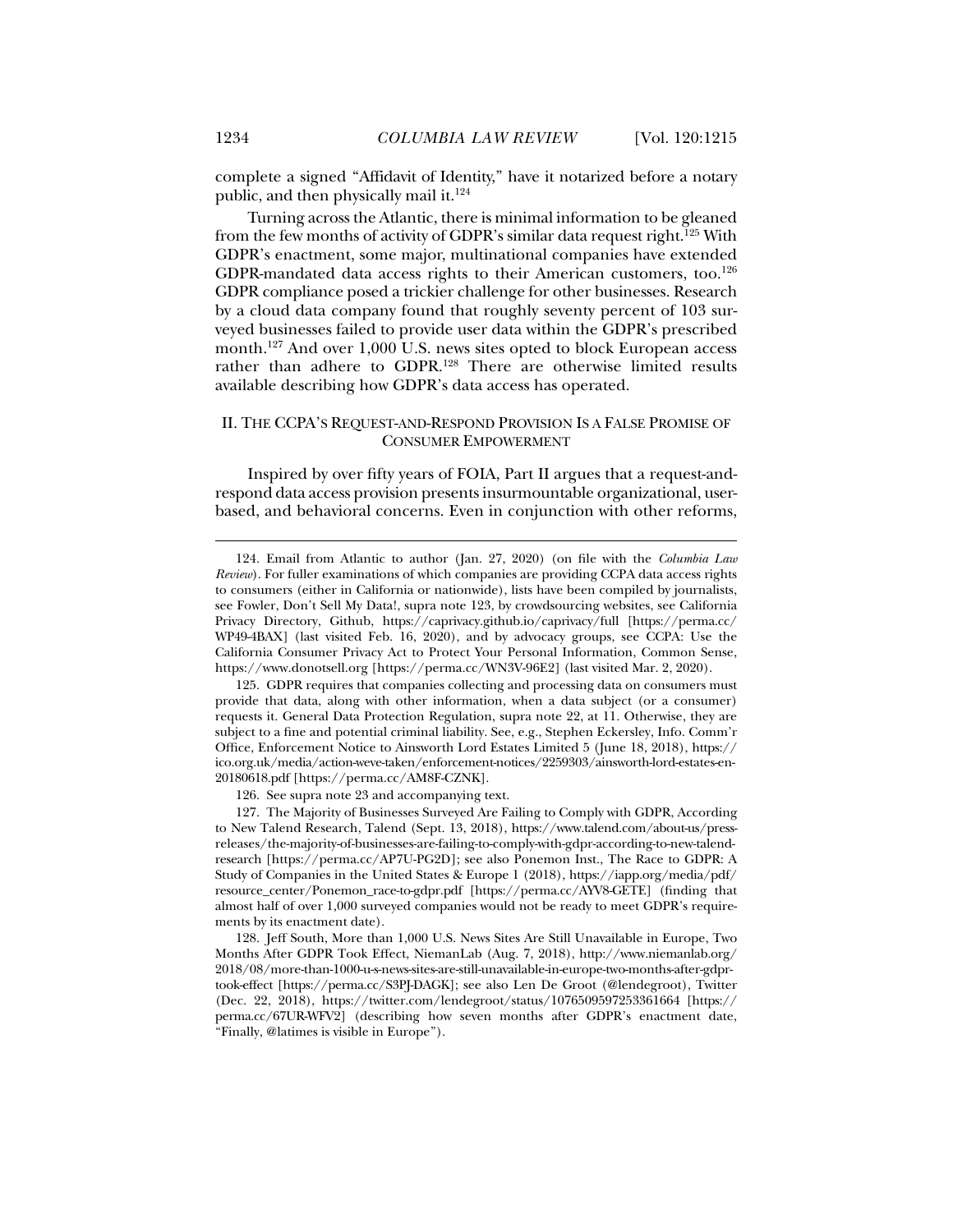these provisions represent a false promise of consumer empowerment that will fall short of mounting an effective lobby against problematic corporate data practices. Instead of empowering users, request-and-respond data access will burden them in a manner consistent with prior targeted transparency regulations; these burdens fall upon consumers in the data space where they are uniquely unsuited to the challenge of managing their own privacy. Critically, the law lacks any mechanism to move from thousands of disaggregated and decontextualized data disclosures to an effective lobby against problematic data practices, which may be either invisible from the data or only tangentially related. Section II.A demonstrates that an individual-dominated requester pool does not facilitate broader transparency aims. Section II.B argues that the request-and-respond data access provision's reliance on the individual represents another example of failed targeted transparency in consumer protection. Finally, section II.C steps outside of the FOIA context and applies a privacy self-management critique to explain how this transparency romanticism takes the exact *opposite* lessons from past privacy experience on how to achieve change.

#### A. *First-Person Requests Do Not Serve the CCPA's Transparency Aims*

After considering how FOIA is dominated by individual requesters, this section demonstrates how the CCPA's similar requester pool will lead the law to fall short of its aims. Section II.A.1 first reviews the shared transparency aims of FOIA and consumer data privacy reformers. Section II.A.2 examines how FOIA's individual, "first-person" requesters crowd out more public-facing requests. Finally, section II.A.3 illustrates how similar dominance of the CCPA by individual interests abandons a critical public orientation while failing to enhance transparency.

1. *FOIA and CCPA Reformers Shared High Hopes for Transparency*. — The reformers responsible for FOIA and the CCPA shared a strong belief in transparency as a tool for the press to highlight ills for subsequent regulation.129 While FOIA's public orientation and the CCPA's private focus are distinguishable, there is still a clear through line in this great faith in transparency. In the Progressive Era, transparency was wedded to the vision of "a more vigorous and egalitarian regulatory state capable of taming private economic interests."130 This was seen not only in the writings of Louis Brandeis but also in the muckraking journalists of the  $era^{131}$  who believed

 <sup>129.</sup> See supra notes 66–72 and accompanying text.

 <sup>130.</sup> Pozen, Drift, supra note 67, at 108.

 <sup>131.</sup> Charles Edward Russell, The Story of the Nonpartisan League: A Chapter in American Evolution 64 (1920) ("To right any wrong in the United States is, after all, a simple process. You have only to exhibit it where all the people can see it . . . ."); see also Doris Kearns Goodwin, The Bully Pulpit: Theodore Roosevelt, William Howard Taft, and the Golden Age of Journalism 324 (2013) ("[T]he 'groundbreaking trio' of [Ida] Tarbell, [Lincoln] Steffens, and [Ray] Baker produced three exhaustive, hard-hitting investigative pieces that ushered in the distinctive new period of journalism that would later be christened 'the muckraking era.'"). Tarbell's journalism focused on "the predatory, illegal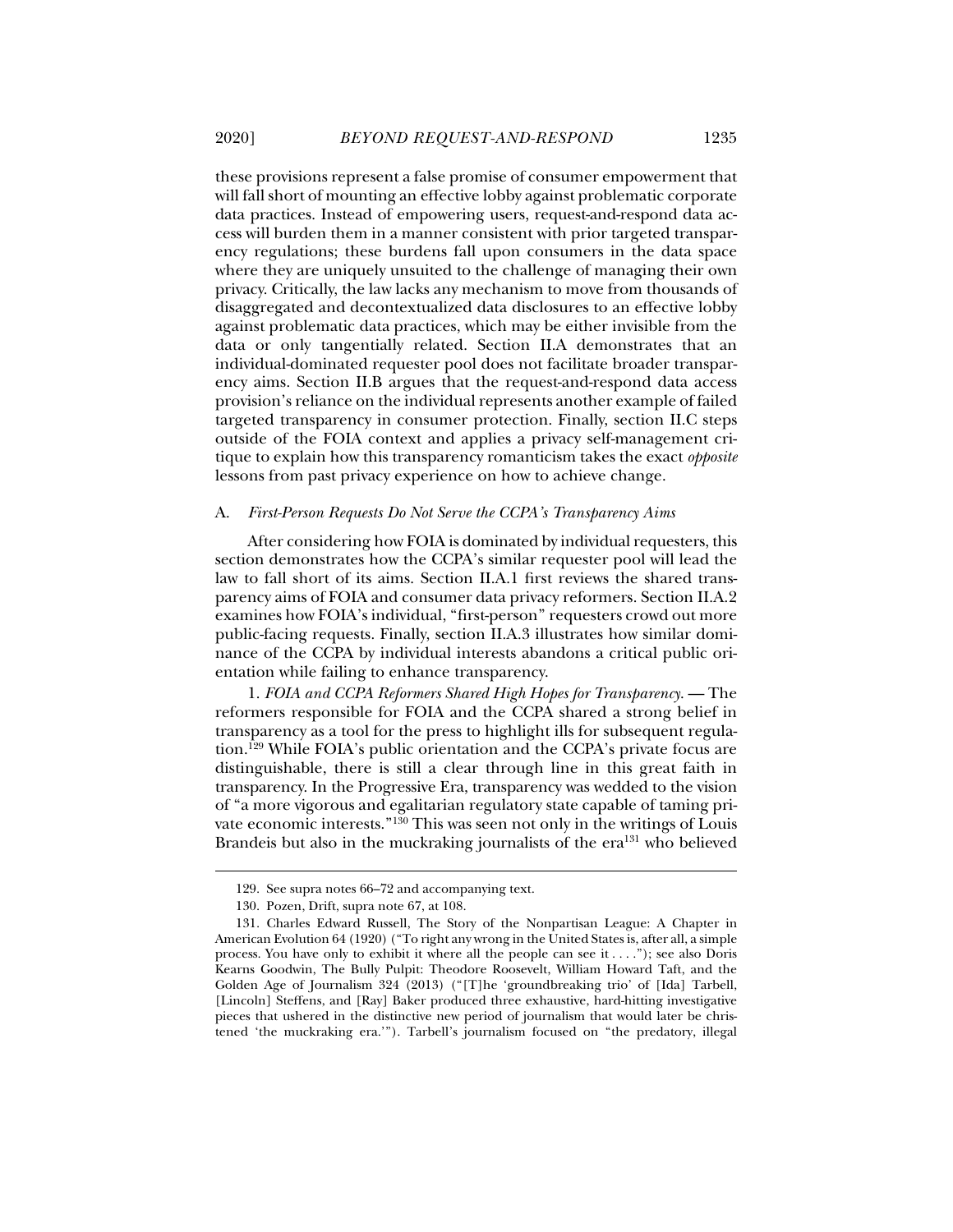that "'shameful facts, spread out in all their shame,' would set fire to the American pride," leading citizens to seek solutions to "unchecked industrialism."132

Decades later, the "culture of transparency" in the 1960s and '70s led to a host of significant reforms focused largely on the rise of the sprawling, federal, administrative state.<sup>133</sup> These postwar transparency advocates shared with their Progressive progenitors a desire to create a more equitable playing field through responsive and effective regulation.134 These activists spawned many significant reforms, the "crown jewel[]" of which was the Freedom of Information Act.<sup>135</sup> The House Report for FOIA stated that "[a] democratic society requires an informed, intelligent electorate."136 To that end, FOIA was conceptualized "by journalists, for journalists," so they could use government information to inform the public and "facilitate [its] effective participation in democratic governance."137

Alastair Mactaggart and Rick Arney, the reformers responsible for the CCPA, expressed a similar faith that given increased transparency, the press could effectively inform the public about data issues. Arney explained that the CCPA's data access right arose from a belief that "transparency is really important as a first step, so people can understand where their information is going."138 He expressed confidence that "the press will get on this" and "wake up" the public by producing articles that "chronicle the lifecycle of [consumers'] information" and explaining how their personal information has been diced, sliced, and sold.139 While Mactaggart and Arney are not looking to "take down Google," they share an overriding Brandeisian belief that "[p]roblems are solved with daylight."140

practices of Standard Oil"; Steffens illuminated political corruption in Minneapolis; and Baker hammered manipulative and deceptive union practices. Id.

 <sup>132.</sup> Goodwin, supra note 131, at 325.

 <sup>133.</sup> See Schudson, supra note 66, at 10–25; Pozen, Drift, supra note 67, at 115–17. See generally Herbert N. Foerstel, Freedom of Information and the Right to Know: The Origins and Applications of the Freedom of Information Act (1999) (reviewing the shift towards transparency during the Kennedy Administration and the origins of the Freedom of Information Act).

 <sup>134.</sup> See supra note 133 and accompanying text.

 <sup>135.</sup> John Moon, The Freedom of Information Act: A Fundamental Contradiction, 34 Am. U. L. Rev. 1157, 1158 (1985); see also David E. Pozen, Deep Secrecy, 62 Stan. L. Rev. 257, 314 n.204 (2010) ("FOIA introduced a norm of open access to government documents that has commanded deep public loyalty, taken on a quasi-constitutional valence, and spawned a vast network of imitator laws at all levels of United States government and in democracies around the world.").

 <sup>136.</sup> H.R. Rep. No. 89-1497, at 12 (1966), reprinted in 1966 U.S.C.C.A.N. 2418, 2429; S. Rep. No. 88-1219, at 8 (1964).

 <sup>137.</sup> Kwoka, FOIA, Inc., supra note 76, at 1371 (reviewing the origins of FOIA).

 <sup>138.</sup> Telephone Interview with Rick Arney, supra note 33.

 <sup>139.</sup> Id.

 <sup>140.</sup> Id.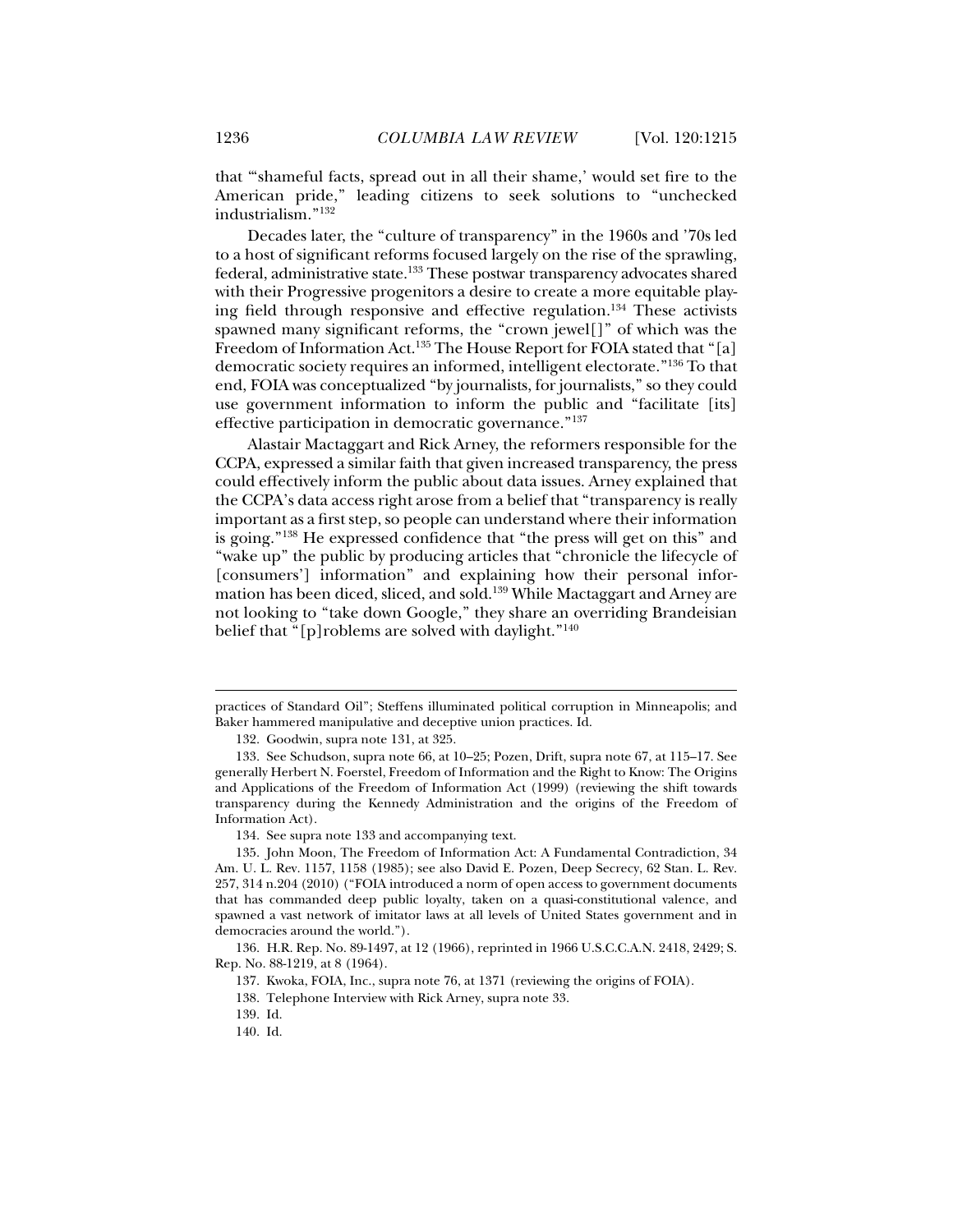2. *FOIA Falls Short Because Its Requester Pool Is Dominated by Individuals*. — Professor Margaret Kwoka has recently demonstrated that FOIA's requester pool is dominated by individuals who primarily use FOIA to secure their own benefits.141 Kwoka has documented the prevalence of individual, "first-person" requests, where an individual requests records from a government agency about themselves.<sup>142</sup> After corporate entities, firstperson requests predominate, constituting twenty percent of requests.143 First-person requesters use FOIA to secure public or private benefits and documents of personal interest.<sup>144</sup>

Despite FOIA's aim of serving as a media-facilitated tool of government oversight, first-person FOIA requests "crowd[] out" media requesters leading to years-long delays.<sup>145</sup> These requesters "tax the system," degrading the service journalists receive from FOIA officials more accustomed to handling rote first-person requests than responding in a timely fashion to more complicated (and newsworthy) requests.<sup>146</sup> This is demonstrated by the fact that media organizations accounted for less than eight percent of requests over a recent three-year span.<sup>147</sup> Any nonmedia individuals who aspire to turn a first-person request into something more newsworthy are also liable to fall prey to what might be called FOIA's postrequisite knowledge problem<sup>148</sup>—the inability of nonexpert requesters to properly analyze and understand received records.<sup>149</sup> To rectify some of

144. Kwoka, First-Person FOIA, supra note 141, at 2243.

 145. Id. at 2253–54; see also Delayed, Denied, Dismissed: Failures on the FOIA Front, ProPublica (July 21, 2016), https://www.propublica.org/article/delayed-denied-dismissedfailures-on-the-foia-front [https://perma.cc/3T5S-5NNH].

 146. Kwoka, First-Person FOIA, supra note 141, at 2254–55; see also, e.g., FOIA Is Broken, supra note 83, at 35 (documenting how a FOIA request for a list of all FOIA requests in a specified period of time was denied by the CIA because it would require an "unreasonable effort").

 147. Galka, Who Uses FOIA?, supra note 143; see also Frequent Filers: Businesses Make FOIA Their Business, Soc'y of Prof. Journalists (July 3, 2006), https://web.archive.org/web /20171025232839/http://www.spj.org/rrr.asp?ref=31&t=foia [https://perma.cc/V2YN-W622] (finding news media made up only six percent of the 6,000-plus requests made to seventeen agencies in September 2005).

The mere number of media requests does not necessarily speak to their potential journalism impact. Yet the share of non-public-facing requests necessarily means that these agencies' FOIA officials are tasked primarily (if not exclusively) with instead serving these interests. Kwoka, FOIA, Inc., supra note 76, at 1381.

 <sup>141.</sup> Margaret B. Kwoka, First-Person FOIA, 127 Yale L.J. 2204, 2207–11 (2018) [hereinafter Kwoka, First-Person FOIA].

 <sup>142.</sup> See id. at 2217 ("[W]hen John Doe requests from a particular agency all records about John Doe, that constitutes a first-person FOIA request.").

 <sup>143.</sup> Max Galka, Who Uses FOIA?—An Analysis of 229,000 Requests to 85 Government Agencies, FOIA Mapper (Mar. 13, 2017), https://foiamapper.com/who-uses-foia [https:// perma.cc/EM3W-NQ24] [hereinafter Galka, Who Uses FOIA?].

 <sup>148.</sup> For a description of FOIA's prerequisite knowledge problem, see supra note 83 and accompanying text.

 <sup>149.</sup> See Nadia Hilliard, Monitoring the U.S. Executive Branch Inside and Out: The Freedom of Information Act, Inspectors General, and the Paradoxes of Transparency, *in*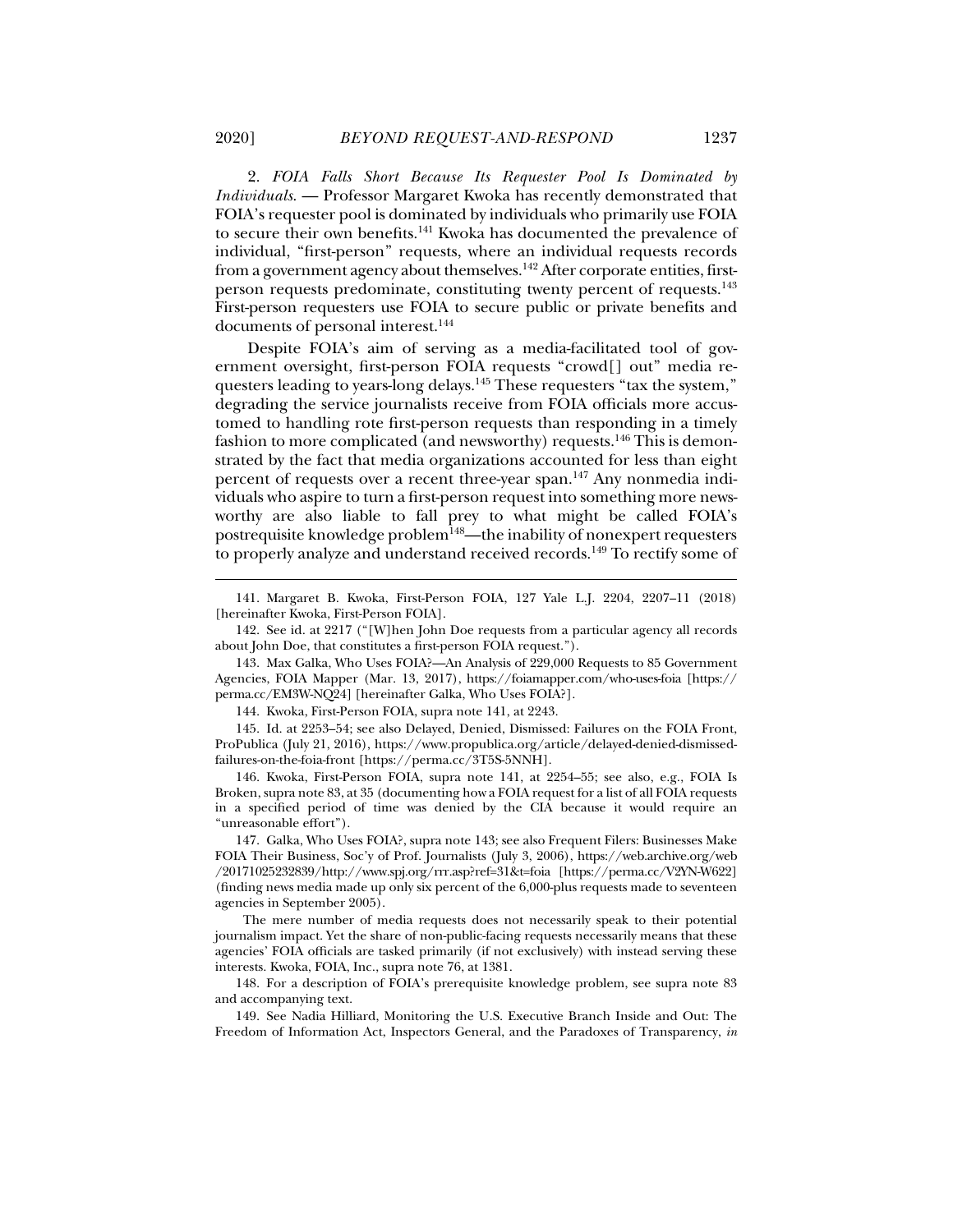these issues, Kwoka has proposed affirmative, online access (with no need for a formal request) for repetitive individual requests.150

3. *The CCPA's Requester Pool Will Also Cause It to Fall Short*. — Individual domination of the CCPA undermines the law's broader goals in two key ways. First, this domination abandons the notion of a public data pollution problem in favor of individual interests. And it does so while burdening these same individuals with a transparency task they are wholly unsuited for. This subsection examines each in turn.

Despite the fact that a first-person requester pool is expressly contemplated by the CCPA's design,151 individuals pursuing their own private interests are unlikely to spur the additional regulation that reformers like Arney expect and hope for.152 Individual domination will allow consumers to access their data from a company to learn what a company has collected, where the company collected it, why the company collected it, and with whom the company shared it.<sup>153</sup> Purportedly.<sup>154</sup> Yet these individual, siloed data dumps for one-off users, alone, do not speak to the scope of the current collective data pollution problem,155 nor are they able to overcome a status quo where users "are complicit in regimes of data-monitoring and data-mining that damage their individual personhood and the democratic system."156

Furthermore, as the privacy self-management discussion in section II.C helps elucidate further, consumers lack the ability to parse these data dumps<sup>157</sup> and glean the useful insights necessary to spur more collective action. A survey early this year revealed that nearly three quarters of users

 153. Cal. Civ. Code § 1798.110(a). Consumers may then use that data to exercise other CCPA rights, including restricting the sale or exchange of their data, id. § 1798.120, porting their data to a competitor, id. § 1798.100(d), or deleting it, id. § 1798.105(a).

 154. See Greg Bensinger, So Far, Under California's New Privacy Law, Firms Are Disclosing Too Little Data—Or Far Too Much, Wash. Post (Jan. 21, 2020), https://www. washingtonpost.com/technology/2020/01/21/ccpa-transparency (on file with the *Columbia Law Review*) (detailing how "requests under the new law reveal huge variance in the data the companies disclose").

155. See supra notes 61–65 and accompanying text.

 156. David Pozen, Irresistible Surveillance?, Concurring Opinions (Mar. 14, 2016), https://web.archive.org/web/20190203232014/https://concurringopinions.com/archives/20 16/03/irresistible-surveillance.html [https://perma.cc/BMP6-BGR4].

 157. See Bensinger, supra note 154 (quoting a data scientist who collected data about himself via the CCPA as stating, "Either they give you a fire hose of information that is almost impossible to interpret . . . or they give you practically nothing").

Troubling Transparency: The History and Future of Freedom of Information 166, 172–77 (David E. Pozen & Michael Schudson eds., 2018) (describing the expertise paradox of FOIA).

 <sup>150.</sup> Kwoka, First-Person FOIA, supra note 141, at 2262–65.

 <sup>151.</sup> Cal. Civ. Code § 1798.140(g) (2018) (defining the "consumer" who can request their records as "a natural person who is a California resident"). This is another distinction from FOIA, whose requesting "person" includes not only natural persons, but also a "partnership, corporation, association, or public or private organization." 5 U.S.C. § 551(2) (2018).

 <sup>152.</sup> Telephone Interview with Rick Arney, supra note 33 (explaining his hope that "a lot of policies [will] spawn from" the right of data access).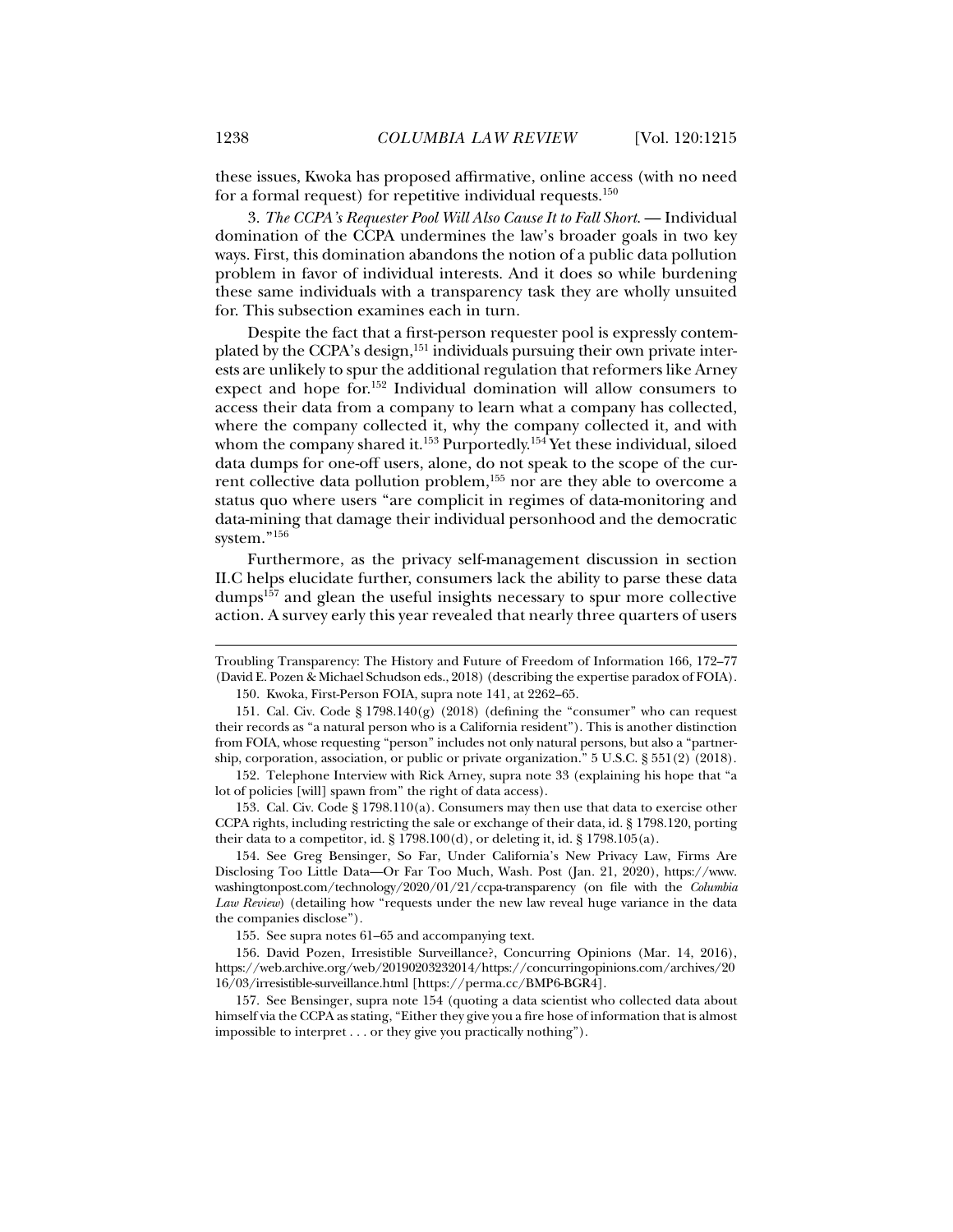did not know Facebook curated a list of their interests and traits to better target ads at them, and over half were uncomfortable with the social network doing so.<sup>158</sup> This information is accessible through a request-andrespond data provision, but it is unlikely that any consumer will find it. Facebook's data response consists of twenty-four folders with labels such as "messages," "photos-and-videos," "location history," and "search history."<sup>159</sup> Buried inside the "ads" folder lies a private site titled "ads\_interests.html," which includes the curated list of traits and interests.160 A user would only find this list if they knew both what they were looking for and where to find it.<sup>161</sup> And even then, the list does not reveal which advertisers Facebook has shared that data with.<sup>162</sup>

Given the complexity of the data they receive, consumers' first-person data access requests will not serve the broader public's interest in learning more about corporate data practices. While these individual requesters are

 161. Even then, the list is useless without additional context. Such context is available here, see, e.g., Louise Matsakis, Most Users Still Don't Know How Facebook Advertising Works, WIRED (Jan. 16, 2019), https://www.wired.com/story/facebook-ads-pew-survey [https://perma.cc/QU4P-R2RL], but it will not always be. As machine learning algorithms progress, many issues will be fundamentally inexplicable. Jordan Pearson, When AI Goes Wrong, We Won't Be Able to Ask It Why, Vice: Motherboard (July 6, 2016), https://mother board.vice.com/en\_us/article/vv7yd4/ai-deep-learning-ethics-right-to-explanation [https:// perma.cc/RU2S-T4EV]; see also General Data Protection Regulation, supra note 22, at 71 (detailing the right to explain).

 162. See Kurt Wagner, This Is How Facebook Uses Your Data for Ad Targeting, Vox: Recode (Apr. 11, 2018), https://www.recode.net/2018/4/11/17177842/facebook-advertisingads-explained-mark-zuckerberg [https://perma.cc/4VR8-U344].

 <sup>158.</sup> Paul Hitlin & Lee Rainie, Facebook Algorithms and Personal Data, Pew Res. Ctr. (Jan. 16, 2019), www.pewinternet.org/2019/01/16/facebook-algorithms-and-personal-data [https://perma.cc/TWS5-NZYH].

 <sup>159.</sup> David Alpert, Access Your Information, Facebook (on file with the *Columbia Law Review*) [hereinafter Alpert's Data] (last modified Jan. 25, 2020).

 <sup>160.</sup> Id. Ad targeting is not the only part of the data trove that would benefit from further explanation and context; "comments" provides a decontextualized stream of all comments a user has posted throughout their time on Facebook, stripped of everything but the name of the other user whose page the comment appeared on and the date and time. Id. This includes all the times a user has typed "hahaha" into the void, which is rather stark to find on a site whose core mission is connecting people. See Mark Zuckerberg, Bringing the World Closer Together, Facebook (June 22, 2017), https://www.facebook.com/zuck /posts/10154944663901634 [jttps://perma.cc/FM28-AFSA]. The "about\_you" folder's initially ominous "face\_recognition.html" closed site instead offers a field with a completely unintelligible string of nearly a thousand letters and numbers. Alpert's Data, supra note 159 ("Raw Data: Fu69lvYHGIAEG62eOdG00buT . . . ."); see also Kate O'Neill, Facebook's '10 Year Challenge' Is Just a Harmless Meme—Right?, WIRED (Jan. 15, 2019), https://www. wired.com/story/facebook-10-year-meme-challenge [https://perma.cc/3Z2P-EPF5] (expressing concern that a recent Facebook meme could help "train a facial recognition algorithm on age-related characteristics and . . . age progression"). But see Alexis C. Madrigal, Go Ahead, Post the Stupid Photo of Yourself from 10 Years Ago, Atlantic (Jan. 16, 2019), https://www. theatlantic.com/technology/archive/2019/01/go-ahead-do-10yearschallenge/580624 (on file with the *Columbia Law Review*) (explaining that Facebook had fifteen billion photos ten years ago and has likely already built an "age-progression machine learning system").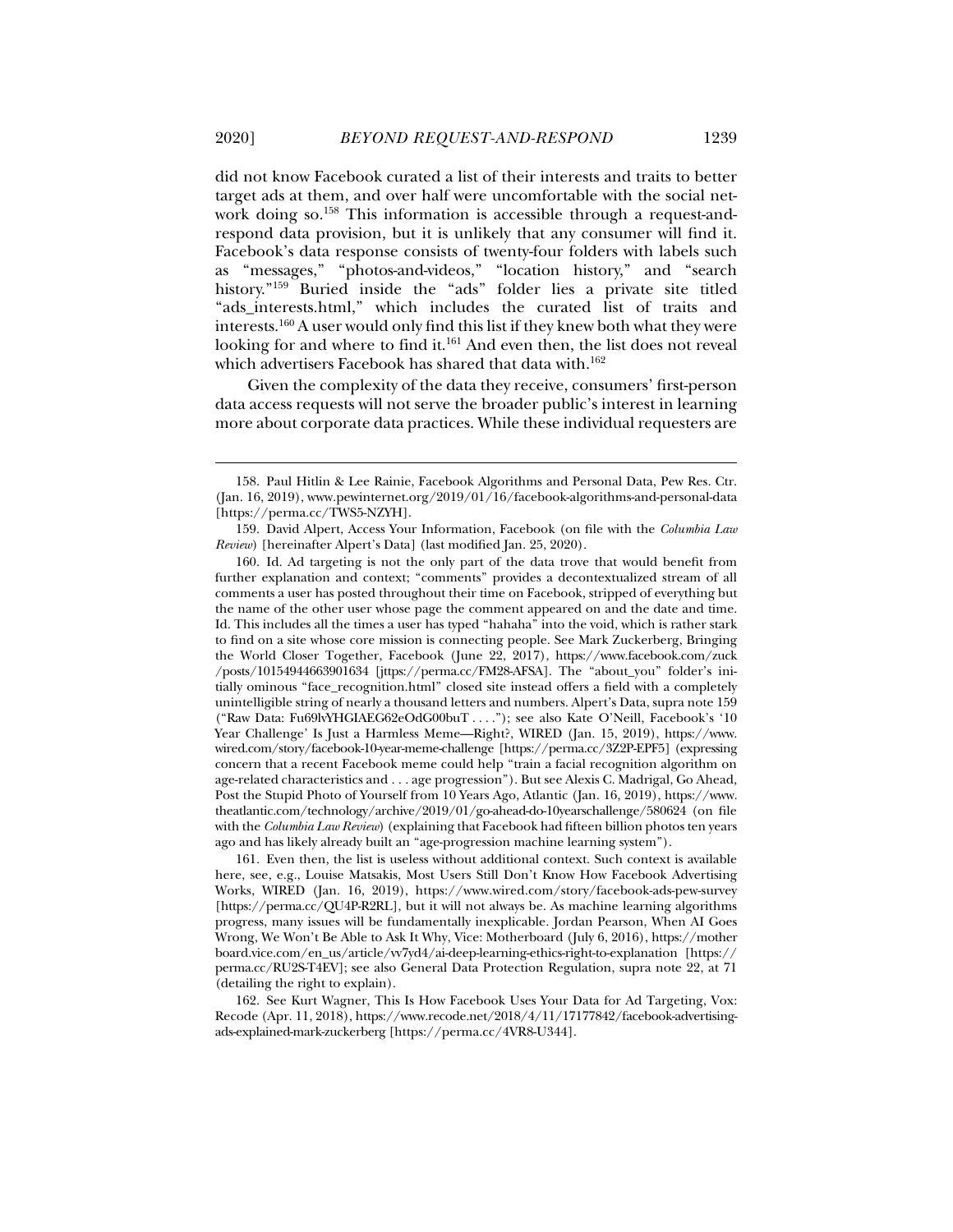not likely to crowd out journalistic requesters,<sup>163</sup> they suffer from the same postrequisite knowledge problem as FOIA requesters and are completely unequipped to turn individual data access into anything meaningful for the public good. By way of comparison, reporting the Cambridge Analytica scandal required "an entire year's work, the resources of three news organisations across two continents  $\dots$  [,] [a whistleblower] and an undercover film, plus a sheaf of incriminating documents."164

First-person data requesters advancing their own private interests will not merely be unable to shed further light on some of these harmful data practices; they may, in fact, actually undermine the CCPA's transparency aims by creating the appearance of openness while stymieing more substantive change.165 The next section demonstrates how burdening ill-equipped individual users reflects another doomed example of targeted transparency.

 <sup>163.</sup> Unlike painstaking agency FOIA responses, however, tech-savvy companies like Facebook, Google, and Apple will likely automate compliance with data access requests. See Kate Conger, How to Download Your Data with All the Fancy New GDPR Tools, Gizmodo (May 25, 2018), https://gizmodo.com/how-to-download-your-data-with-all-the-fancy-newgdpr-t-1826334079 [https://perma.cc/55NG-X46K].

 <sup>164.</sup> Carole Cadwalladr, Our Cambridge Analytica Scoop Shocked the World. But the Whole Truth Remains Elusive, Guardian (Dec. 23, 2018), https://www.theguardian.com/uknews/2018/dec/23/cambridge-analytica-facebook-scoop-carole-cadwalladr-shocked-world-truth -still-elusive [https://perma.cc/23TU-25KX].

 <sup>165.</sup> The CCPA may also unintentionally exacerbate the existing class differential in privacy. See, e.g., Michele Estrin Gilman, The Class Differential in Privacy Law, 77 Brook. L. Rev. 1389, 1392, 1397 (2012) (describing intrusive data collection methods the poor are uniquely subjected to by both private employers and public welfare agencies). The CCPA, like FOIA, is nominally inexpensive. Compare Cal. Civ. Code § 1798.100(d) (2018) (barring companies from charging for data access requests), with 5 U.S.C. § 552(a)(4) (2018) (limiting costs to document duplication for noncommercial educational, scientific, or media requesters). But just as fully vindicating a FOIA request through litigation requires motivation, "time, money, and expertise," the real benefits of the CCPA will only be available for well-heeled requesters. Pozen, Beyond FOIA, supra note 101, at 1113 (citing Kreimer, supra note 83, at 1020).

A consumer fully exercising their CCPA rights with hundreds of online products and services requires an insurmountable amount of both time and expertise . . . or money. Arney spoke excitedly about the fact that, in drafting the CCPA initiative, he and Mactaggart specifically authorized selected third parties to act on the consumer's behalf, requesting the consumer's data and exercising the law's other privacy rights. Telephone Interview with Rick Arney, supra note 33 (anticipating that these third parties will find out what information companies have collected and bar that information's further sale). Companies that are building these capabilities have already approached Arney, id., and privacy-focused start-ups recorded a significant boost in funding the year the CCPA passed. AngelList Weekly, 2018: The Year Privacy-Focused Startups Took Off, Proshare (Dec. 28, 2018), https://www. proshareng.com/news/Tech-Start-Ups/2018–The-Year-Privacy-Focused-Startups/43314 [https: //perma.cc/B8M5-9G6T].

However, since the CCPA sensibly prohibits these companies from letting consumers indirectly "pay" for their services with additional data, see Cal. Civ. Code § 1798.140(t)(2)(A), consumers will have to pay directly for privacy. See Stacy-Ann Elvy, Paying for Privacy and the Personal Data Economy, 117 Colum. L. Rev. 1369, 1384–1400 (2017) (reviewing the different business models under which consumers pay for privacy). While Arney is optimistic that this new CCPA privacy management industry will be largely automated and therefore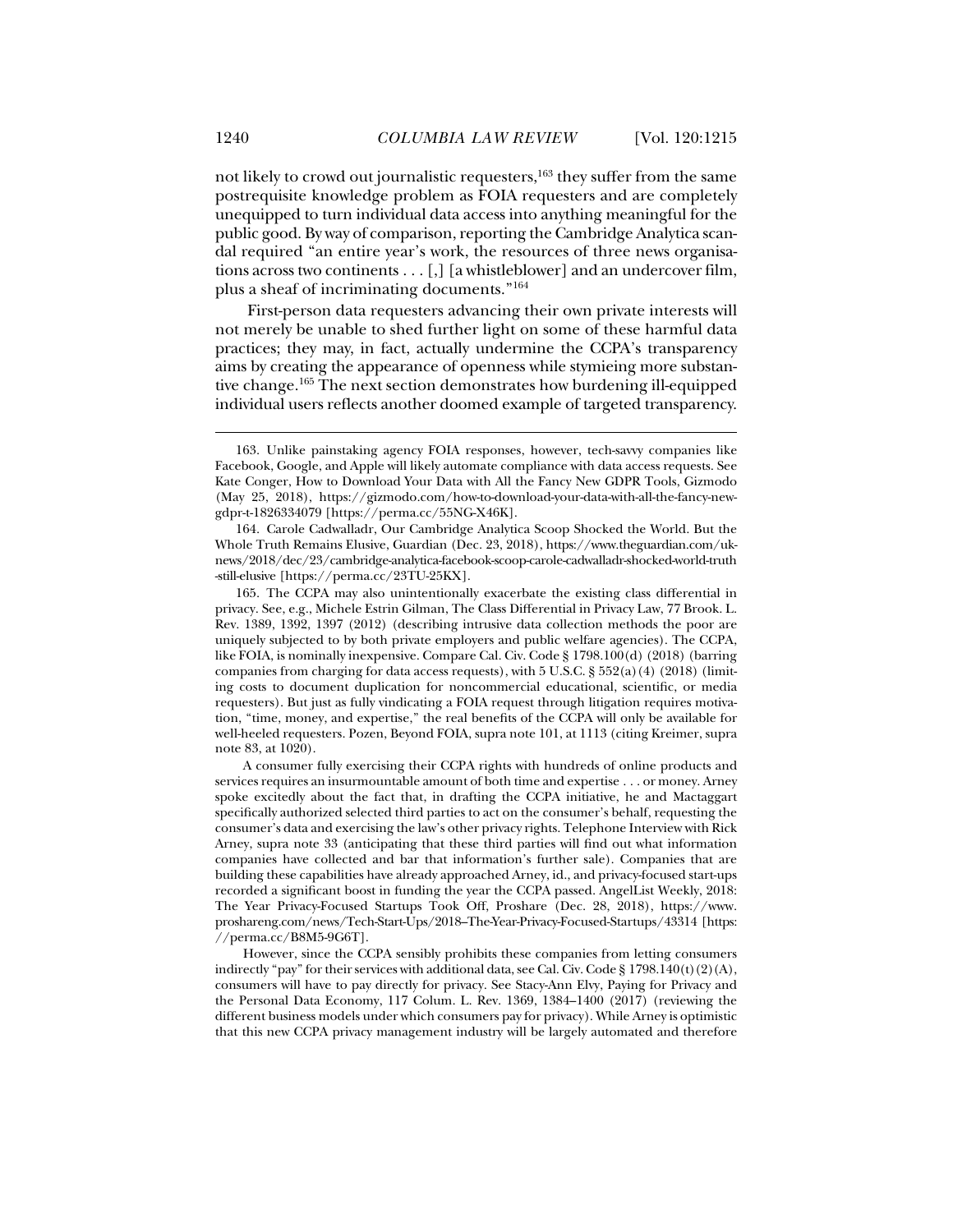## B. *Request-and-Response Data Access Exemplifies Failed Transparency-As-a-Substitute Regulation*

This section contextualizes the CCPA's individual burden as another example of targeted transparency replacing more meaningful and substantive consumer protection regulation. Section II.B.1 traces the ideological drift of transparency that spawned this trend. Section II.B.2 ties the CCPA's request-and-respond provision's "see-through" and "hollowed out" regulation to other unsuccessful examples of neoliberal, transparencyinspired consumer protection.166

1. *Defining and Tracing Transparency's Ideological Drift.* - Transparency began as a progressive ideology and drifted rightward over time.167 Professor David Pozen has clarified the drift theory as an idea's shift over time from an association with a certain policy or reform agenda ("political orientation X") to a substantial association with reform goals of "political orientation not-X."168 In the Progressive Era, transparency was bound "to a reform agenda that aimed to limit the influence of big business and to produce more efficient, scientific, and democratically accountable regulation."169 Since then (and especially in the half century since FOIA's passage), transparency's status as a norm and virtue of good governance has grown,<sup>170</sup> while the ties "between open government and active government" have significantly frayed.<sup>171</sup> Transparency is now used to argue for minimizing the regulatory power of the state and maximizing the freedom

 167. See id. at 102 ("[T]he pursuit of transparency has become increasingly unmoored from broader 'progressive' values such as egalitarianism, expertise, or social improvement through state action and increasingly tied to agendas that seek to reduce other forms of regulation and to enhance private choice.").

 168. Id. at 106. Professor Jack Balkin initially conceptualized ideological drift, offering free speech and racial "colorblindness" as two preliminary examples. J.M. Balkin, Ideological Drift and the Struggle over Meaning, 25 Conn. L. Rev. 869, 871 (1993).

 169. Pozen, Drift, supra note 67, at 108; see also supra notes 130–132 and accompanying text.

171. Pozen, Drift, supra note 67, at 123.

relatively inexpensive, Telephone Interview with Rick Arney, supra note 33, a struggling family may still be forced to pick between groceries and a monthly privacy management subscription. See Sandra Fulton, Pay-for-Privacy Schemes Put the Most Vulnerable Americans at Risk, Free Press (May 10, 2016), https://web.archive.org/web/ 20171122122756/https://www.freepress.net/blog/2016/05/10/pay-privacy-schemes-put-mostvulnerable-americans-risk [https://perma.cc/38D6-87YQ].

 <sup>166.</sup> See Pozen, Drift, supra note 67, at 148 ("Several of the ways in which transparency's meaning has shifted—for instance, through the co-optation of open records and open meetings regimes by unanticipated users—arose in a decentralized manner and do not appear to reflect any coherent neoliberal plan.").

 <sup>170.</sup> See Letter from Paul A. Miltich, Special Assistant to the President for Pub. Affairs, White House 1 (Oct. 25, 1974) (on file with the *Columbia Law Review*) ("Critics of [President Ford's veto of the 1974 FOIA amendments] have . . . [said] that rejection of the freedom of information bill is unthinkable  $\dots$  [I]t's true that 'freedom of information' is a catch phrase. Who in a democracy is opposed to freedom of information? Better you should be against motherhood.").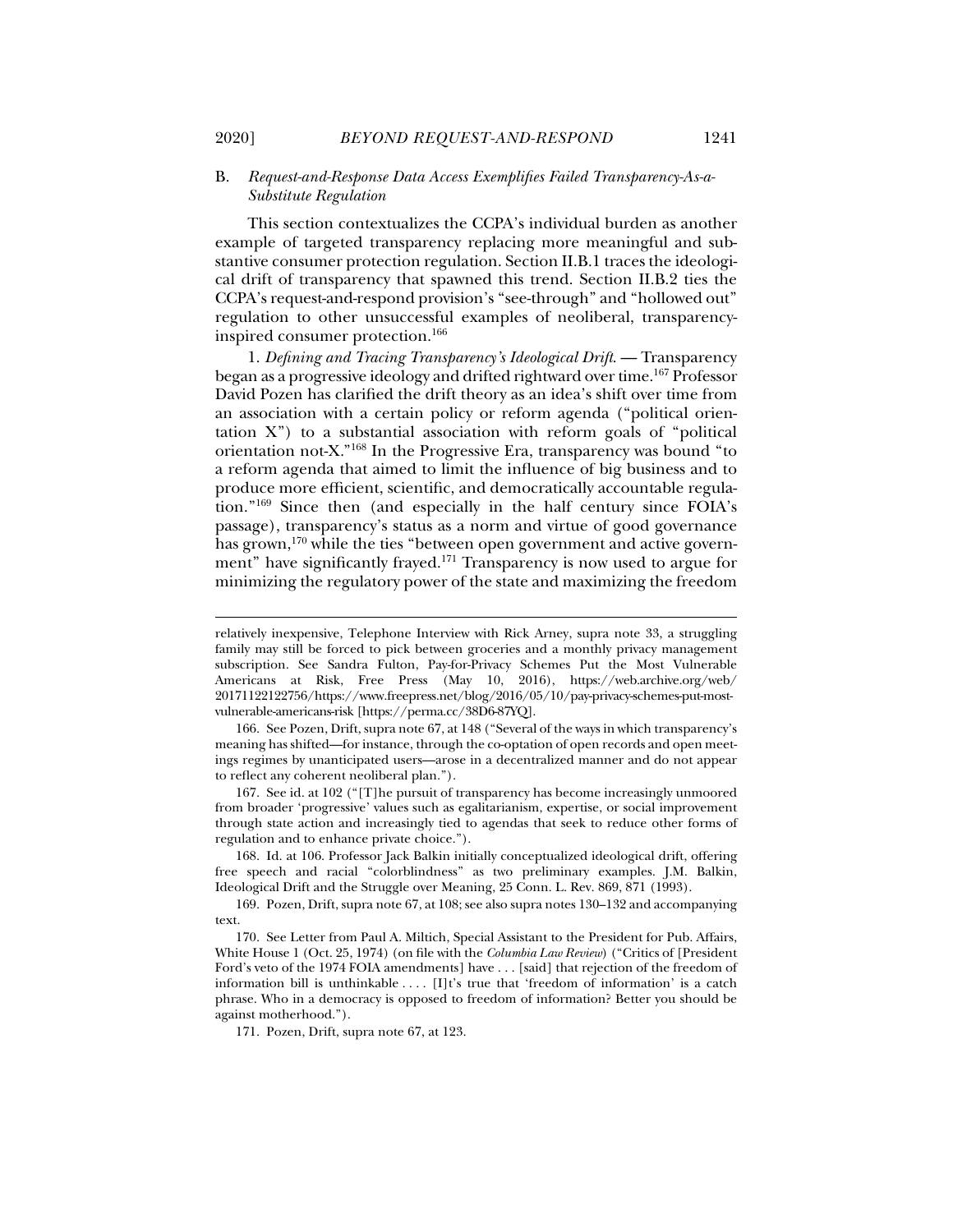of markets,172 as demonstrated by regulated firms using FOIA to impede government oversight.173

2. *Targeted Transparency as a Substitute Will Fail to Fix Consumer Data Issues*. — Consumer protection transparency measures fail both because they do not improve consumer decision making and because they act as substitutes rather than complements to robust, substantive regulation.<sup>174</sup> Laws like the CCPA are a product of the drift that section II.C.1 describes, which launched targeted transparency to the exclusion of ex ante measures.<sup>175</sup> Targeted transparency laws were championed as some of the most tolerable forms of oversight because they "inform and educate rather than regulate."176 Unlike more substantive regulation, targeted transparency obviates any need to identify specific harmful practices and behaviors in the first instance or consider meaningful possible negative externalities resulting from regulation.<sup>177</sup> In a distinctly neoliberal turn,<sup>178</sup> targeted transparency devolves the locus of decision making from a central government actor to

 175. The CCPA's backers explained that they were not out "to kill" any specific business model but instead sought to shed light on data practices that they found to be "out of control." Confessore, Unlikely Activists, supra note 11.

 176. Paula J. Dalley, The Use and Misuse of Disclosure as a Regulatory System, 34 Fla. St. U. L. Rev. 1089, 1092 (2007). Examples of mandatory disclosure regimes include drinking water purity, nutritional content of food, lead paint in residences, SUV rollover rates, genetically modified foods, workplace safety hazards, and airline safety incidents. Mary Graham, Information as Risk Regulation: Lessons from Experience 1–4 (2001), https:// ash.harvard.edu/files/information\_as\_risk\_regulation.pdf [https://perma.cc/Q9YX-64YZ]; see also Schudson, supra note 66, at 93–97 (describing the rise of mandatory nutritional labeling in the United States).

177. See Dalley, supra note 176, at 1093.

 178. Professors David Singh Grewal and Jedediah Purdy have explained that neoliberalism is a program of "market fundamentalism" that consistently promotes capitalist imperatives against contrary democratic priorities. David Singh Grewal & Jedediah Purdy, Introduction: Law and Neoliberalism, 77 L. & Contemp. Probs., no. 4, 2014, at 1, 6. According to neoliberal theory, robust private contracting rights, like tech users agreeing to terms and conditions under the "notice-and-consent" model, are best suited to promoting individual dignity, freedom, and welfare. See id. Neoliberalism focuses on consumer purchases and the sort of "unfettered consumer choice," id. at 13, that allowed frivolous Facebook apps to harvest user data. See Ian Bogost, My Cow Game Extracted Your Facebook Data, Atlantic (Mar. 22, 2018), https://www.theatlantic.com/technology/archive/2018/03 /my-cow-game-extracted-your-facebook-data/556214 (on file with the *Columbia Law Review*). This consumer choice presupposes a certain semblance of true consumer autonomy, which has been effectively destroyed by the use of consumer databases that can exploit consumers' most individual and idiosyncratic vulnerabilities through extensive behavior and profile modeling. Vincent Manzerolle & Sandra Smeltzer, Consumer Databases and the Commercial Mediation of Identity: A Medium Theory Analysis, 8 Surveillance & Soc'y 323, 323–24, 334 (2011).

 <sup>172.</sup> Id. Conservative and libertarian groups like the Federalist Society have also used transparency to spark conversations about regulatory excess. About the Project, Regulatory Transparency Project, https://regproject.org/about [https://perma.cc/J84V-DT4E] (last visited Jan. 28, 2020).

 <sup>173.</sup> See Pozen, Beyond FOIA, supra note 101, at 1115–16, 1125–27.

 <sup>174.</sup> Pozen, Drift, supra note 67, at 162–63.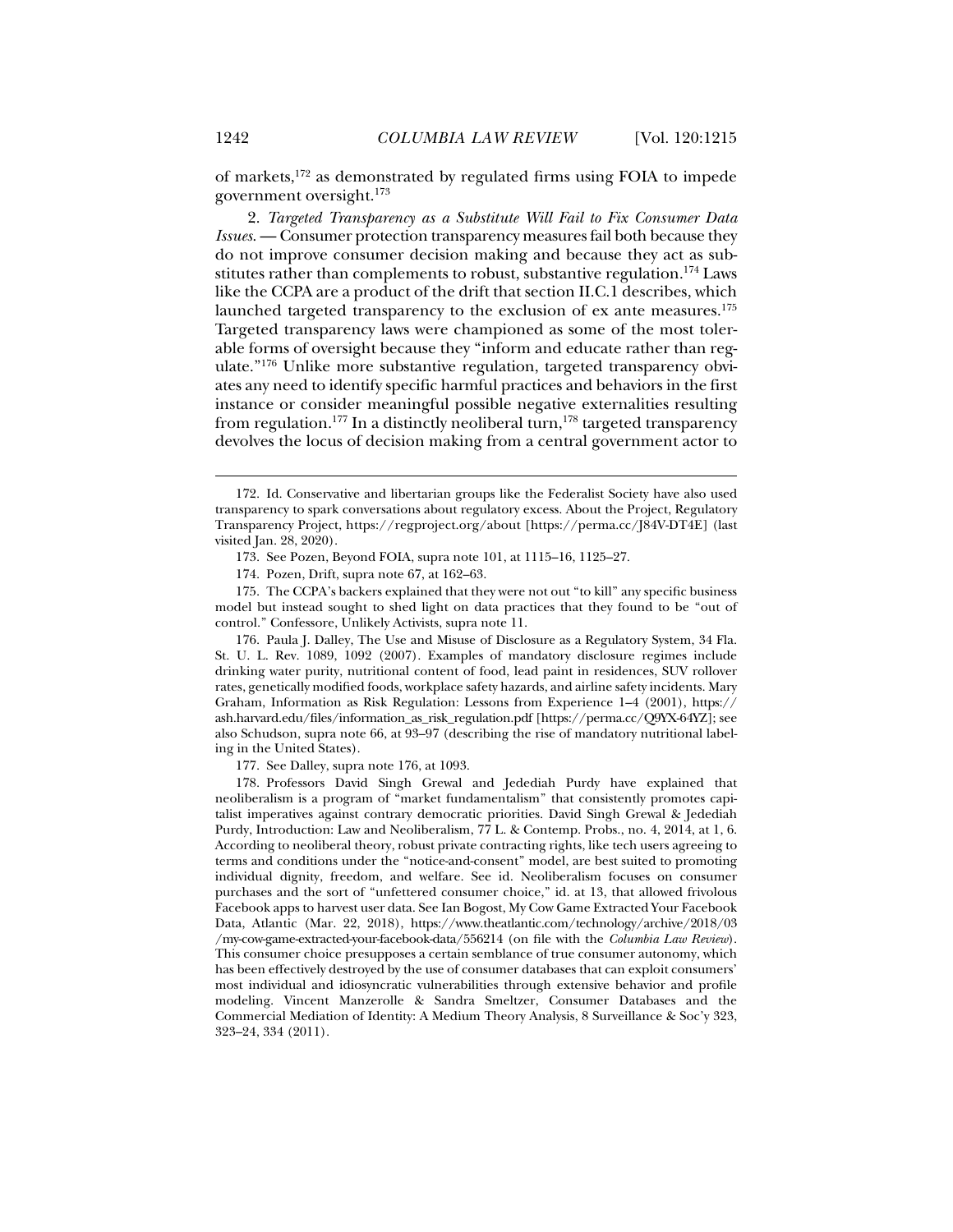a localized individual.179 The early returns on the CCPA bear this out. Not only do they include some examples of companies providing data "that require[] a data science degree to understand," but those who are most engaged with the law are provided limited options for sparking a broader transformation; users are told to examine their data, keep an eye out for anything worrisome, request the company delete such data and/or stop doing business with a company that vacuums up either too much or the wrong sorts of data, and finally, inform the California Attorney General.<sup>180</sup>

Consistent with the prior discussion about how first-person requesters are ill-suited to the task of making sense of their data,181 Professors Omri Ben-Shahar and Carl Schneider have documented mounting evidence that targeted transparency regimes fail.<sup>182</sup> Mandated responders fail to provide information or else the requesters fail to receive it; requesters do not follow through with reading the disclosed data, do not understand it if they do read it, and do not act on it if they read and understand it; and requested information fails to meaningfully improve the requesters' decisionmaking.183 This compilation of failures was seen in the recent case of Amazon's Ring security cameras, which fully complied with a prior California transparency mandate to "conspicuously post its privacy policy" to potential users,184 while it provided its Ukraine-based engineers "virtually unfettered access to . . . every video created by every Ring camera around the world."185

Apart from failing to meaningfully inform and educate its intended recipients, targeted transparency has also drifted rightward as it is increasingly used "to stave off" more robust and market-disruptive means of regulation.186 Targeted transparency was never intended to be an end in itself: Instead, its proponents envisioned government actors willing to reengage with prophylactic methods of regulation where transparency proved it

 <sup>179.</sup> Dalley, supra note 176, at 1092–93.

 <sup>180.</sup> Fowler, supra note 123.

 <sup>181.</sup> See supra section II.A.3.

 <sup>182.</sup> Omri Ben-Shahar & Carl E. Schneider, The Failure of Mandated Disclosure, 159 U. Pa. L. Rev. 647, 651 (2011).

 <sup>183.</sup> Id. at 665; see also infra section II.C (describing the behavioral economics issues plaguing consumers in this arena).

 <sup>184.</sup> See Cal. Bus. & Prof. Code § 22575 (2019); Privacy Notice, Ring, https://shop.ring.com/pages/privacy-notice [https://perma.cc/3F6H-L4HJ] ("If you choose to activate this [facial recognition] feature, we obtain certain facial feature information about the visitors you ask your Ring product to recognize.").

 <sup>185.</sup> Sam Biddle, For Owners of Amazon's Ring Security Cameras, Strangers May Have Been Watching Too, Intercept (Jan. 10, 2019), https://theintercept.com/2019 /01/10/amazon-ring-security-camera [https://perma.cc/PG9R-EY3L] (detailing how, using only the customer's email address, U.S.-based Ring executives and engineers could also access "unfiltered, round-the-clock [customer] live feeds," independent of any real taskrelated need).

 <sup>186.</sup> Pozen, Drift, supra note 67, at 162.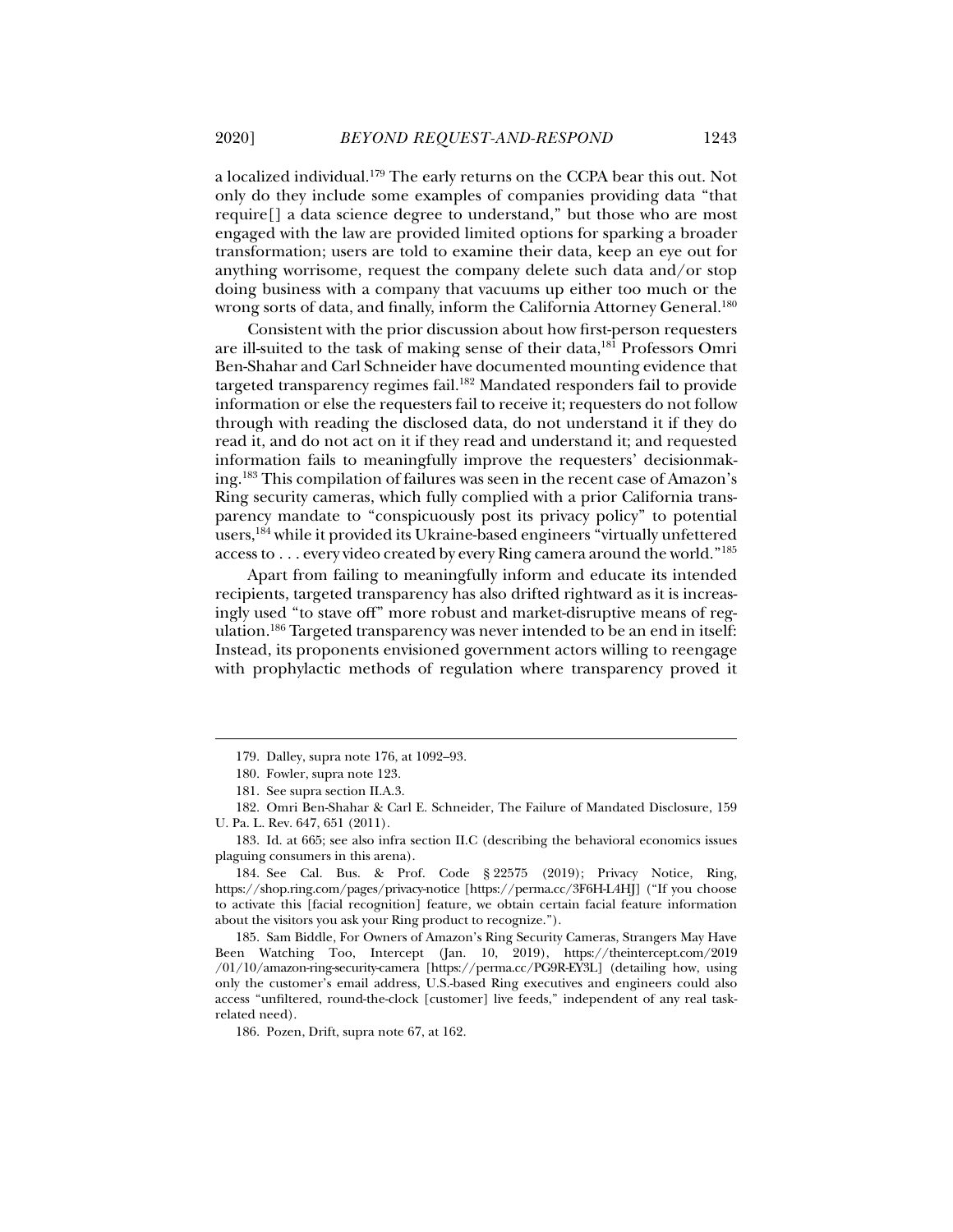necessary.187 In other words, transparency's uncovering of "the inner workings of institutions" is not intended to function as a self-congratulatory deadend but rather as an impetus for "new modes of responsive regulation and democratic action."188 This transparency triumphalism "hurt[s] the people it purports to help" by crowding out more optimal, tailored regulation.<sup>189</sup> Meanwhile, industry groups have even begun challenging these quintessential light-touch mandatory disclosures as overly cumbersome or deceiving,190 just as the tech industry endeavored to first kill and later preempt the CCPA.191

Mactaggart and Arney admitted to grander (and more concrete) ambitions than reining in data practices. They hoped the CCPA would end the use of the "notice and choice" consent model in tech, leading to more consumers opting out of data sharing, and the eventual end of the thirdparty data market.<sup>192</sup> Yet their regulation fails to accomplish this directly, instead putting the onus on individual users to act, and then hoping that they do so, in the desired fashion, en masse. The next section helps explain why requiring consumers to "privacy self-manage" to achieve this hope is bound to fail as a means of collective regulation.

 189. Ben-Shahar & Schneider, supra note 182, at 651. Pozen pointed to how mandated disclosures on home loans shielded predatory lenders rather than assisting the intended low-income beneficiaries. Pozen, Drift, supra note 67, at 138–39.

 191. See Kang, Tech Industry, supra note 37; Colin Lecher, Amazon, Microsoft, and Uber Are Paying Big Money to Kill a California Privacy Initiative, Verge (June 15, 2018), https://www.theverge.com/2018/6/15/17468292/amazon-microsoft-uber-california-consumer -privacy-act [https://perma.cc/Z97E-P3N6].

 <sup>187.</sup> Id. at 136. Examples of these sorts of regulations include Louis Brandeis's advocacy for a ban on large banks having overlapping directors, Louis D. Brandeis, Serve One Master Only!, Harper's Wkly., Dec. 13, 1913, at 10 [hereinafter Brandeis, Serve One Master Only!]; the Magnuson-Moss Warranty Act's prohibition on conditioning warranties on tie-in sales, 15 U.S.C. § 2302(c) (2018); and legendary consumer advocate Ralph Nader's push for airbags, Katharine Macdonald, Nader: Firms Push Seat Belts to Avoid Air Bags, Wash. Post (Mar. 1, 1985), https://www.washingtonpost.com/archive/business/1985/03/01/naderfirms-push-seat-belts-to-avoid-air-bags/652f8a11-8c73-4fe0-91e4-7d06726590d5 (on file with the *Columbia Law Review*).

 <sup>188.</sup> Pozen, Drift, supra note 67, at 113–14. Louis Brandeis's famed admonition about the disinfecting value of sunlight did not stop him from advocating for more muscular regulation when it was needed. Louis D. Brandeis, What Publicity Can Do, Harper's Wkly., Dec. 20, 1913, at 10–13. In fact, he took the results of the congressional investigation that exposed the moneyed trusts as a jumping-off point to recommend a full suite of further, more prophylactic regulations. Brandeis, Serve One Master Only!, supra note 187, at 10–12.

 <sup>190.</sup> See Amanda Shanor, The New *Lochner*, 2016 Wis. L. Rev. 133, 168–69 (recounting how the tobacco industry initially compromised on product warning labels, only to later turn around and challenge them on First Amendment grounds); see also Pozen, Drift, supra note 67, at 140 n.191 ("The deregulatory goalposts thus keep shifting.").

 <sup>192.</sup> See Confessore, Unlikely Activists, supra note 11 (quoting CCPA initiative backer Alastair Mactaggart as arguing that when people increasingly opted out of data sharing, "[t]hird-party tracking would essentially end. So when you log in to Spotify . . . [y]ou wouldn't have 75 percent of the websites in the world looking over your shoulder").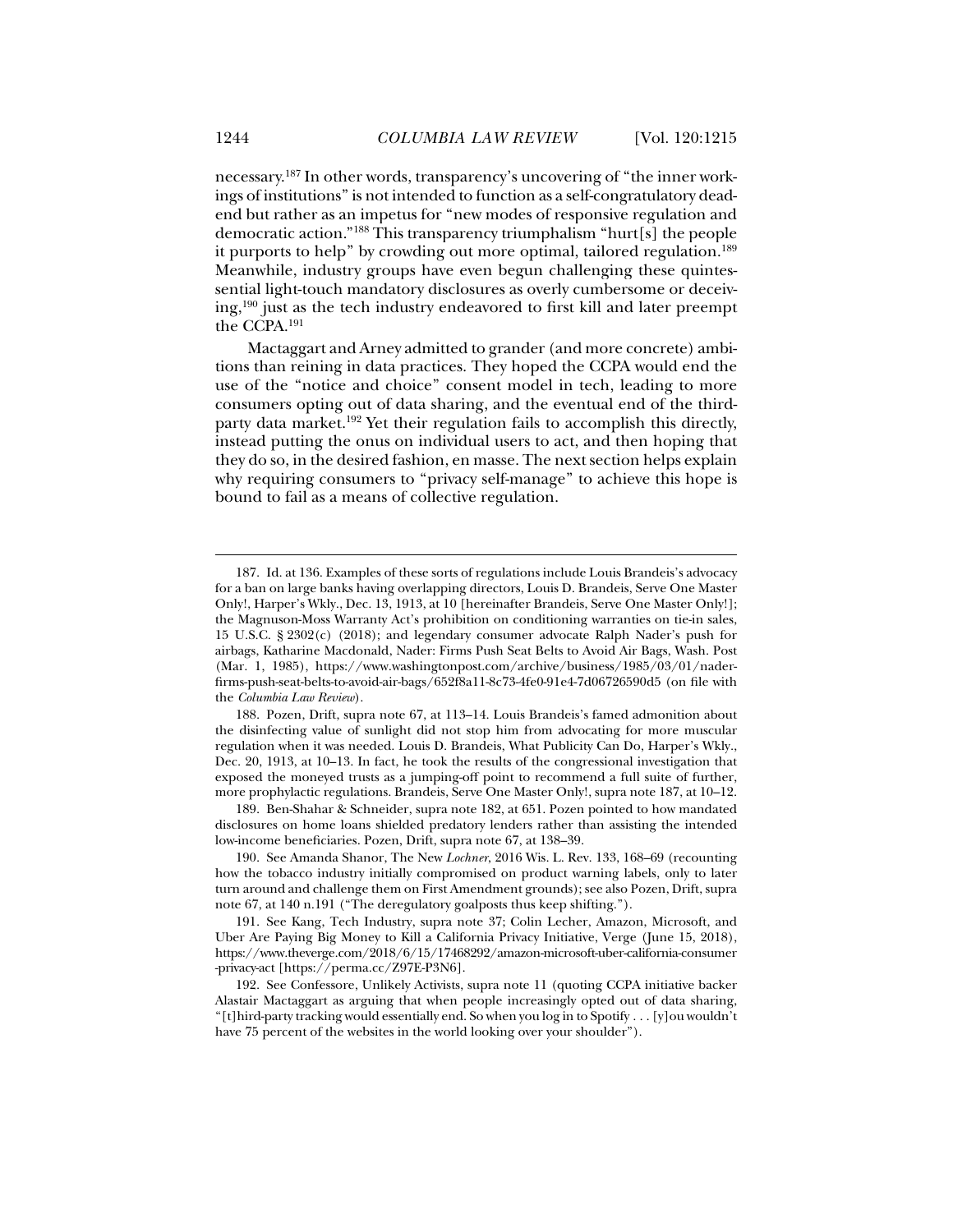#### C. *Request-and-Response Exacerbates Flawed Privacy Self-Management*

This section leaves the FOIA literature and uses both behavioral economics principles and Professor Daniel Solove's privacy self-management critique to demonstrate how a request-and-respond data access right ignores critical lessons learned about privacy.193 Section II.C.1 describes the issue of scale that individuals have managing their privacy and data with myriad entities. Section II.C.2 examines consumers' difficulty in assessing harm, given both individual and societal data aggregation.

1. *The Increasing Scale of Digital Life Makes Effective Management Impossible*. — Consumers will struggle to manage their privacy because doing so effectively requires evaluating and acting on data relationships with nearly countless corporate entities.<sup>194</sup> While consumers may remember to request their data from Facebook, they may not know (or remember) to also request their data from their cell service provider who is selling their real-time location data to companies who, in turn, resell it to bounty hunters.195 Consumers must request their data, make sense of it after receiving it,196 and then act on it. Doing so dozens of times for different troves of data in hopes of managing these relationships quickly becomes unwieldy.197

The difficulties of self-managing consumer privacy are further illustrated by behavioral economics. Consumers are only boundedly rational, meaning they misjudge or make mistakes in perception, and possess only bounded willpower, so even when they decide on a rational goal, consumers struggle to see it through.198 While the CCPA's light-touch data access

 <sup>193.</sup> See infra note 195.

 <sup>194.</sup> Recent research found that consumers maintain, on average, 191 online accounts. Amber Gott, LastPass Reveals 8 Truths About Passwords in the New Password Exposé, LastPass (Nov. 1, 2017), https://blog.lastpass.com/2017/11/lastpass-reveals-8-truths-aboutpasswords-in-the-new-password-expose.html [https://perma.cc/AD32-LJ8H].

 <sup>195.</sup> Joseph Cox, I Gave a Bounty Hunter \$300. Then He Located Our Phone, Vice: Motherboard (Jan. 8, 2019), https://motherboard.vice.com/en\_us/article/nepxbz/i-gave-abounty-hunter-300-dollars-located-phone-microbilt-zumigo-tmobile [https://perma.cc/XBC8- CA9H] (detailing how third-party location aggregators resell locational information to groups "ranging from car salesmen and property managers to bail bondsmen and bounty hunters"); see also Danielle Keats Citron, Reservoirs of Danger: The Evolution of Public and Private Law at the Dawn of the Information Age, 80 S. Cal. L. Rev. 241, 243–51 (2007); Daniel J. Solove, Introduction: Privacy Self-Management and the Consent Dilemma, 126 Harv. L. Rev. 1880, 1889 (2013) (detailing the many corporations collecting user data unbeknownst to the user).

 <sup>196.</sup> See supra section II.A.3 (describing the trove of Facebook data).

 <sup>197.</sup> Solove, supra note 195, at 1889; see also Aleecia M. McDonald & Lorrie Faith Cranor, The Cost of Reading Privacy Policies, 4 I/S: J.L. & Pol'y for Info. Soc'y 543, 564 (2008) (calculating the total cost of everyone reading every privacy policy they encountered in a year to be \$781 billion).

 <sup>198.</sup> Ryan Bubb & Richard H. Pildes, How Behavioral Economics Trims Its Sails and Why, 127 Harv. L. Rev. 1593, 1603 (2014). The combination of bounded rationality and willpower plague even the most tech savvy among us, as demonstrated by the 2019 release of romantic texts Amazon CEO Jeff Bezos sent to his lover. See Kara Swisher, Opinion, The Sexts of Jeff Bezos and the Death of Privacy, N.Y. Times (Jan. 18, 2019), https://www.nytimes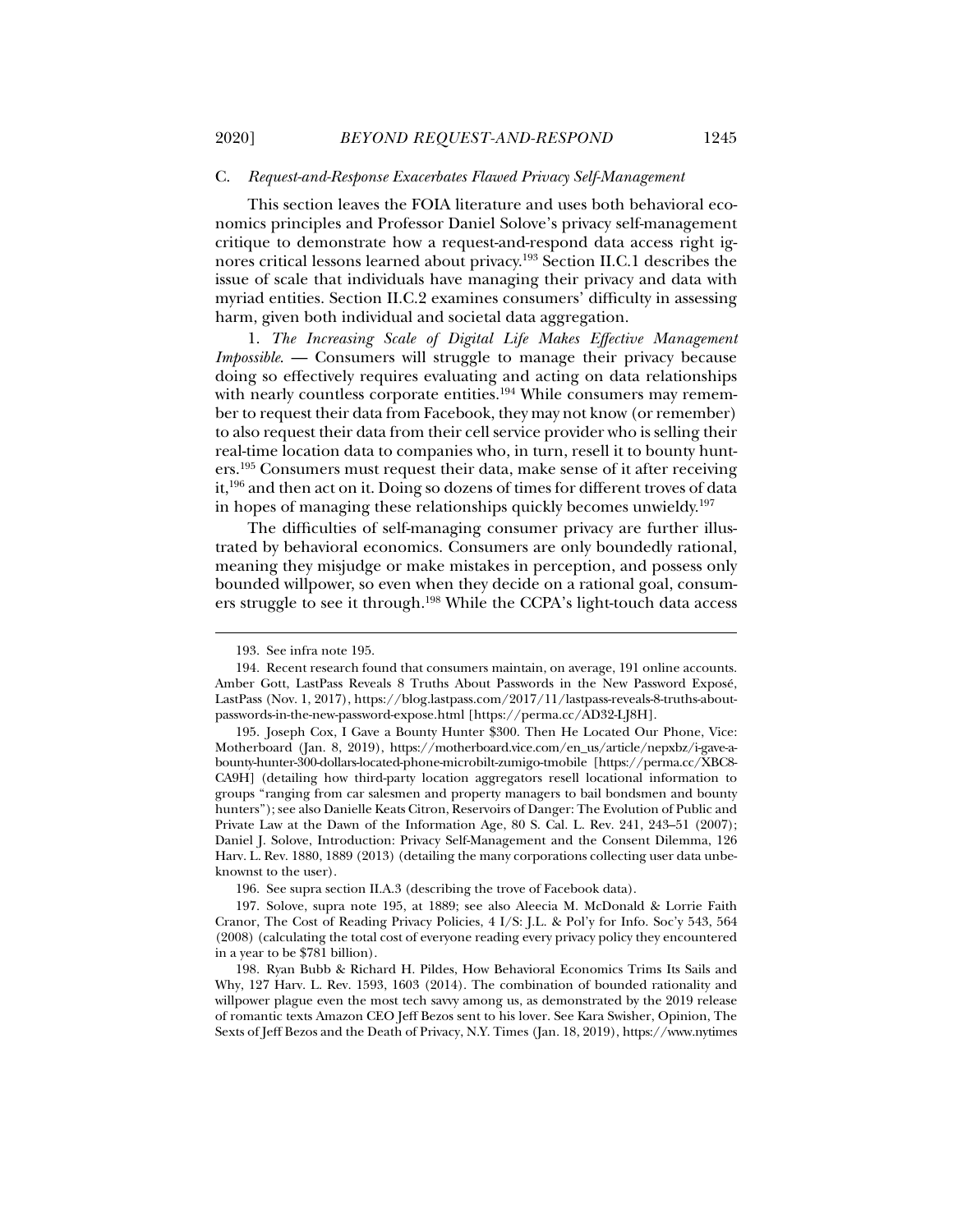may correct some of the information asymmetries currently plaguing consumers<sup>199</sup> while functioning as the most "choice-preserving" regulation,  $200$ such choice is rendered effectively meaningless where behavioral economics demonstrates that consumers will either be unable to do the sophisticated valuation involved in determining the best course of action,<sup>201</sup> or, if such a course is known, be unwilling to see it through. Over and over, at scale.

2. *Data Aggregation Poses Another Threat*. — The harm assessment required by privacy self-management is rendered more difficult by the aggregation of both a single individual's data and all of society's data. While a person may rationally choose to share an individual piece of data in isolation, the cumulative effects of countless pieces of the individual's data can be hard to anticipate or fully understand. The *New York Times* acutely demonstrated this in a 2018 article, tracking a specific woman to an overnight stay at an ex-boyfriend's house and a Weight Watchers meeting through a combination of technically anonymized app locational data and publicly available information.202 Consumers' bounded rationality leads them to ignore these sorts of privacy risks, or miscalculate their odds and potential magnitude.203 Consumers also overvalue short-term gains and undervalue longterm consequences.<sup>204</sup> They are likely, therefore, to give up locational information for the immediate payoff of access to a free app, even where there is known damage in the long run.<sup>205</sup> Request-and-respond data access will

 202. Jason Koebler, Delete All Your Apps, Vice: Motherboard (Dec. 10, 2018), https:// motherboard.vice.com/en\_us/article/j5zap3/delete-all-your-apps [https://perma.cc/UE9V-4T5M] ("The apps on your smartphone are tracking you . . . . [F]or all the talk about 'anonymization' and claims that the data is collected only in aggregate, our habits are so specific and often unique . . . so that anonymized identifiers can often be reverse engineered and used to track individual people."); Jennifer Valentino-DeVries, Natasha Singer, Michael H. Keller & Aaron Krolik, Your Apps Know Where You Were Last Night, and They're Not Keeping It Secret, N.Y. Times (Dec. 10, 2018), https://www.nytimes.com/interactive/2018 /12/10/business/location-data-privacy-apps.html (on file with the *Columbia Law Review*); see also Solove, supra note 195, at 1889 (describing how sophisticated entities combine and analyze data to reveal sensitive or harmful information never intended for disclosure).

<sup>.</sup>com/2019/01/18/opinion/amazon-jeff-bezos-affair.html (on file with the *Columbia Law Review*) ("If the man who wants to put listening devices [Amazon Echo smart speakers] in everyone's home doesn't always know that everyone's always watching, I don't know who will.").

 <sup>199.</sup> See Telephone Interview with Rick Arney, supra note 33 (describing Arney's optimism about consumers learning more about the lifecycle of their data).

 <sup>200.</sup> See Bubb & Pildes, supra note 198, at 1597.

 <sup>201.</sup> Consumers also do not make transactional decisions in a privacy-specific vacuum: Privacy is most often a by-product rather than *the* core good or service, and consumers are even worse at evaluating trade-offs in these combinatorial transactions. See Alessandro Acquisti & Jens Grossklags, What Can Behavioral Economics Teach Us About Privacy?, *in* Digital Privacy: Theory, Technologies, and Practice 363, 368 (Alesssandro Acquisti, Stefanos Gritzalis, Costas Lambrinoudakis & Sabrina De Capitani di Vimercati eds., 2008).

 <sup>203.</sup> Acquisti & Grossklags, supra note 201, at 368.

 <sup>204.</sup> See id. at 370–72.

 <sup>205.</sup> Id. at 373.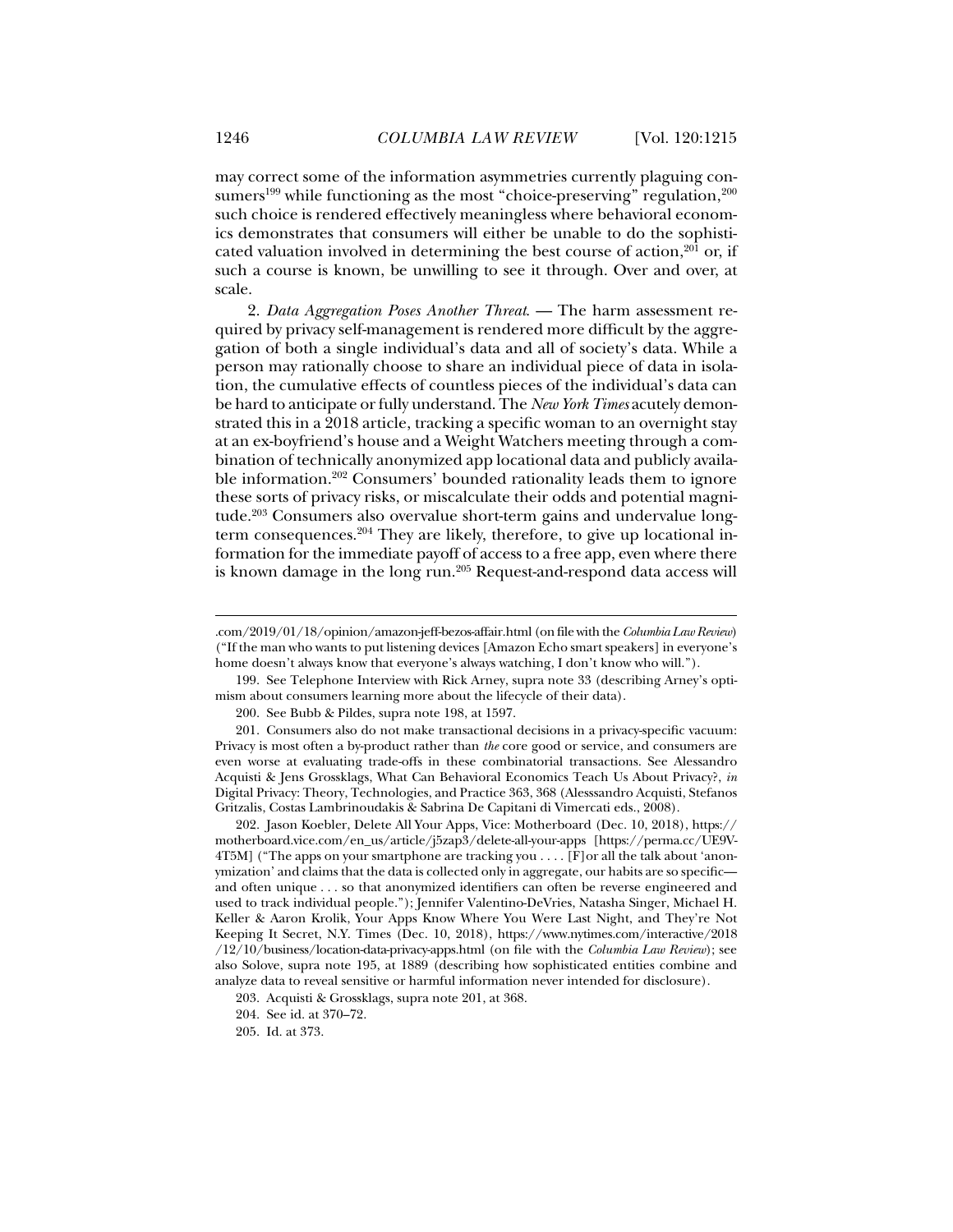allow users to know more about the totality of locational information surrendered, but users are unlikely to be able to meaningfully evaluate this information without technical expertise or a team of investigative journalists.206

Aggregation is further complicated by the data disclosures made by people other than the user in question. Privacy is a public good that can be enjoyed by everyone equally, no matter their respective contributions.<sup>207</sup> Privacy risks not being "produced" on a societal level in certain situations when it actually serves each individual's respective self-interest to trade away some modicum of their personal privacy for a good or service.208 This, in turn, leads to everyone's privacy being eroded through the aggregation of large data sets that allow data brokers to unleash predatory marketing efforts on the poor<sup>209</sup> and Facebook to predict users' future locations, even when they are offline.<sup>210</sup> This phenomenon has led Professors Joshua Fairfield and Christoph Engel to observe that "[i]ndividual control of data is a fundamentally flawed concept because individuals cannot know what the data they reveal means when aggregated."<sup>211</sup> Data access fails because the production of one individual's data is necessarily divorced from the context of a broader dataset where the key threats to privacy and broader society lie.

## III. CONSUMERS AND POLICYMAKERS NEED COMMAND-AND-CONTROL **REGULATION**

Part II explains how decentralized, decontextualized, and atomized request-and-respond data access will fail to effectively promote future substantive regulation. This Part examines two alternative solutions: a system of tailored affirmative disclosure and preventative, command-and-control regulation. This Part settles on the latter as the more effective means to

j

 210. Nicole Nguyen, Facebook Filed a Patent to Calculate Your Future Location, Buzzfeed (Dec. 10, 2018), https://www.buzzfeednews.com/article/nicolenguyen/facebooklocation-data-prediction-patent [https://perma.cc/4J9V-9VQ4] ("[T]he technology . . . use[s] the data of other people you know, as well as that of strangers, to make predictions."); see also Fairfield & Engel, supra note 207, at 388–91.

 211. Fairfield & Engel, supra note 207, at 390 ("[P]eople who buy felt pads for furniture are more likely to [return] loans . . . ; people who log into their credit-card accounts at 1:00 a.m. may . . . [have] financial anxiety; and people who use credit cards at [bars] are more likely to default on loans than people who use [them] at . . . dentist[s].").

 <sup>206.</sup> See supra note 165 and accompanying text.

 <sup>207.</sup> Joshua A.T. Fairfield & Christoph Engel, Privacy as a Public Good, 65 Duke L.J. 385, 387 (2015).

 <sup>208.</sup> Id. at 425.

 <sup>209.</sup> Elvy, supra note 165, at 1423. Data brokers have used labels like "Rolling the Dice," "Fragile Families," "Ethnic Second-City Strugglers," or "Rural and Barely Making It." Staff of S. Comm. on Commerce, Sci. & Transp., 113th Cong., A Review of the Data Broker Industry: Collection, Use, and Sale of Consumer Data for Marketing Purposes 24 tbl.1 (Comm. Print 2013), https://www.commerce.senate.gov/services/files/0d2b3642-6221- 4888-a631-08f2f255b577 [https://perma.cc/6EEB-ADHT].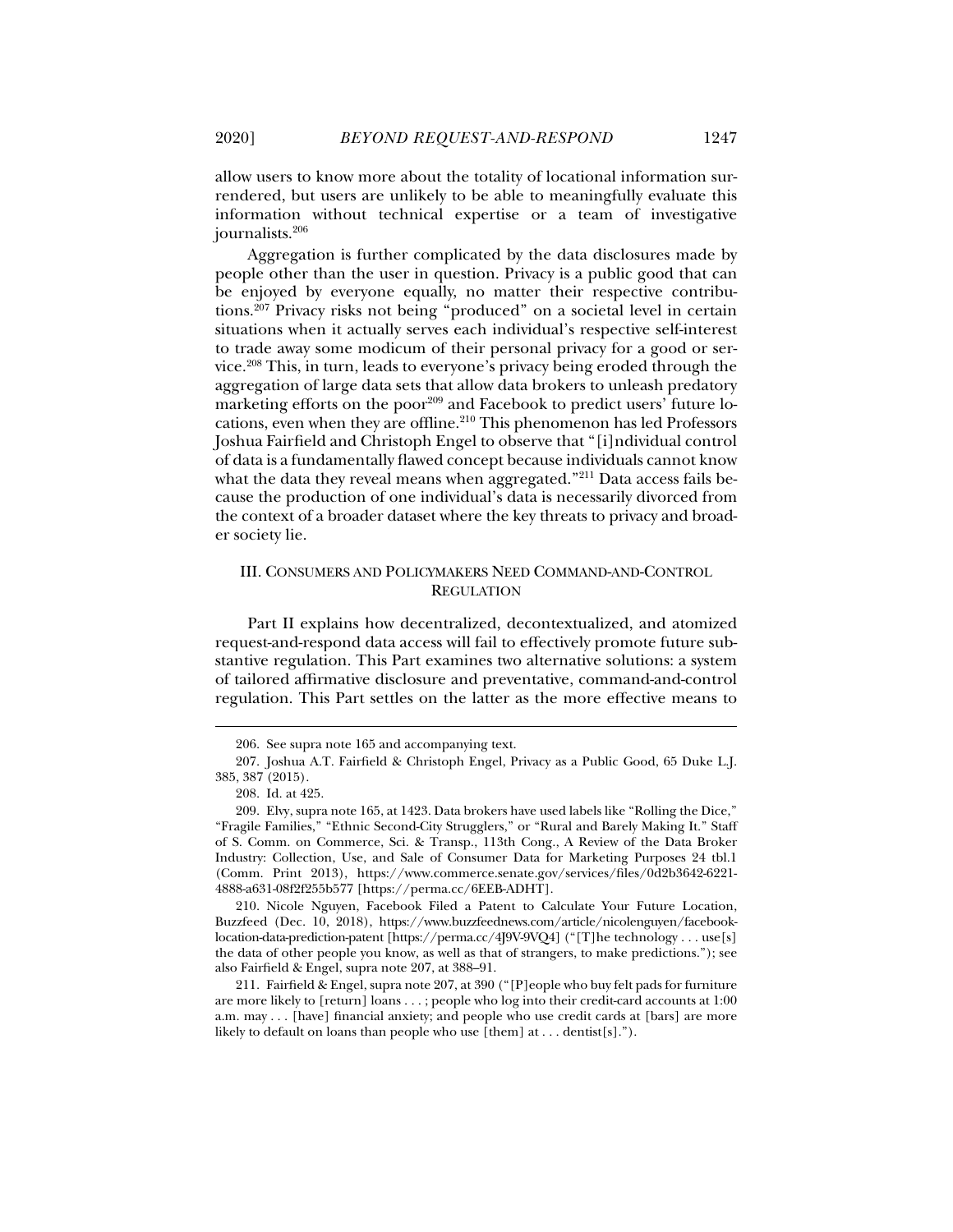ameliorate both the private and societal harms from the data industrial complex. Section III.A examines affirmative disclosure systems, and section III.B considers ex ante, preventative regulation.

## A. *Affirmative Disclosure Ameliorates Some Concerns, but Leaves Most Unaddressed*

This section considers the merits of a tailored affirmative disclosure regime. Section III.A.1 examines how affirmative disclosure may be tailored to fit the consumer data privacy context. Section III.A.2 concludes that despite its potential benefits, affirmative disclosure is ultimately insufficient to resolve the request-and-respond provision's fundamental mismatch with the scope of the current consumer data problem.

1. *Affirmative Disclosure Can Be Tailored to the Consumer Data Privacy Context*. — Affirmative disclosure is a legislative mandate requiring a public or private body to publish "certain categories of information in a certain manner and pursuant to a certain timeline."<sup>212</sup> Unlike the CCPA's requestand-respond provision, an affirmative disclosure regime might immediately provide an accessible privacy portal once a user verified her identity through a standard username and password.<sup>213</sup> The disclosure could display some of the same key insights that the CCPA contemplates, including the personal information the company has collected on a user, when and why it was collected, and with whom the company has shared the data or sold it to. $214$ 

Affirmative disclosure can be further tailored to the consumer data privacy space. Companies could be compelled to disclose not only the personal information itself, but what exactly that personal data is worth to them.215 Companies might be mandated to disclose both what the "average" consumer chooses to do with this information (and their data) and what the company does with consumers' data once they get a hold of it. $216$ Affirmative disclosure could also require divulging the categories of information collected with specific, intelligible examples to the broader public, with an eye aimed at interested journalists and government regulators.

 <sup>212.</sup> Pozen, Beyond FOIA, supra note 101, at 1107.

 <sup>213.</sup> This helps counter Professor Kwoka's concerns about affirmative disclosure being ill-suited to private or personal information. Kwoka, First-Person FOIA, supra note 141, at 2262. 214. Washington state at one point was considering such a regime in its "GDPR-lite"

bill. Telephone Interview with Alex Alben, Chief Privacy Officer, Wash. State (Dec. 25, 2018).

 <sup>215.</sup> This, in some respects, seems to be a policy innovation contemplated by the CCPA's nondiscrimination provisions. See Cal. Civ. Code § 1798.125(b)(1) (2018) (allowing companies to offer differential prices to consumers, but only if based on the value of the data).

 <sup>216.</sup> See Oren Bar-Gill, Seduction by Contract: Law, Economics, and Psychology in Consumer Markets 33–39 (2012).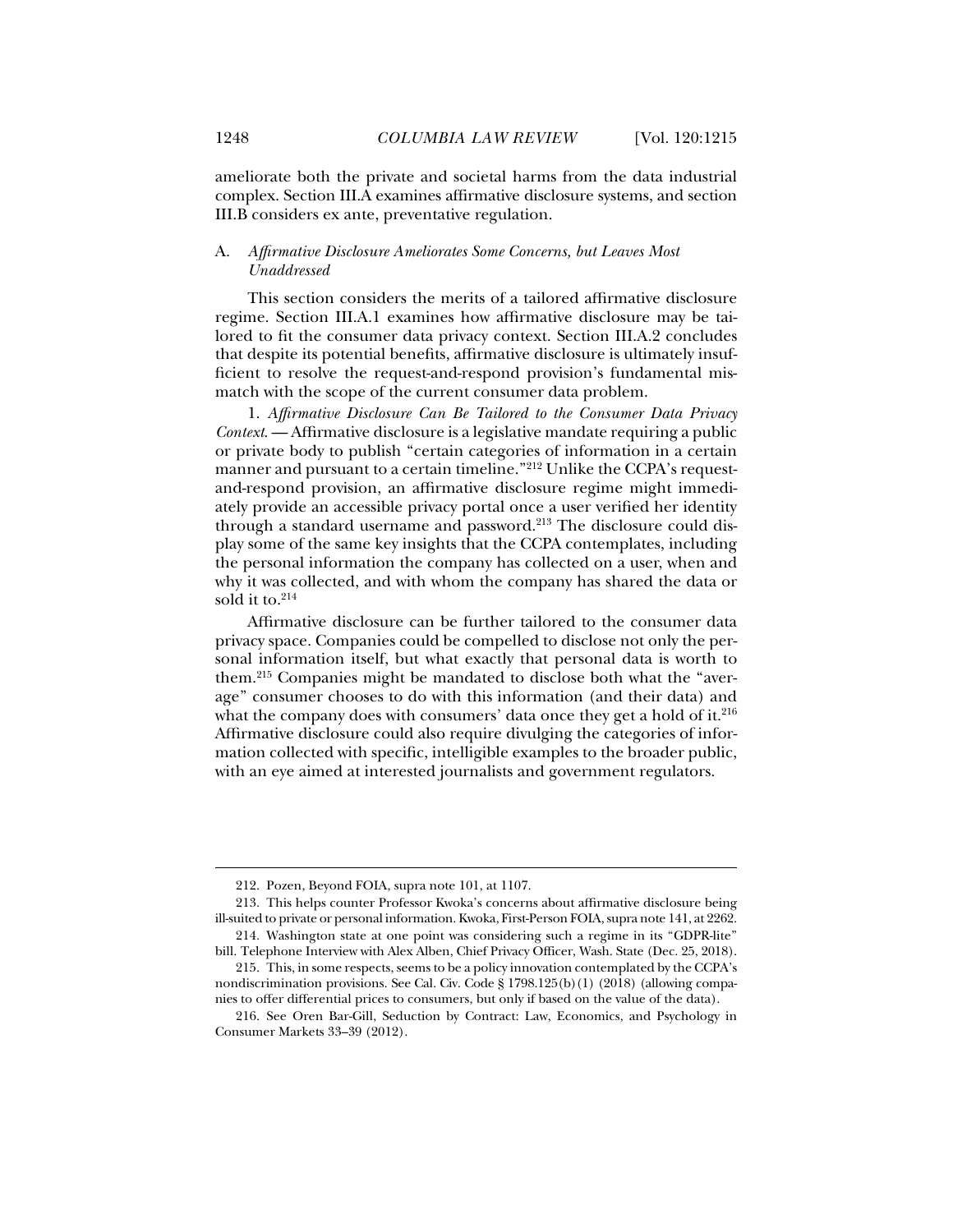2. *Even Tailored Affirmative Disclosure Ultimately Fails*. — There are significant benefits to this manner of tailored, affirmative disclosure regime. First, by eliminating requester pools and providing the means for regulators and muckraking journalists to access the information they need upfront, the overarching transparency aims of the law will be better attended to.217 And behaviorally, designing these privacy portals to contain helpful "nudge"-like information such as the average consumer's choice can help overcome some of consumers' bounded rationality limitations.

Affirmative disclosure will nevertheless fail both individuals and society. Boosting transparency is still no end in itself, and disclosure may crowd out more substantive regulations.218 Behaviorally, affirmative disclosure does not speak to bounded consumer willpower and will fail because it "offers no real commitment device."219 It also does not help individuals who are unable to make sense of the vast quantity of data.<sup>220</sup> Instead, proper regulation will require limits on certain behaviors that prohibit the consumer from making a data transaction that they may otherwise desire, whether or not the consumer is fully informed of the risks and costs, because society has deemed these transactions too costly.221

### B. *More Prophylactic, Preventative Regulation Is Needed*

This section explains why more prophylactic, command-and-control regulation is needed and what such regulation might look like. Section III.B.1 lays out the case for more stringent, preventative measures. Section III.B.2 explores the possibility of multiple such regulations, eventually settling on a Pigouvian tax as the most promising.

 <sup>217.</sup> This will keep big tech companies consistently in the disinfecting sunlight to allow for future, flexible regulation as the industry continues to change, innovate, and grow.

 <sup>218.</sup> See supra notes 186–191 and accompanying text (describing substitute transparency regulation).

 <sup>219.</sup> Bubb & Pildes, supra note 198, at 1649. Behavioral economics literature explains that mandatory, affirmative disclosures fail to significantly improve outcomes in situations in which the complexity remains acute and firms have strong incentives to undermine consumer choice. Id. at 1638; see also Andrew Hasty, Treating Consumer Data Like Oil: How Re-Framing Digital Interactions Might Bolster the Federal Trade Commission's New Privacy Framework, 67 Fed. Comm. L.J. 293, 304 (2015) (detailing how companies hide their privacy practices). And by better highlighting the need for services like third-party privacy managers, affirmative disclosure may actually exacerbate the distributional concerns of a class differential in privacy.

 <sup>220.</sup> See Bensinger, supra note 154.

 <sup>221.</sup> Consumer privacy activist and former FTC technologist Ashkani Soltani recently characterized Silicon Valley's business model as akin to "selling you coffee and making it your job to decide if the coffee has lead in it . . . . [W]e have no baseline law that says you can't put lead in coffee." Confessore, Unlikely Activists, supra note 11. That, ultimately, is the issue with data access even in the affirmative disclosure form: While mandated access may empower a knowledgeable and sophisticated subset of consumers to learn that their coffee contains lead, it does not remove it or otherwise save those who may already be addicted to their caffeine fix.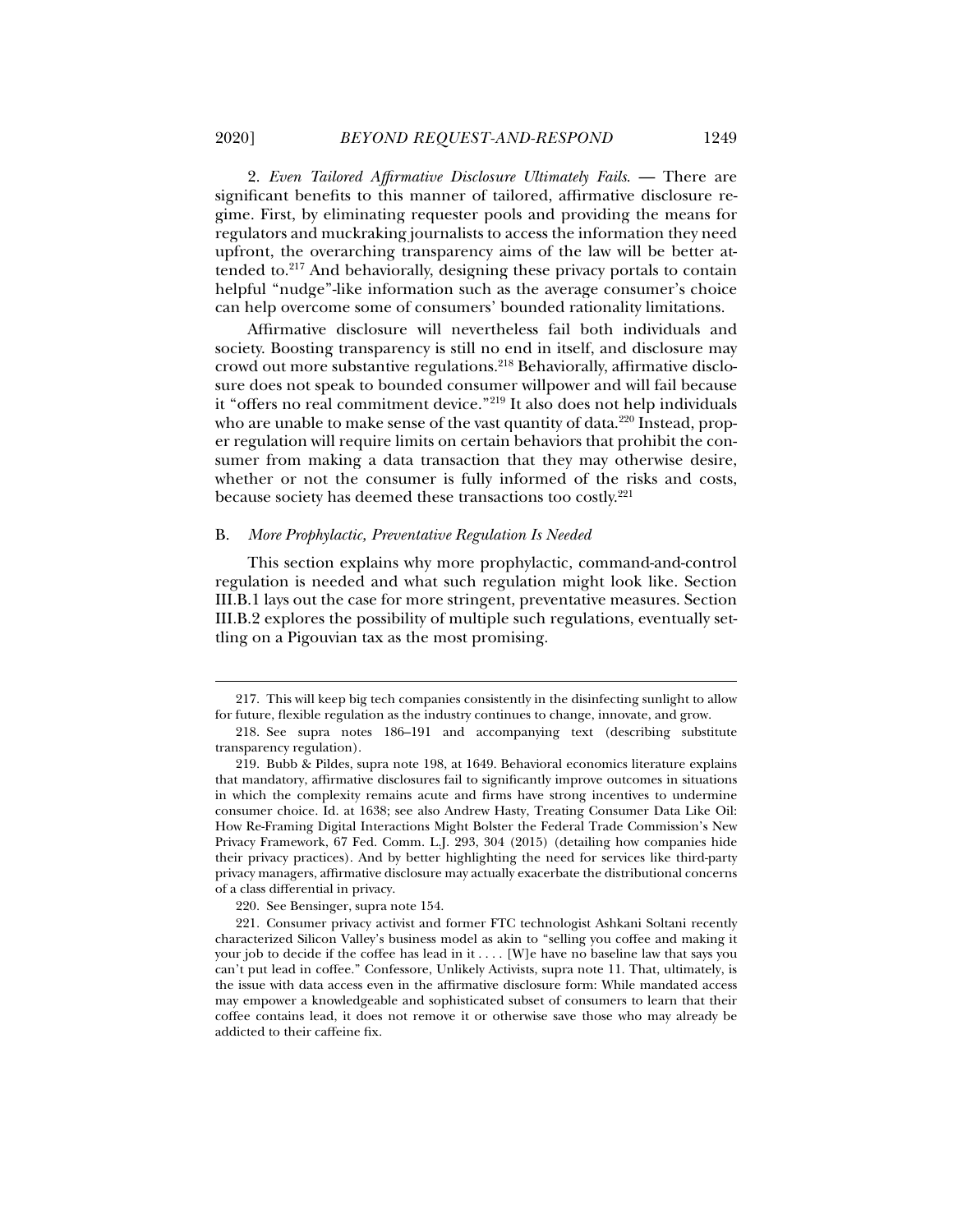1. *Preventive Regulation Is Needed to Curb Unrestrained Data Collection*. — Ex ante, command-and-control regulation is necessary because the CCPA's promise of consumer empowerment is bound to fail. Data access, be it through a request-and-respond or affirmative disclosure model, prizes individuals' interests over the public's.<sup>222</sup> These individuals fail to enhance a form of transparency<sup>223</sup> that is itself a poor substitute for substantive regulation.224 And consumers need such regulation because of their inability to effectively manage their own data and privacy.<sup>225</sup>

Substantive regulation must replace the disaggregated, decontextualized, and atomized data dumps if society is to assert more democratic control over the "common good" of personal data.<sup>226</sup> And society must do so to encourage the production of a privacy public good<sup>227</sup> and ameliorate the negative externalities that result from public, data pollution harms.228 Transparency efforts may preserve consumer choice, but they are "particularly weak medicine" when, as here, firms seek to undermine consumer autonomy.229 When even third-party data brokers express an openness to transparency-focused consumer data privacy measures,<sup>230</sup> it becomes necessary to consider the regulatory alternatives transparency may be concealing.231 Once consumer data has been collected, society is exposed "to stochastic and largely unbounded harms," indicating, as Professor Ian

 226. See Ben Tarnoff, Silicon Valley Siphons Our Data like Oil. But the Deepest Drilling Has Just Begun, Guardian (Aug. 23, 2017), https://www.theguardian.com/world/2017/aug /23/silicon-valley-big-data-extraction-amazon-whole-foods-facebook [https://perma.cc/4PLC-JDED] ("[W]e make [data] *meaningful* together, since useful patterns only emerge from collecting and analyzing large quantities of it.").

227. See Fairfield & Engel, supra note 207.

228. See supra notes 61–65 and accompanying text.

 229. Bubb & Pildes, supra note 198, at 1600. Meaningful choice has been effectively destroyed by the use of consumer databases that can exploit consumers' most individual and idiosyncratic vulnerabilities through extensive behavior and profile modeling. Manzerolle & Smeltzer, supra note 178, at 323; see also Paul M. Schwartz, Privacy and Participation: Personal Information and Public Sector Regulation in the United States, 80 Iowa L. Rev. 553, 560 (1995) (describing how corporate surveillance is fundamentally geared to shaping and pushing consumers towards revenue-maximizing choices).

 230. Becky Peterson, Acxiom, a Huge Ad Data Broker, Comes Out in Favor of Apple CEO Tim Cook's Quest to Bring GDPR-like Regulation to the United States, Bus. Insider (Jan. 21, 2019), https://www.businessinsider.com/acxiom-supports-apple-ceo-tim-cookscall-for-data-regulation-2019-1 [https://perma.cc/8CLK-BY26].

 231. See Marilyn Strathern, The Tyranny of Transparency, 26 Brit. Educ. Res. J. 309, 310 (2000).

 <sup>222.</sup> See supra notes 151–158 and accompanying text.

 <sup>223.</sup> See supra notes 163–164 and accompanying text.

 <sup>224.</sup> See supra notes 186–191 and accompanying text.

 <sup>225.</sup> Then-Judge Stephen Breyer previously encapsulated one of the key tensions between increased information and more substantive regulation: "Those who favor warnings argue in favor of consumer choice and claim that warnings are adequate to overcome the informational defects in the marketplace . . . . Those who favor banning a [practice] often argue there is no way to convey a meaningful warning." Stephen Breyer, Regulation and Its Reform 163 (1982).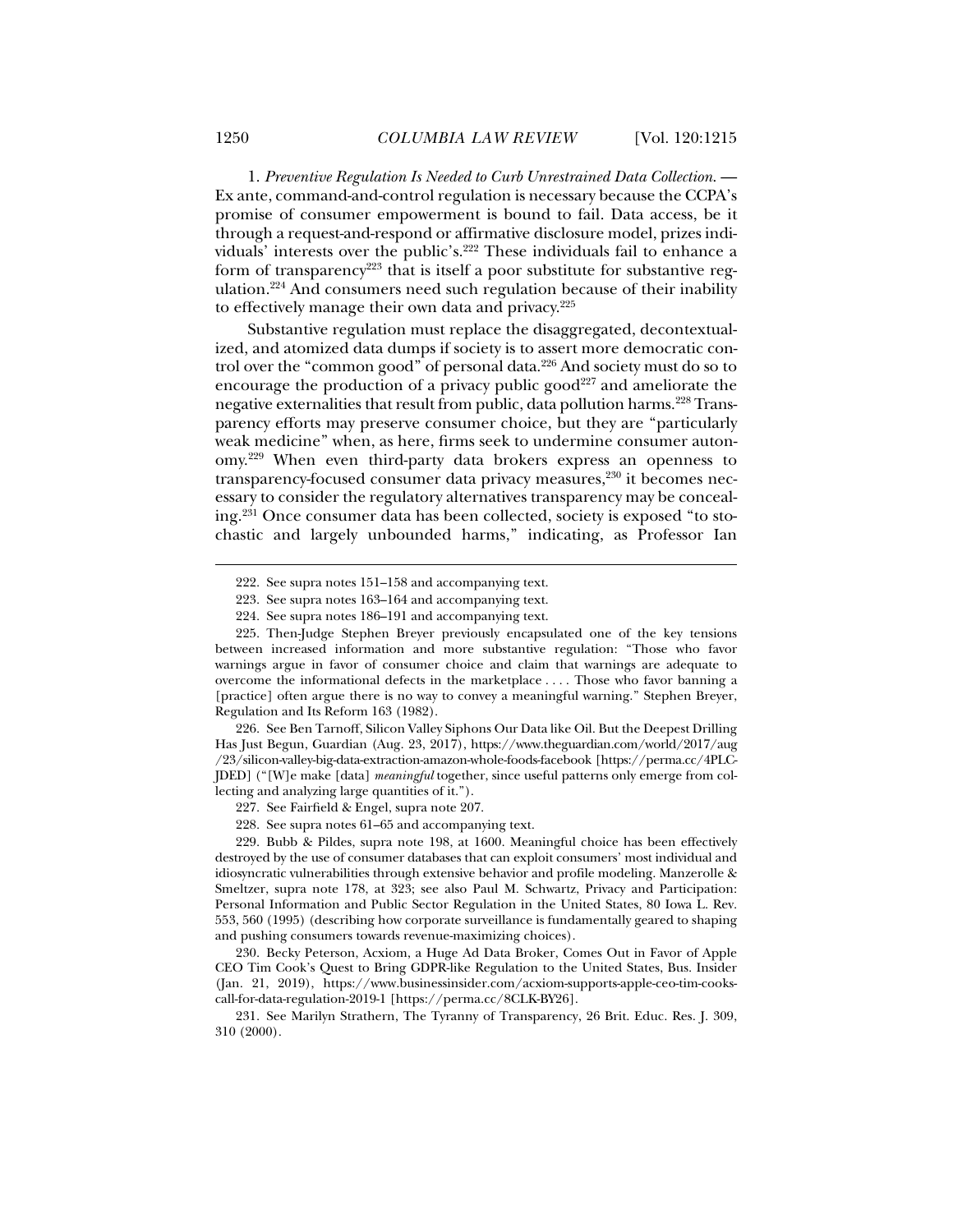Samuel argues, that we have reached "the final nail in the coffin for an ex post resistance strategy."232 The personal data economy, therefore, must be regulated as the extractive industry it has become.<sup>233</sup> There are a variety of possibilities for command-and-control regulation, but the optimal choice is the one that directly internalizes the costs of data collection by firms.

2. *Taxing Data and Other Modes of Ex Ante Regulation*. — The CCPA's drafters hoped that their transparency efforts would eventually lead to the end of the third-party data economy.234 Banning the third-party data market may come with significant costs, however, and will not operate as a panacea. Data can create enormous "positive externalities,"235 so cutting off an entire avenue for companies to profit from consumer data will almost certainly reduce, if not eliminate, many of these externalities. Shutting down the third-party data market will significantly curtail the profits of (if not totally end) the data broker industry; thus, proposals to do so will likely meet strong political resistance. Ending the third-party data market will also hamstring the tailoring and targeting efforts of advertisers that lead to the personalization that some users enjoy.236 While, in this Note's view, the benefits of a direct ban on third-party data collection outweigh its costs,<sup>237</sup>

234. Confessore, Unlikely Activists, supra note 11.

 <sup>232.</sup> Ian Samuel, The New Writs of Assistance, 86 Fordham L. Rev. 2873, 2910–11 (2018).

 <sup>233.</sup> Confessore, Unlikely Activists, supra note 11 ("To Silicon Valley, personal information had become a . . . limitless natural deposit, formed in the digital ether by ordinary people as they browsed, used apps and messaged . . . . Like the oil barons before . . . , they had collected and refined that resource to build some of the most valuable companies in the world . . . ."); see also Tarnoff, supra note 226 ("A company that yanks copper out of an earth that belongs to everyone should be governed in everyone's interest. So should a company that yanks data out of every crevice of our collective lives.").

 <sup>235.</sup> Ben-Shahar, Data Pollution, supra note 61, at 134 ("For example, Google Trends a service that uses Google's search data for purposes different than those for which it was collected and stored—provides valuable clues about social phenomena such as the spread of medical and social ills.").

 <sup>236.</sup> See Widening Gap Between Consumer Expectations and Reality in Personalization Signals Warning for Brands, Accenture Interactive Research Finds, Accenture (May 3, 2018), https://newsroom.accenture.com/news/widening-gap-between-consumer-expectationsand-reality-in-personalization-signals-warning-for-brands-accenture-interactive-research-finds.htm [https://perma.cc/8RWT-ZBQ3] (detailing the degree to which consumers value datafacilitated personalization). But see Alexis C. Madrigal, If It Wasn't the Pregnancy Tests, Why \*Did\* Baby Catalogs Start Arriving at Our House?, Atlantic (Apr. 18, 2013), https:// www.theatlantic.com/technology/archive/2013/04/if-it-wasnt-the-pregnancy-tests-why-did-baby -catalogs-start-arriving-at-our-house/275072 (on file with the *Columbia Law Review*) (expressing concern about predictive marketing).

 <sup>237.</sup> A direct ban would provide a number of positive benefits. Limiting the market for consumer data would decrease the value of such data in nonbrokers' hands (and limit the incentive to collect in the first place). It would limit the amount of aggregating, processing, and targeting firms can undertake, which would decrease the scope of the privacy intrusion facilitated by current data aggregation practices. Consumer-facing services' data collection and processing would be limited to the extent of their direct capabilities to do so. Indirectly, the incentives for internal data collection would decrease to the amount such activities directly increase businesses' revenues from the core services or products they offer to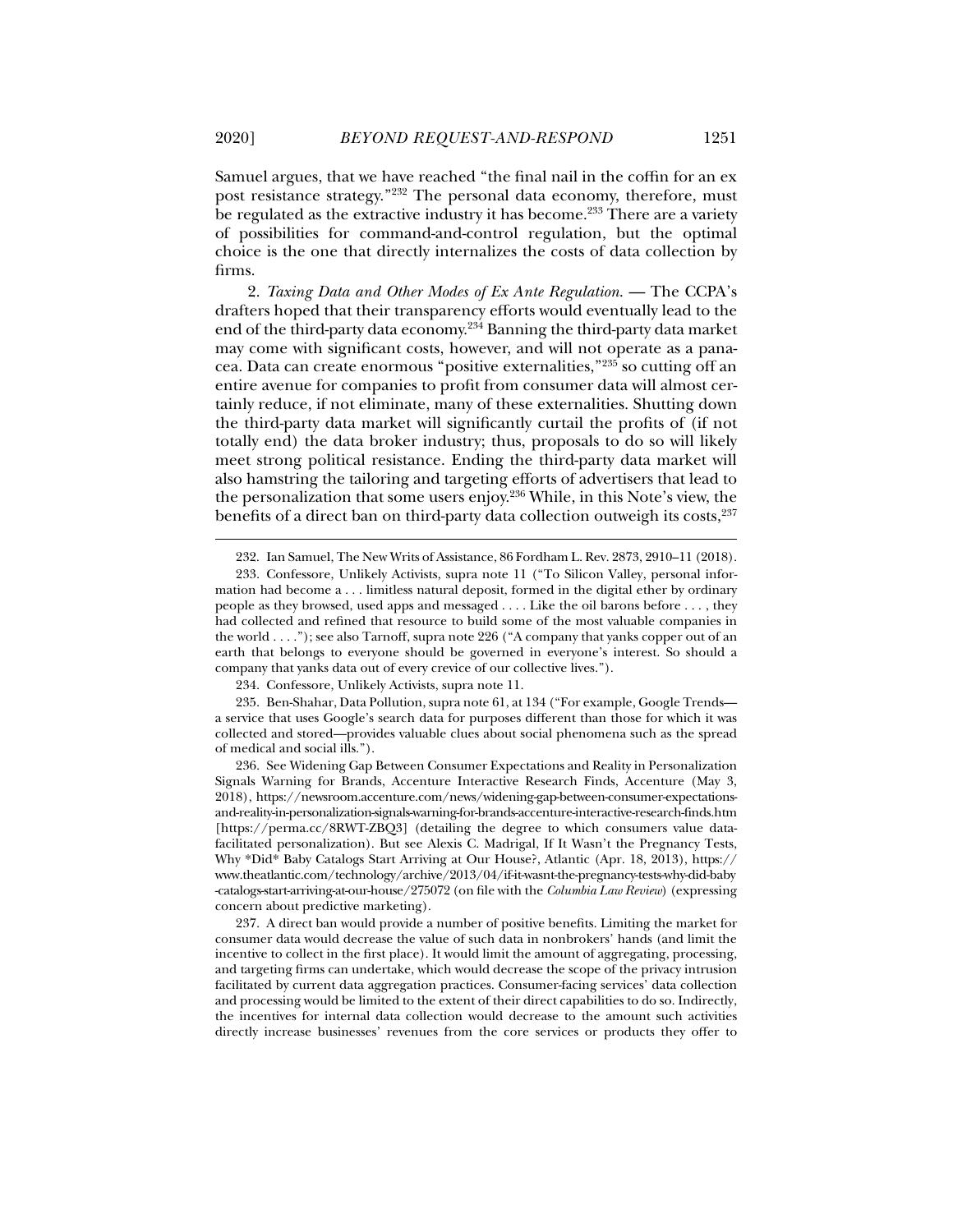the current infeasibility of such an aggressive proposal renders it fatally flawed. Billion-dollar industries with positive externalities have not historically disappeared overnight.<sup>238</sup> Reformers are better off pushing for incremental, substantive reforms that can help break the entrenched power of industry. Policymakers have many options to better regulate mass data collection, retention, aggregation, and analysis; this subsection focuses on restricting the third-party data economy by considering some plausible, alternative solutions.

These incremental reforms, or other entirely different alternatives, may still make a positive impact. These might include limiting the quantity of data that can be collected, devising some sort of licensing scheme to institute better, "safer" data collection, and prescribing specific technology requirements for data collectors.239

These solutions all have significant drawbacks. Limiting data quantity is too blunt a tool that ignores data's positive effects.<sup>240</sup> Creating a licensing or permitting scheme would be costly and lead to overprotection.<sup>241</sup> And specific technology prescriptions focused on transparency and security, on the other hand, would not be attentive enough to overcollection and retention of consumer data.

The most fruitful solution may be assessing a "Pigouvian tax" at the point of data collection, which, like mandated insurance, might function as a means of internalizing the externalities of consumer data transfers at the time and place of collection.<sup>242</sup> Such a tax would force firms to think more carefully about when, why, and how they collect consumer data. Unlike how polluting industry responds to the carbon taxes that serve as the

consumers in their trade or business. Facebook would still target advertisements at its users, but those ads would be less precisely targeted (and less valuable to Facebook's customer advertisers) without the augmentation of data from third-party brokers. Target may still be able to accurately forecast when customers are pregnant based off their in-store purchases, Charles Duhigg, How Companies Learn Your Secrets, N.Y. Times Mag. (Feb. 16, 2012), https://www.nytimes.com/2012/02/19/magazine/shopping-habits.html (on file with the *Columbia Law Review*), but other big box stores would likely never again send a data brokerfacilitated letter addressed to "Daughter Killed in Car Crash or Current Business." Kashmir Hill, OfficeMax Blames Data Broker for 'Daughter Killed in Car Crash' Letter, Forbes (Jan. 22, 2014), https://www.forbes.com/sites/kashmirhill/2014/01/22/officemax-blames-databroker-for-daughter-killed-in-car-crash-letter [https://perma.cc/6K8W-RMZT].

 <sup>238.</sup> See Fed. Trade Comm'n, Data Brokers: A Call for Transparency and Accountability 23 (2014), https://www.ftc.gov/system/files/documents/reports/data-brokers-call-transparency -accountability-report-federal-trade-commission-may-2014/140527databrokerreport.pdf [https: //perma.cc/HT5G-VSDH] (calculating almost half a billion dollars in annual revenue for just nine data brokers).

 <sup>239.</sup> See Ben-Shahar, Data Pollution, supra note 61, at 133.

 <sup>240.</sup> See id. at 133–34 ("Data's externalities are . . . bi-directional. Even when emitted (and used for purposes beyond those for which they are primarily collected), data create benefits.").

 <sup>241.</sup> Id. at 136.

 <sup>242.</sup> Id. at 138–39, 147.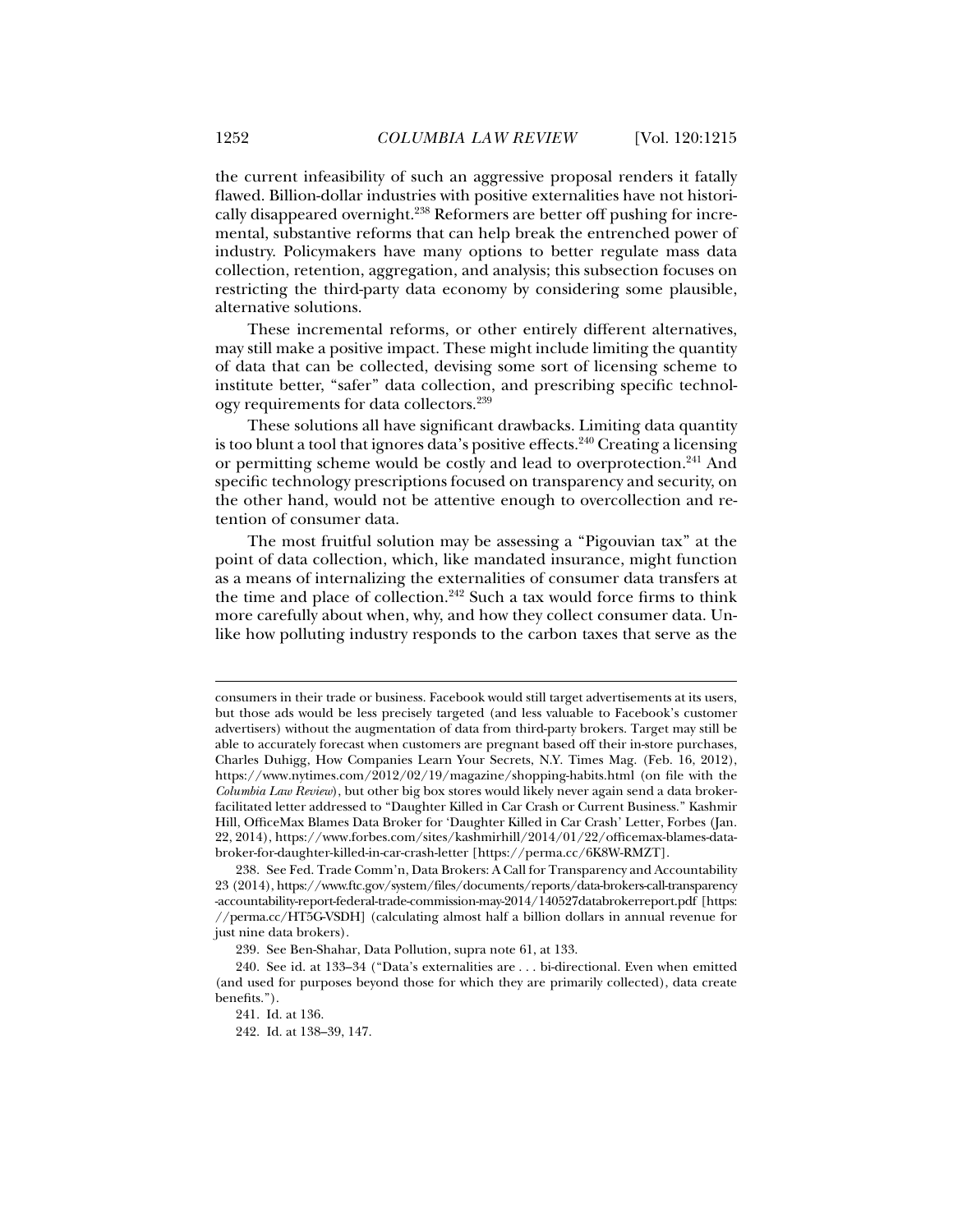inspiration for a data tax, $243$  tech firms have every incentive to capture, bundle, and sell the externalities produced by consumer data.<sup>244</sup> Therefore, where firms decide collecting data is in their interest, such costs would be absorbed by them and limit their reach and ability to perform unthinking, vast collection of data. Alternatively, these costs would be passed on to the consumer more directly, and firms would need to articulate and justify why such data collection would be in the consumer's direct interest or risk losing them to a noncollecting competitor. Over time, such a tax would likely lead to less (and more thoughtful) data collection in line with the prin-

#### **CONCLUSION**

ciples the CCPA's backers set out to achieve.

In December 2018, the *New York Times* reported that Facebook had shared users' data with over 150 third-party companies to boost user growth on Facebook and facilitate partners' new features.<sup>245</sup> Facebook gave Spotify and Netflix the power to read its users' private messages, granted Microsoft's search engine the ability to see all of a user's friends, and gave the *Times* itself continuing access to user data even six years after the publication had shuttered the underlying application.246 In response to this report, *Consumer Watchdog*'s Privacy and Technology Project Director John M. Simpson described the CCPA's request-and-respond data access provision as a "powerful tool to stop Facebook's ongoing privacy abuses. [Consumers] could ask what [Facebook] had and [tell the company] to stop sharing it."<sup>247</sup>

This author has asked Facebook what it has. Even with the story firmly in mind, it was impossible to find or see this privacy abuse, let alone do anything to stop it. Simpson exhibits the same transparency romanticism that plagues the CCPA. His analysis is grounded in the belief that once people learn a little bit more about a problematic practice, a solution will miraculously emerge. This unwavering faith in transparency abandons the hard-won lessons learned since the Progressive Era and fails to provide any

 <sup>243.</sup> Id. at 139–40.

 <sup>244.</sup> Id. at 140.

 <sup>245.</sup> Gabriel J.X. Dance, Michael Laforgia & Nicholas Confessore, As Facebook Raised a Privacy Wall, It Carved an Opening for Tech Giants, N.Y. Times (Dec. 18, 2018), https://www.nytimes.com/2018/12/18/technology/facebook-privacy.html (on file with the *Columbia Law Review*) (describing how these data sharing arrangements "underscore how personal data has become the most prized commodity of the digital age, traded on a vast scale by some of the most powerful companies in Silicon Valley and beyond").

 <sup>246.</sup> Id.

 <sup>247.</sup> John M. Simpson, Landmark California Consumer Privacy Act Would Have Let People Block Facebook's Sharing of Private Data, Consumer Watchdog Says, Consumer Watchdog (Dec. 20, 2018), https://www.consumerwatchdog.org/privacy-technology/ landmark-california-consumer-privacy-act-would-have-let-people-block-facebooks [https:// perma.cc/6VEF-DXFQ].